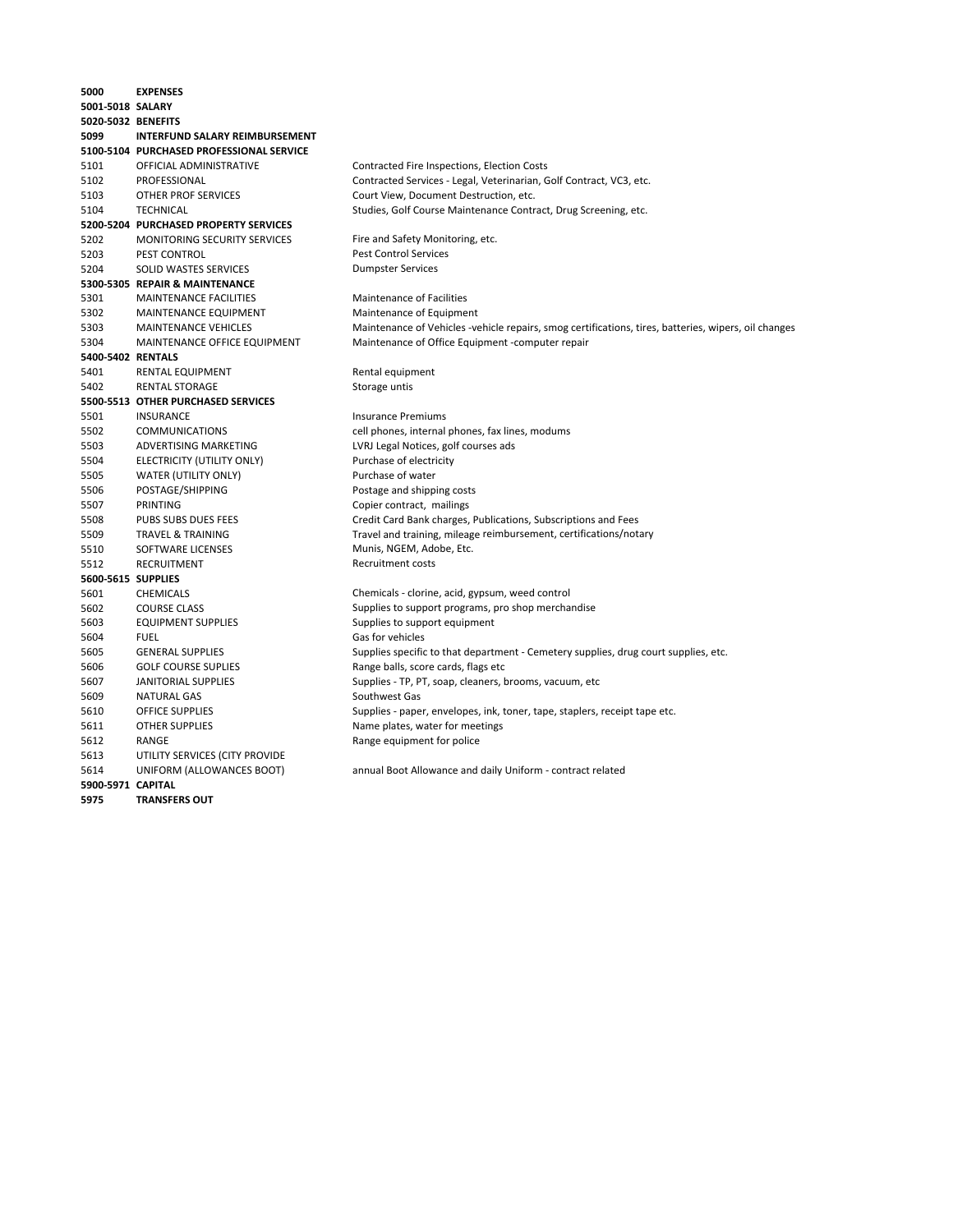#### **FY 2021-22 BUDGET GENERAL FUND SUMMARY**

| <b>10 GENERAL FUND</b>                     | 2020<br><b>Actual</b> | 2021<br><b>Budget</b> | 2022<br><b>Budget</b> | 2021 to 2022<br>Change |
|--------------------------------------------|-----------------------|-----------------------|-----------------------|------------------------|
| <b>REVENUES</b>                            |                       |                       |                       |                        |
|                                            |                       |                       |                       |                        |
| Total 10041 GF TAXES                       | 2,309,438             | 1,568,262             | 1,900,000             | 331,738                |
| Total 10042 GF LICENSES/PERMITS            | 4,170,048             | 1,210,086             | 1,526,000             | 315,914                |
| Total 10043 GF INTERGOVERNMENTAL           | 11,952,405            | 8,061,171             | 11,300,000            | 3,238,829              |
| Total 10044 GF CHARGE FOR SERVICE          | 4,230,652             | 3,135,276             | 3,878,965             | 743,689                |
| Total 10045 GF FINES FORFEITURES           | 437,425               | 333,000               | 433,000               | 100,000                |
| Total 10046 GF RENTS ROYALTIES             | 11,686,483            | 12,059,867            | 13,801,188            | 1,741,321              |
|                                            |                       |                       |                       |                        |
| Total 10047 GF MISCELLANEOUS               | 524,206               | 285,900               | 255,300               | (30,600)               |
| Total 10049 GF OTHER FINANCING             |                       | 16,542,407            | 7,309,212             | (9, 233, 195)          |
| <b>TOTAL GENERAL FUND REVENUES</b>         | 35,310,658            | 43,195,969            | 40,403,665            | (2,792,305)            |
| <b>EXPENSES</b>                            |                       |                       |                       |                        |
|                                            |                       |                       |                       |                        |
| Total 10400 GF CITY COUNCIL                | 185,026               | 177,316               | 177,316               | (0)                    |
| Total 10410 GF CITY MANAGER                | 401,996               | 466,904               | 306,708               | (160, 196)             |
| Total 10420 GF CITY CLERK                  | 496,104               | 651,948               | 536,695               | (115, 253)             |
| Total 10430 GF FINANCE                     | 802,448               | 919,663               | 1,284,620             | 364,957                |
| Total 10435 GF TECHNOLOGY                  | 558,265               | 799,683               | 885,233               | 85,550                 |
|                                            |                       |                       |                       |                        |
| Total 10440 GF CITY ATTORNEY               | 436,842               | 469,926               | 395,171               | (74, 755)              |
| Total 10450 GF PERSONNEL                   | 404,149               | 461,022               | 665,549               | 204,527                |
| Total 10460 GF CENTRAL SERVICES            | 635,603               | 239,290               | 236,300               | (2,990)                |
| Total 10465 GF COMMUNICATIONS              | 144,863               | 183,843               | 194,252               | 10,409                 |
| Total 10470 GF BCTV                        | 59,808                | 81,943                | 92,764                | 10,821                 |
| TOTAL GENERAL GOVERNMENT                   | 4,125,104             | 4,451,538             | 4,774,607             | 323,069                |
| <b>Total 10490 GF MUNICIPAL COURT</b>      | 778,276               | 881,573               | 915,825               | 34,252                 |
| Total 10500 GF POLICE                      |                       | 6,829,185             | 7,222,473             | 393,288                |
|                                            | 6,251,403             |                       |                       |                        |
| Total 10510 GF FIRE                        | 4,761,778             | 4,969,138             | 5,622,121             | 652,983                |
| Total 10520 PUBLIC SAFETY COMMUNICA        | 1,049,805             | 1,206,453             | 1,243,754             | 37,301                 |
| Total 10530 GF ANIMAL CONTROL              | 342,756               | 414,356               | 450,138               | 35,782                 |
| <b>TOTAL PUBLIC SAFETY</b>                 | 12,405,742            | 13,419,132            | 14,538,485            | 1,119,353              |
| Total 10600 GF PWD ADMINISTRATION          | 1,249,721             | 1,374,205             | 1,382,465             | 8,260                  |
| Total 10610 GF PWD STREETS                 | 1,154,456             | 1,106,834             | 1,110,066             | 3,232                  |
|                                            |                       |                       |                       |                        |
| Total 10615 GF PWD LANDSCAPING             | 1,357,503             | 1,416,253             | 1,607,662             | 191,409                |
| Total 10620 GF PWD BUILDING MAINTEN        | 862,523               | 993,230               | 1,067,251             | 74,021                 |
| Total 10625 GF PWD ENGINEERING             | 470,552               | 495,647               | 727,177               | 231,530                |
| Total 10900 CAPITAL                        | 270,725               | 451,000               |                       | (451,000)              |
| <b>TOTAL PUBLIC WORKS</b>                  | 5,365,480             | 5,837,169             | 5,894,620             | 57,451                 |
| Total 10700 GF RECREATION ADMINISTR        | 1,721,944             | 2,049,058             | 2,201,156             | 152,098                |
| Total 10740 GF SWIMMING POOL               | 380,525               | 600,258               | 632,071               | 31,813                 |
|                                            |                       |                       |                       |                        |
| Total 10750 GF BOULDER CREEK GOLF C        | 1,971,852             | 2,078,923             | 2,118,803             | 39,880                 |
| Total 10760 GF MUNICIPAL GOLF COURS        | 1,311,281             | 1,411,751             | 1,436,474             | 24,723                 |
| <b>TOTAL RECREATION</b>                    | 5,385,601             | 6,139,990             | 6,388,504             | 248,514                |
| <b>Total 10730 COMMUNITY GRANTS</b>        | 343,975               | 377,777               | 349,913               | (27, 864)              |
| <b>Total 10800 GF COMMUNITY DEVELOPMEN</b> | 1,022,481             | 1,206,149             | 1,408,733             | 202,584                |
| Total 10970 GF OTHER                       | 5,074,150             | 10,863,601            | 6,132,976             | (4,730,625)            |
| <b>TOTAL GENERAL FUND EXPENDITURES</b>     | 34,500,808            | 43,176,929            | 40,403,665            | (2,773,264)            |
| <b>REVENUES OVER (UNDER) EXPENDITURES</b>  | 809,850               | 19,040                | (0)                   |                        |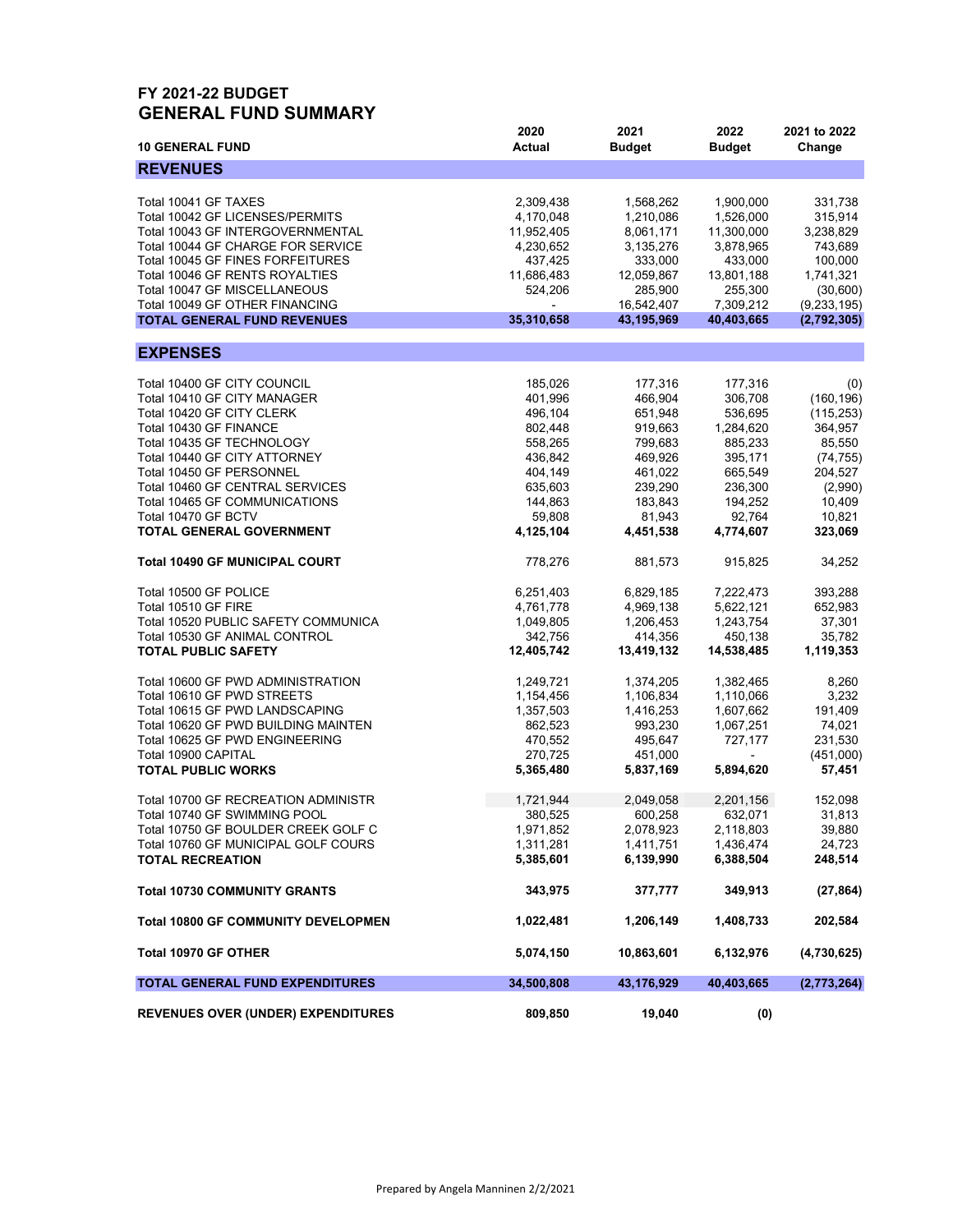|                       | FY 2021-2022 BUDGET                                        | 2017                    | 2018                    | 2019            | 2020                      | 2020                   | FY 2021 as of<br>12/31/2020 | 2021                | 2022          |
|-----------------------|------------------------------------------------------------|-------------------------|-------------------------|-----------------|---------------------------|------------------------|-----------------------------|---------------------|---------------|
|                       | <b>REVENUES</b>                                            | <b>ACTUAL</b>           | <b>ACTUAL</b>           | <b>ACTUAL</b>   | <b>ACTUAL</b>             | <b>BUDGET</b>          | <b>ACTUAL</b>               | <b>BUDGET</b>       | <b>BUDGET</b> |
|                       | <b>10 GENERAL FUND</b>                                     |                         |                         |                 |                           |                        |                             |                     |               |
| <b>10041 GF TAXES</b> |                                                            |                         |                         |                 |                           |                        |                             |                     |               |
| 4101                  | AD VALOREM                                                 | 1,759,116               | 1,733,374               | 1,668,611       | 1,772,934                 | 1,720,178              | 1,199,229                   | 1,376,142           | 1,700,000     |
| 4102                  | AD VALOREM DELINQUENT                                      | $\Omega$                | $\Omega$                | $\mathbf 0$     | 7,960                     | $\Omega$               | 22,255                      | 0                   | $\Omega$      |
| 4115                  | <b>ROOM TAX</b>                                            | 527,055                 | 514,366                 | 537,276         | 528,543                   | 527,878                | 60,470                      | 192,120             | 200,000       |
|                       | Total 10041 GF TAXES                                       | 2,286,171               | 2,247,740               | 2,205,887       | 2,309,438                 | 2,248,056              | 1,281,954                   | 1,568,262           | 1,900,000     |
|                       | 10042 GF LICENSES/PERMITS                                  |                         |                         |                 |                           |                        |                             |                     |               |
| 4201                  | <b>BUSINESS LICENSES</b>                                   | 275,483                 | 299,450                 | 303,094         | 228,148                   | 295,000                | 106,892                     | 177,000             | 220,000       |
| 4203                  | <b>LIQUOR LICENSES</b>                                     | 35,383                  | 26,295                  | 34,038          | 21,890                    | 27,000                 | 16,850                      | 16,200              | 20,000        |
| 4206                  | <b>OTHER LICENSES</b>                                      | 3,298                   | 2,929                   | 3,287           | 3,179                     | 3,500                  | 1,008                       | 2,100               | 3,000         |
| 4207                  | <b>FRANCHISE FEES - GAS</b>                                | 434,326                 | 470,363                 | 512,104         | 550,416                   | 454,680                | 96,015                      | 272,808             | 500,000       |
| 4208                  | <b>FRANCHISE FEES - PHONE</b>                              | 159,316                 | 145,797                 | 108.687         | 167,222                   | 145,000                | 33.889                      | 66,000              | 100,000       |
| 4209                  | FRANCHISE FEES-CABLE TV                                    | 171,437                 | 176,282                 | 183,600         | 134,597                   | 175,630                | 44,091                      | 105,378             | 125,000       |
| 4215                  | <b>BUILDING PERMITS</b>                                    | 82,472                  | 970,520                 | 1,357,143       | 2,662,679                 | 150,000                | 1,321,265                   | 240,000             | 240,000       |
| 4217                  | <b>OTHER PERMITS</b>                                       | 110,758                 | 153,250                 | 219,092         | 111,764                   | 50,000                 | 69,795                      | 72,000              | 120,000       |
| 4220                  | TRAILER PARK-OCCUPANT FEE                                  | 13,596                  | 11,898                  | 17,306          | 20,543                    | 12,500                 | 7,483                       | 8,400               | 15,000        |
| 4225                  | BLDG PERMIT PLAN CHECK FE                                  | 27,888                  | 90,105                  | 80.179          | 154.855                   | 35.000                 | 79.696                      | 21,000              | 80,000        |
| 4230                  | MISC BUILDING PERMIT FEES                                  | 4,042                   | 5,500                   | 3,682           | 4,995                     | 5,000                  | 2,132                       | 3,000               | 3,000         |
| 4235                  | MISC SOLAR PERMIT FEE                                      | ŋ                       | $\Omega$                | $\Omega$        | 109,760                   | 72,000                 | 47,040                      | 226,200             | 100,000       |
|                       | <b>Total 10042 GF LICENSES/PERMITS</b>                     | 1,318,148               | 2,352,389               | 2,822,212       | 4,170,048                 | 1,425,310              | 1,826,156                   | 1,210,086           | 1,526,000     |
|                       | 10043 GF INTERGOVERNMENTAL                                 |                         |                         |                 |                           |                        |                             |                     |               |
| 4302                  | <b>FEDERAL GRANTS</b>                                      | $\Omega$                | 0                       | 0               | 39,869                    | 0                      | 1,512,354                   | 0                   |               |
| 4306                  | CDBG-HUD                                                   | 40,450                  | 669,826                 | 27,871          | 69,138                    | $\Omega$               | $\Omega$                    | 36,198              |               |
| 4312                  | US JUSTICE DEPARTMENT                                      | 3,448                   | $\Omega$                | 737             | 0                         | $\Omega$               | $\Omega$                    | 0                   |               |
| 4314                  | DEPT. OF TRANSPORTATION                                    | 1,337                   | $-927$                  | $-23$           | 0                         | ŋ                      | $\Omega$                    | <sup>0</sup>        |               |
| 4332                  | MOTOR VEHICLE FUEL TAX                                     | 379,533                 | 415,648                 | 482,007         | 379,302                   | 390,860                | 112,999                     | 240,000             | 240,000       |
| 4333                  | OPTIONAL MOTOR FUEL TAX                                    | 68,923                  | 76,104                  | 86,353          | 67,714                    | 74,494                 | 38,020                      | 44,696              | 60,000        |
| 4336                  | <b>CONSOLIDATED TAX</b>                                    | 10,517,764              | 11,104,261              | 11,730,051      | 11,172,736                | 12,070,462             | 3,659,999                   | 7,242,277           | 11,000,000    |
| 4340                  | ST. OF NV - DEPT.OF TRAN.                                  | $\Omega$                | $\Omega$                | 66,778          | $\Omega$                  | $\Omega$               | $\Omega$                    | 0                   |               |
| 4342                  | OFFICE OF TRAFFIC SAFETY                                   | 0                       | 0                       | 32,930          | 1,016                     | 46,600                 | $\Omega$                    | 0                   |               |
| 4342 P1402            | OFFICE OF TRAFFIC SAFETY                                   |                         | $\Omega$                | $\mathbf 0$     | 34,622                    | $\Omega$               | 17,935                      | 47,000              |               |
| 4356                  | ST OF NV - OTHER                                           |                         | $\Omega$                | $\mathbf 0$     | 23,000                    | $\Omega$               | $\Omega$                    | 0                   |               |
| 4370                  | OTHER LOCAL GOVERNMENT                                     | 3,145                   |                         | $\Omega$        | 0                         | $\Omega$               | $\Omega$                    | 0                   |               |
| 4372                  | <b>CLARK COUNTY - GRANTS</b>                               | 217,343                 | 248,456                 | 64,831          | $\Omega$                  | $\Omega$               | $\Omega$                    | 0                   |               |
| 4374                  | CLK.CNTY.FLD.CNTRL.DIST.                                   | 182,902                 | 151,212                 | 119,097         | 165,009                   | $\Omega$               | 63,540                      | 0                   |               |
| 4374 C2001            | CLK.CNTY.FLD.CNTRL.ANNUAL.MAIN                             | 0                       | $\Omega$                | -0              | 0                         | 400,000                | $\Omega$                    | 0                   |               |
| 4374 C2101            | CLK.CNTY.FLD.CNTRL.ANNUAL.MAIN                             | $\mathbf{0}$            | $\Omega$                | $\mathbf 0$     | $\mathbf 0$               | $\Omega$               | 0                           | 451,000             |               |
| 4378                  | R.T.C.<br><b>Total 10043 GF INTERGOVERNMENTAL</b>          | 1,225,024<br>12,639,868 | 1,732,463<br>14,397,044 | 0<br>12,610,632 | $\mathbf 0$<br>11,952,405 | $\Omega$<br>12,982,416 | $\Omega$<br>5,404,848       | 0<br>8,061,171      | 11,300,000    |
|                       |                                                            |                         |                         |                 |                           |                        |                             |                     |               |
| 4400                  | <b>10044 GF CHARGE FOR SERVICE</b><br><b>LOCAL REVENUE</b> |                         | 0                       | 0               | $-97$                     | 0                      | $\mathbf 0$                 | 0                   |               |
| 4401 Z4900            | <b>COURT ATTORNEY FEES</b>                                 |                         | $\Omega$                | $\Omega$        | 10,234                    | $\Omega$               | 2,732                       | $\Omega$            |               |
|                       | AMBULANCE FEES                                             |                         |                         |                 |                           | 855,000                | 541,034                     | 600,000             | 1,000,000     |
| 4402<br>4404          | <b>FIRE PERMITS</b>                                        | 478,345<br>539          | 458,626<br>$\Omega$     | 970,537<br>-0   | 980,579<br>$\Omega$       | O                      | $\Omega$                    | 0                   |               |
| 4406                  |                                                            |                         |                         |                 |                           | 50,000                 | 16,097                      | 36,000              | 50,000        |
|                       | FIRE - MISCELLANEOUS                                       | 37,497                  | 49,239                  | 61,201          | 53,361                    |                        | $\Omega$                    |                     |               |
| 4408<br>4412          | <b>OUTSIDE FIRE DETAILS</b>                                | 6,138                   | 4,390                   | 5,016           | 5,571                     | 5,000                  |                             | 3,000               | 3,000         |
|                       | <b>OUTSIDE POLICE DETAILS</b>                              | 262,986                 | 273,635                 | 24,463          | 206,815                   | 255,000<br>$\Omega$    | 49,296<br>1,332             | 153,000<br>$\Omega$ | 100,000       |
| 4413<br>4414          | POLICE - MISCELLANEOUS                                     | 7,020<br>13,700         | 6,104<br>16,300         | 4,499<br>15,100 | 3,838                     | 16,000                 | 6,100                       | 9,600               |               |
|                       | POLICE-TOWING FEES                                         |                         |                         |                 | 13,700                    | 100,000                | 0                           | 60,000              | 12,000<br>0   |
| 4417<br>4418          | <b>OUTSIDE BLDG INSP DETAIL</b><br><b>PLANNING FEES</b>    | 90,475<br>107           | 47,040<br>192           | 101,229<br>90   | $-25,219$<br>3.542        | $\Omega$               | 274                         | $\Omega$            | $\Omega$      |
|                       |                                                            |                         |                         |                 |                           |                        |                             |                     |               |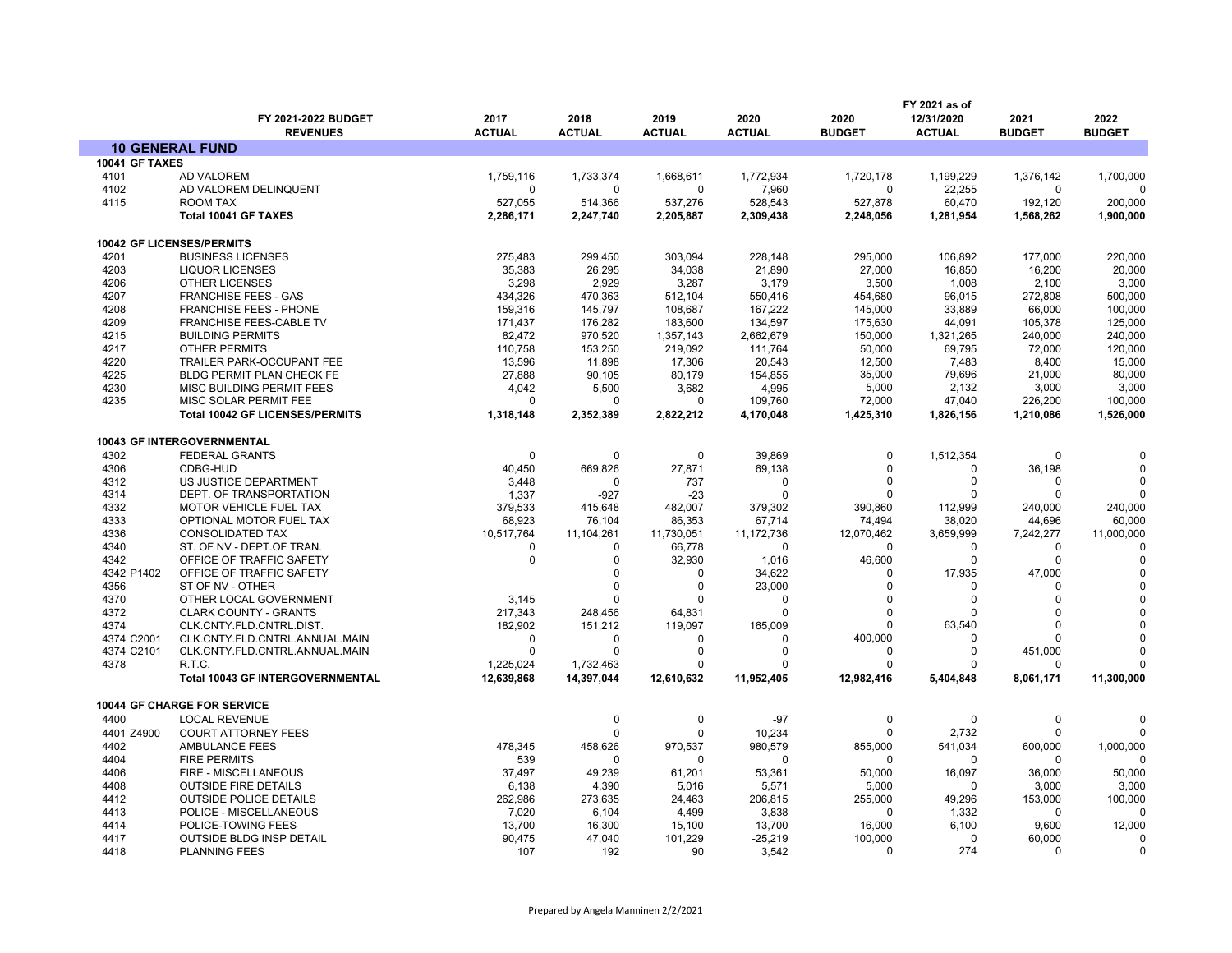|                   |                                          |               |               |               |               |               | FY 2021 as of      |                    |               |
|-------------------|------------------------------------------|---------------|---------------|---------------|---------------|---------------|--------------------|--------------------|---------------|
|                   | FY 2021-2022 BUDGET                      | 2017          | 2018          | 2019          | 2020          | 2020          | 12/31/2020         | 2021               | 2022          |
|                   | <b>REVENUES</b>                          | <b>ACTUAL</b> | <b>ACTUAL</b> | <b>ACTUAL</b> | <b>ACTUAL</b> | <b>BUDGET</b> | <b>ACTUAL</b>      | <b>BUDGET</b>      | <b>BUDGET</b> |
| 4420              | ZONING APPLICATION FEES                  | 1,950         | 1,000         | 950           | 2,050         | $\Omega$      | 350                | $\mathbf 0$        | $\Omega$      |
| 4422              | ENG., INSP.AND PLAN CHECK                | 4,375         | 132,765       | 80,223        | 4,293         | 18,360        | 489                | 11,016             | 5,000         |
| 4424              | <b>TORTOISE APPLICATION FEE</b>          | 75            | 175           | 275           | 450           | 0             | 100                | 0                  | $\Omega$      |
| 4450              | <b>CULTURE &amp; RECREATION</b>          |               | $\Omega$      | $\Omega$      | $-70$         | $\Omega$      | $\Omega$           | $\mathbf 0$        |               |
| 4451              | SWIMMING POOL FEES                       | 109,313       | 92,128        | 79,386        | 64,609        | 70,000        | 22,388             | 42,000             | 50,000        |
| 4453              | SPECIAL CLASSES                          | 77,674        | 83,875        | 79,361        | 50,895        | 100,000       | 13,098             | 60,000             | 60,000        |
|                   |                                          | 46,450        |               |               |               |               |                    |                    |               |
| 4454              | <b>TINY TOTS</b>                         |               | 49,720        | 45,279        | 30,750        | 42,000        | 23,285             | 40,000             | 40,000        |
| 4456              | <b>SAFEKEY</b>                           | 87.527        | 106.438       | 117,532       | 116,664       | 130,000       | 19,240             | 130,000            | 130,000       |
| 4457              | <b>FITNESS CENTER</b>                    | 50,972        | 46,009        | 44,893        | 32,194        | 55,000        | 13,677             | 33,000             | 33,000        |
| 4458              | <b>ADULT SPORTS</b>                      | 11,875        | 10,820        | 5,755         | 6,900         | 10,000        | $-120$             | 10,000             | 10,000        |
| 4459              | YOUTH SPORTS                             | 33,012        | 28,479        | 25,872        | 23,315        | 34,000        | 8,960              | 30,000             | 30,000        |
| 4460              | FACILITY RENTAL AND TOKEN                | 58,310        | 59,600        | 70,825        | 53,056        | 60,000        | 23,777             | 36,000             | 36,000        |
| 4461              | <b>ART CENTER</b>                        | 12,417        | 14,232        | 16,076        | 12,399        | 12,500        | 2,391              | 7,500              | 7,500         |
| 4462              | <b>BOOTLEG CANYON TRL</b>                | 33,380        | 36,655        | 20,300        | 32,910        | 20,000        | 2,385              | 12,000             | 12,000        |
| 4464              | YOUTH CENTER                             | 1,272         | 40            | 0             | 0             | $\Omega$      | $\Omega$           | $\Omega$           |               |
| 4465              | <b>LOCKER REVENUE</b>                    | 2,884         | 2,703         | 2,453         | 1,183         | 2,500         | $\Omega$           | 1,500              | 1,500         |
| 4466              | RACQUETBALL COURT FEES                   | 5,228         | 5,789         | 5,091         | 2,306         | 6,500         | 932                | 3,900              | 3,900         |
| 4467              | RACQUETBALL SALES & RENT                 | 153           | 95            | 107           | 21            | $\Omega$      | $\Omega$           | 0                  |               |
| 4470              | MUNI GOLF GREEN FEES                     | 413,475       | 425,265       | 531,571       | 709,452       | 550,000       | 577,342            | 561,000            | 636,265       |
| 4471              | MUNI GOLF CART FEES                      | 347,774       | 356,671       | 399,556       |               | 375,000       | $\Omega$           | U                  |               |
|                   |                                          |               |               |               | 139,070       |               |                    |                    |               |
| 4472              | MUNI GOLF RANGE BALLS                    | 18,421        | 21,647        | 22,752        | 15,532        | 23,000        | 9,235              | 13,800             | 13,800        |
| 4474              | MUNI GOLF CONCESSION GOLF                | 27,615        | 29,124        | 14,992        | $\Omega$      | 28,000        | $\Omega$           | 0                  |               |
| 4477              | <b>MUNI GOLF MERCHANT SALES</b>          |               |               | 6.880         | 5,144         | $\Omega$      | 1,008              | 1,200              | 5,000         |
| 4480              | <b>BOULDER CREEK GREEN FEES</b>          | 1,714,068     | 1,850,710     | 1,889,962     | 1,491,623     | 1,900,000     | 878,662            | 1,140,000          | 1,500,000     |
| 4481              | <b>BOULDER CR-MERCH, SALES</b>           | 165.592       | 173.602       | 99.074        | 9,288         | 13,600        | 3,302              | 8,160              | 10,000        |
| 4482              | BOULDER CR-PAVILLION RENT                | 16,400        | 11,200        | 11,000        | 17,445        | 15,000        | 15                 | 9,000              | 9,000         |
| 4483              | <b>BOULDER CR-FOOD &amp; BEVERAG</b>     | 19,000        | 61,214        | 37,636        | $-12,541$     | 60,000        | $\Omega$           | 24,000             |               |
| 4484              | <b>GOLF MEMBERSHIP FEES</b>              | 83,055        | 75,541        | 88,181        | 89,819        | 80,000        | 77,315             | 60,000             | 75,000        |
| 4485              | BOULDER CREEK RESTAURANT LEASE           | $\Omega$      | $\Omega$      | 30,081        | 48,510        | $\Omega$      | 22.091             | 24,000             | 30,000        |
| 4486              | MUNI GOLF RESTAURANT LEASE               | $\Omega$      | $\Omega$      | 9,256         | 14,521        | $\Omega$      | 12,942             | 7,200              | 12,000        |
| 4487              | BOULDER CREEK GOLF LESSONS               | $\Omega$      | $\Omega$      | 2,391         | 6,085         | $\Omega$      | 4,609              | 1,200              | 4,000         |
| 4488              | MUNI GOLF LESSONS                        | $\Omega$      | $\Omega$      | $\Omega$      | 200           | $\Omega$      | 305                | 0                  |               |
| 4489              | <b>BC DISC GOLF</b>                      | $\Omega$      | 0             | 1475          | 10,256        | $\Omega$      |                    |                    |               |
|                   | <b>Total 10044 GF CHARGE FOR SERVICE</b> | 4,239,094     | 4,531,022     | 4,921,318     | 4,230,652     | 4,886,460     | 1,313<br>2,335,955 | 7,200<br>3,135,276 | 3,878,965     |
|                   |                                          |               |               |               |               |               |                    |                    |               |
|                   | <b>10045 GF FINES FORFEITURES</b>        |               |               |               |               |               |                    |                    |               |
| 4501              | <b>COURT FINES</b>                       | 420,969       | 567,836       | 532,607       | 433,650       | 550,000       | 259,981            | 330,000            | 430,000       |
| 4510              | <b>BOND FEES</b>                         | 3,050         | 3,875         | 4,925         | 3,775         | 5,500         | 3,300              | 3,000              | 3,000         |
|                   | <b>Total 10045 GF FINES FORFEITURES</b>  | 424,019       | 571,711       | 537,532       | 437,425       | 555,500       | 263,281            | 333,000            | 433,000       |
|                   |                                          |               |               |               |               |               |                    |                    |               |
|                   | <b>10046 GF RENTS ROYALTIES</b>          |               |               |               |               |               |                    |                    |               |
| 4600              | <b>RENTS &amp; ROYALTIES</b>             | 0             | $-2,048,142$  | $-136,425$    | 368,387       | 0             | $\Omega$           | 0                  | $\Omega$      |
| 4602              | MISC LAND/LEASE FEES                     | 37,369        | 81,383        | 58,484        | 89,191        | 25,000        | 12,518             | 75,243             | 76,750        |
| 4604              | OTHER - BUILDING RENTS                   | 20,398        | 20,574        | 20,609        | 20,332        | 20,000        | 10,879             | 20,000             | 20,000        |
| 4606              | <b>COMMUNICATION SITE LEASES</b>         | 373,591       | 320,914       | 349,116       | 112,106       | 302,305       | $\Omega$           | 0                  | 7,652         |
| 4606 ATT          | AT&T COMMUNICATION SITE LEASE            |               | $\mathbf 0$   | $\Omega$      | 7,932         | $\Omega$      | 14,873             | 0                  | 34,268        |
| 4606 BROAD        | Broadwind/Level 3 Comm Lease             | $\Omega$      | $\mathbf 0$   | $\Omega$      | 2,161         | $\Omega$      | 41,255             | 20,112             | 20,917        |
| 4606 CRCAS        | Crown Castle Communication Lea           | $\Omega$      | $\mathbf 0$   | $\Omega$      | 29,498        | $\Omega$      | 616                | 48,197             | 35,228        |
| 4606 FAACL        | <b>FAA - Communication Lease</b>         | $\Omega$      | $\Omega$      | $\Omega$      | $\Omega$      | $\Omega$      | 35,539             | 35,539             | 35,539        |
|                   |                                          | $\Omega$      | $\mathbf 0$   | $\Omega$      |               | $\Omega$      |                    |                    |               |
| 4606 GOGOL        | GOGO LLC - Communication Lease           |               |               |               | 15,687        |               | 10,886             | 22,840             | 23,756        |
| <b>4606 INTOW</b> | Insite Towers Communication Le           | $\Omega$      | $\mathbf 0$   | $\Omega$      | 46,051        | $\Omega$      | 30,876             | 51,329             | 52,868        |
| 4606 LVMPD        | <b>LVMPD Communication Lease</b>         | $\Omega$      | $\mathbf 0$   | $\Omega$      | $\Omega$      | $\Omega$      | $\Omega$           | $\Omega$           |               |
| <b>4606 MTNUN</b> | MOUNTAIN UNION COMMUNICATION S           |               | $\Omega$      | $\Omega$      | 7,307         | $\Omega$      | 13,371             | $\mathbf 0$        |               |
| 4606 NOAAA        | Nat. Oceanic & Atmos Comm Leas           | $\Omega$      | $\Omega$      | $\Omega$      | 6,214         | $\Omega$      | 4,370              | 8,739              | 8,739         |
| 4606 PAPAR        | Papillon Airways Communication           | $\Omega$      | $\Omega$      | $\Omega$      | 13,805        | $\Omega$      | 9.801              | 10,193             | 22.491        |
| 4606 SOCAE        | So Cal Edison Comm Lease                 | $\Omega$      | $\Omega$      | $\Omega$      | $\Omega$      | $\Omega$      | $\Omega$           | 258                | 258           |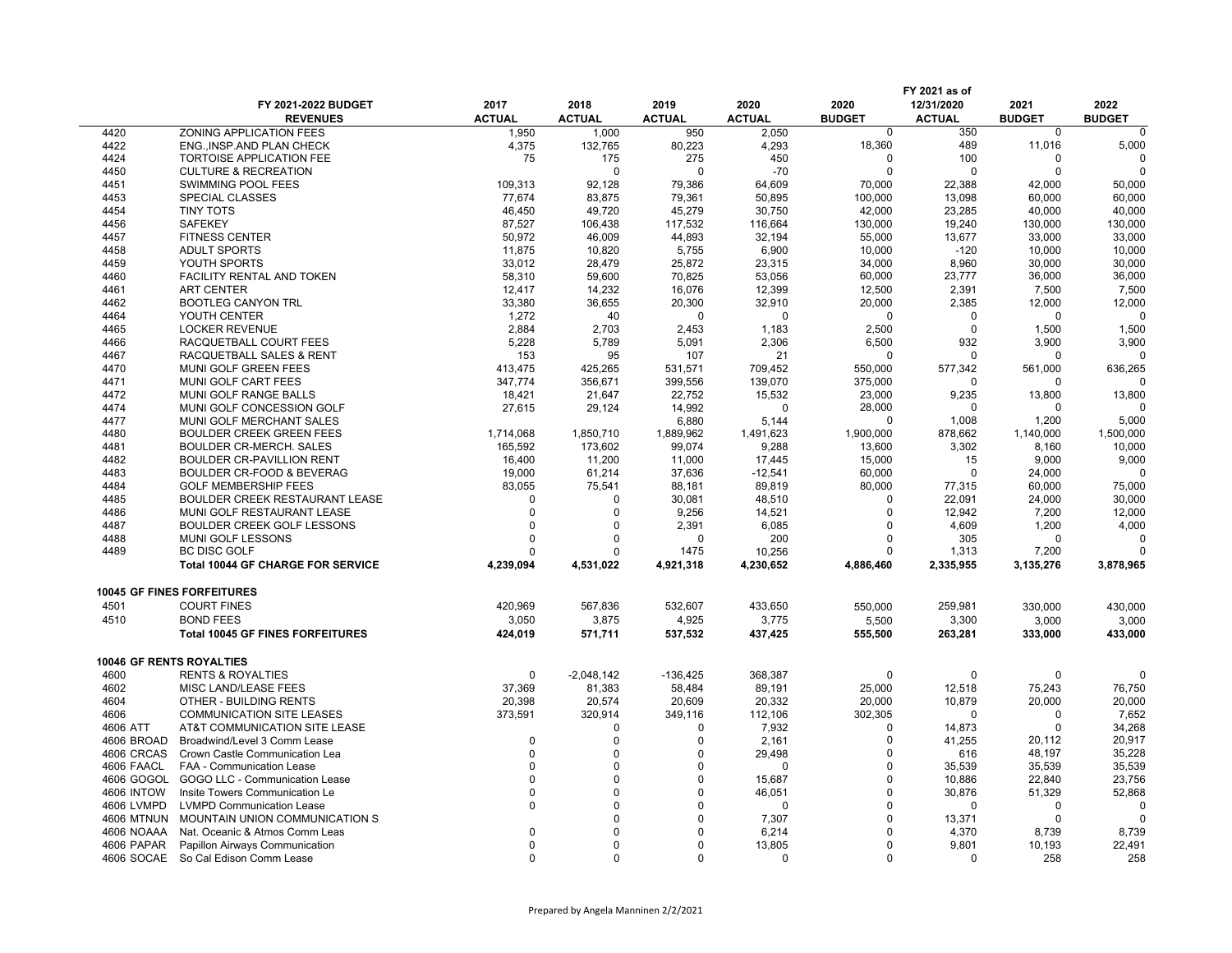|                        |                                       |               |               |               |               |               | FY 2021 as of |               |               |
|------------------------|---------------------------------------|---------------|---------------|---------------|---------------|---------------|---------------|---------------|---------------|
|                        | FY 2021-2022 BUDGET                   | 2017          | 2018          | 2019          | 2020          | 2020          | 12/31/2020    | 2021          | 2022          |
|                        | <b>REVENUES</b>                       | <b>ACTUAL</b> | <b>ACTUAL</b> | <b>ACTUAL</b> | <b>ACTUAL</b> | <b>BUDGET</b> | <b>ACTUAL</b> | <b>BUDGET</b> | <b>BUDGET</b> |
| 4606 SPRNT             | <b>Sprint Communication Lease</b>     | $\Omega$      | $\Omega$      | $\mathbf 0$   | 16,415        | $\mathbf 0$   | 11,543        | $\mathbf 0$   | 24,807        |
| 4606 TMOB              | T-MOBILE COMMUNICATION SITE LE        |               | $\mathbf 0$   | 0             | 2,460         | $\mathbf 0$   | 4,612         | $\mathbf 0$   | 9,224         |
| <b>4606 VERTB</b>      | Vertical Bridge Comm Lease            | $\mathbf 0$   | $\mathbf 0$   | 0             | 15,098        | $\Omega$      | 10,616        | 21,764        | 22,418        |
| 4606 VERZN             | Verizon Communication Lease           | $\Omega$      | $\Omega$      | 0             | 30,557        | $\Omega$      | 21,686        | 17,711        | 44,890        |
| 4614                   | AERODROME PORT                        | 19,843        | 30,000        | $\Omega$      | $\Omega$      | $\Omega$      | $\Omega$      | $\Omega$      | $\sqrt{ }$    |
| 4615 L1000             | <b>BOULDER SOLAR LLC - 1</b>          | 19,843        | 743,668       | 802,153       | 757,576       | 759.133       | 177,997       | 701,153       | 708,164       |
| 4615 L1001             | <b>BOULDER SOLAR LLC - 2</b>          | 19,843        | 339,697       | 256,788       | 345,237       | 346,953       | 162,635       | 320,454       | 323,659       |
| 4615 L1002             | <b>BOULDER SOLAR LLC - 3</b>          | 19,843        | 0             | $\Omega$      | 20,831        | 20,831        | 0             | 9,765         | 19,529        |
| 4615 L1010             | CASCATA LAND LEASE                    | 19,843        | 695,757       | 530,063       | 716,940       | 723,032       | 341,082       | 695,807       | 709,723       |
| 4615 L1020             | <b>COPPER MOUNTAIN 1</b>              | 19,843        | 697,073       | 700,577       | 869,701       | 661,608       | $\Omega$      | 491,564       | 498,979       |
| 4615 L1021             | <b>COPPER MOUNTAIN 2</b>              | 19,843        | 1,930,720     | 1,930,720     | 1,928,960     | 1,930,720     | 879,175       | 1,806,750     | 1,806,750     |
| 4615 L1022             | <b>COPPER MOUNTAIN 3</b>              | 19,843        | 1,774,160     | 1,774,160     | 1,330,620     | 1,774,160     | 831,638       | 1,663,275     | 1,663,275     |
| 4615 L1023             | <b>COPPER MOUNTAIN 4</b>              | 19,843        | 613,800       | 682,000       | 954,800       | 818,400       | 383,625       | 767,250       | 767,250       |
| 4615 L1024             | <b>COPPER MOUNTAIN 5</b>              | 19,843        | $\Omega$      | 40,288        | 292,643       | 55,328        | 255,373       | 510,746       | 1,191,740     |
| 4615 L1030             | ELDORADO PEAKER (SEMPRA)              | 19,843        | 41,326        | 41,326        | 41,326        | 45,000        | 37,500        | 38,744        | 39,158        |
| 4615 L1035             | DESERT STAR (SDG&E)                   | 19,843        | 902,633       | 949,091       | 965,226       | 904,751       | $\Omega$      | 884,003       | 892,705       |
| 4615 L1036             | DESERT STAR ADMIN (SDG&E)             | 19,843        | 150,000       | 150,000       | n             | $\Omega$      | 150,000       | 150,000       | 150,000       |
| 4615 L1040             | <b>FLIGHTLINEZ</b>                    | 19,843        | 58,336        | 44,256        | 25,590        | 40,632        | 0             | 20,000        | 20,000        |
| 4615 L1050             | <b>GRIDLIANCE WEST TRANSCO SLOAN</b>  | 19,843        | 38,750        | 155,002       | 161,985       | 164,441       | 83,686        | 156,476       | 162,362       |
| 4615 L1060             | NV SOLAR ONE (NSO/TWO ACCIONA)        | 19,843        | 416,066       | 440,000       | 440,000       | 440,000       | $\Omega$      | 412,500       | 412,500       |
| 4615 L1070             | SILVER PEAK SOLAR (174 POWER GLOBAL   | 19,843        | $\Omega$      | 52,000        | 53,560        | $\Omega$      | 7,750         | 50,965        | 76,790        |
| 4615 L1080             | <b>SKYLAR - TOWNSITE</b>              | 19,843        | 340,491       | 401,640       | 330,951       | 321,311       | 3,327,181     | 305,748       | 1,007,315     |
| 4615 L1090             | TECHREN SOLAR 1 (CLENERA)             | 19,843        | 847,988       | 774,392       | 475,966       | 787,368       | 365,226       | 757,173       | 756,701       |
| 4615 L1091             | TECHREN SOLAR 2 (CLENERA)             | 19,843        | $\Omega$      | 1,192,557     | 110,708       | 1,224,492     | 573,981       | 1,147,961     | 1,147,961     |
| 4615 L1092             | TECHREN SOLAR 3 (CLENERA)             | 19,843        | 1,271,304     | 0             | 234,120       | 15,764        | 0             | 175,590       | 219,488       |
| 4615 L1093             | TECHREN SOLAR 4 (CLENERA)             | 19,843        | $\Omega$      | 0             | 246,270       | $\Omega$      | $\mathbf 0$   | 184,703       | 184,703       |
| 4615 L1094             | TECHREN SOLAR 5 (CLENERA)             | 19,843        | $\Omega$      | 0             | 402,836       | $\Omega$      | $\mathbf 0$   | 323,708       | 323,708       |
| 4615 L1100             | <b>TRANSWEST EXPRESS LLC</b>          | 19,843        | $\mathbf 0$   | 26,928        | 26,928        | 33,660        | 31,556        | 31,556        | 31,556        |
| 4615 L1110             | SO CAL EDISON SUBSTATION LEASE        | 19,843        | $\Omega$      | $\Omega$      | 170,510       | 150,000       | 57,686        | 122,055       | 115,371       |
| 4615 L1120             | <b>BOULDER FLATS SOLAR 1</b>          |               | $\Omega$      | 0             | $\Omega$      | $\Omega$      | 30,000        | 0             | 132,000       |
|                        | <b>Total 10046 GF RENTS ROYALTIES</b> | 9,768,819     | 9,266,499     | 11,235,725    | 11,686,483    | 11,564,889    | 7,929,526     | 12,059,867    | 13,801,188    |
|                        |                                       |               |               |               |               |               |               |               |               |
| 10047 GF MISCELLANEOUS |                                       |               |               |               |               |               |               |               |               |
|                        |                                       |               |               |               |               |               |               |               |               |
| 4700                   | MISCELLANEOUS REVENUE                 | 222,692       | 46,015        | 169,196       | 8,459         | 106,580       | 20,719        | 84,000        | C             |
| 4702                   | <b>INSURANCE CLAIMS</b>               | 10,011        | 1,545         | 4,099         | $\Omega$      | 10,000        | 0             | 3,000         | $\Omega$      |
| 4703                   | RISK MANAGEMENT SUBROGATION           | $\Omega$      | $\Omega$      | 0             | 7,012         | $\Omega$      | 130           | $\Omega$      | $\sqrt{ }$    |
| 4704                   | SURPLUS / INTERNET SALES              | 111,608       | 122,259       | 135,465       | 110,143       | 120,000       | 37,983        | 72,000        | 100,000       |
| 4706                   | PASSPORT SERVICE FEES                 | 14,960        | 10,580        | 11,865        | 4,725         | 6,000         | 415           | 6,600         | 5,000         |
| 4708                   | MISCELLANEOUS-COPY FEES               | 982           | 852           | 341           | 543           | 500           | 216           | 300           | 300           |
| 4712                   | <b>INTEREST INCOME</b>                | 3,747         | $-2,790$      | 259,164       | 284,308       | 90,000        | 150,510       | 120,000       | 150,000       |
| 4713                   | FAIR MARKET VALUE ADJUSTMENT          |               | 0             | 0             | 104,358       | $\Omega$      | $-61,874$     | $\Omega$      | $\mathsf{C}$  |
| 4714                   | <b>PENALTIES</b>                      | 2,515         | 1,540         | 765           | 1,575         | $\Omega$      | 930           | $\Omega$      | $\mathsf{C}$  |
| 4715                   | CHEMICAL ANALYSIS FEE                 |               | $\Omega$      | $\Omega$      | 3,070         | $\Omega$      | 1,080         | $\Omega$      | C             |
| 4760                   | CASH - OVER/SHORT                     | 30            | $-33$         | $-1,483$      | 13            | $\Omega$      | -7            | $\Omega$      | $\Omega$      |
| 4780                   | SALES OF FIXED ASSETS                 | 54,321        | 60,967        | 75,064        | $\Omega$      | $\Omega$      | 0             | $\Omega$      | $\mathsf{C}$  |
|                        | <b>Total 10047 GF MISCELLANEOUS</b>   | 420,867       | 240,935       | 654,476       | 524,206       | 333,080       | 150,103       | 285,900       | 255,300       |
|                        | <b>10049 GF OTHER FINANCING</b>       |               |               |               |               |               |               |               |               |
|                        |                                       |               |               |               | $\Omega$      |               | $\Omega$      |               |               |
| 4902                   | <b>TRANSFERS IN</b>                   | 1,108,904     | 1,083,904     | 2,088,900     |               | 0             |               | 0             | C             |
| 4910                   | USE OF FUNDS BALANCE                  | 733,366       | $\Omega$      | $\Omega$      | $\Omega$      | 3,819,157     | 0             | 16,542,407    | 7,309,212     |
|                        | <b>Total 10049 GF OTHER FINANCING</b> | 1,842,270     | 1,083,904     | 2,088,900     | 0             | 3,819,157     | 0             | 16,542,407    | 7,309,212     |
|                        | <b>Total 10 GENERAL FUND REVENUES</b> | 32.939.256    | 34.691.245    | 37.076.681    | 35.310.658    | 37.814.868    | 19.191.823    | 43.195.969    | 40.403.665    |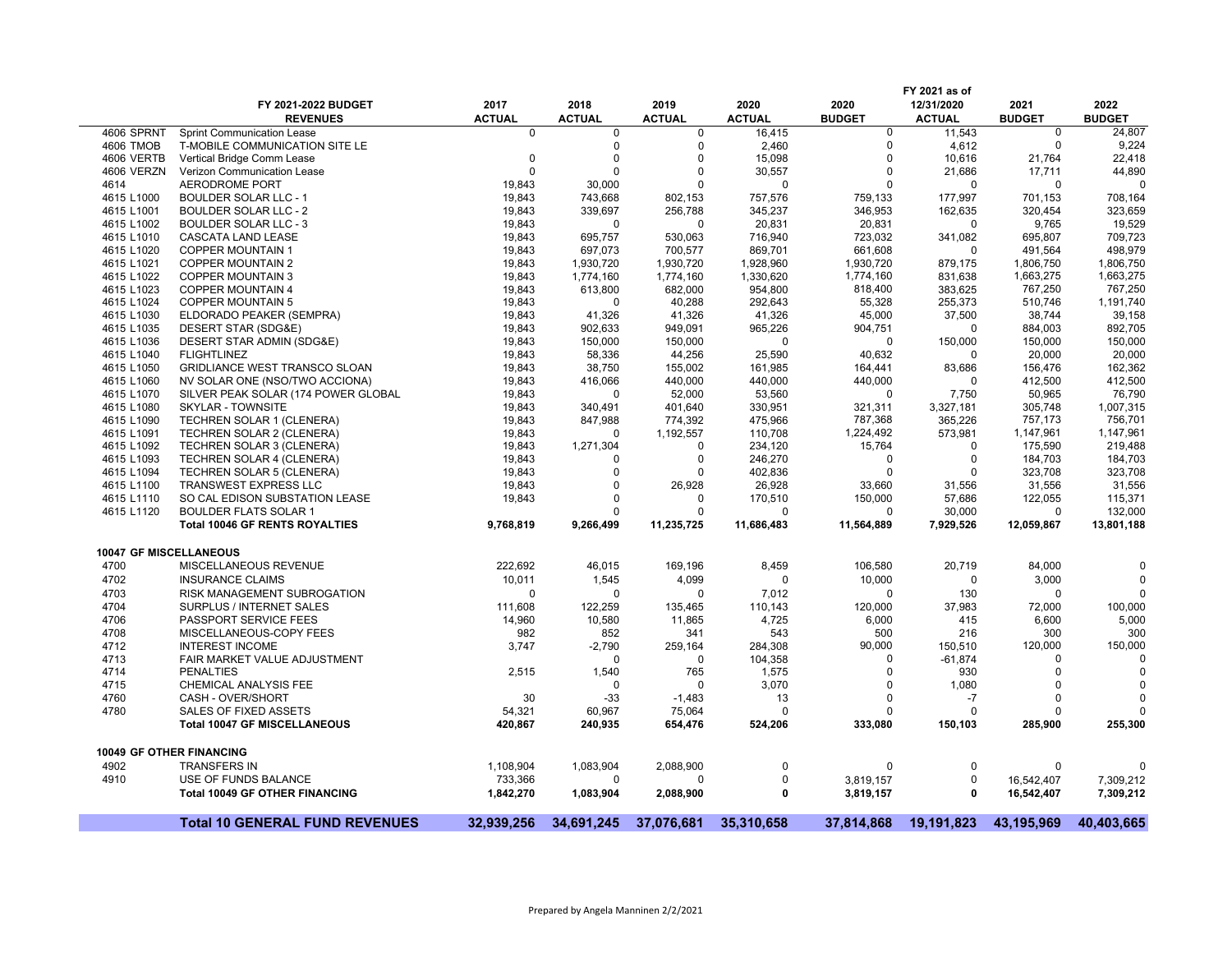|      |                                    |               |               |               |               | FY 2021 as of |               |               |
|------|------------------------------------|---------------|---------------|---------------|---------------|---------------|---------------|---------------|
|      | <b>FY 2021-2022 BUDGET</b>         | 2018          | 2019          | 2020          | 2020          | 12/31/2020    | 2021          | 2022          |
|      | <b>EXPENDITURES</b>                | <b>ACTUAL</b> | <b>ACTUAL</b> | <b>ACTUAL</b> | <b>BUDGET</b> | <b>ACTUAL</b> | <b>BUDGET</b> | <b>BUDGET</b> |
|      | <b>10 GENERAL FUND</b>             |               |               |               |               |               |               |               |
|      | <b>10400 GF CITY COUNCIL</b>       |               |               |               |               |               |               |               |
| 5001 | <b>REGULAR</b>                     | 106,000       | 106,000       | 103,681       | 106,000       | 52,669        | 106,000       | 106,000       |
| 5020 | <b>EMPLOYEES RETIREMENT</b>        | 24,080        | 24,080        | 30,217        | 26,305        | 15,406        | 31,005        | 31,005        |
| 5022 | <b>SIIS PREMIUMS</b>               | 4,201         | 2,931         | 3,131         | 4,134         | 1,866         | 3.774         | 3,774         |
| 5024 | <b>MEDICARE</b>                    | 1,537         | 1,537         | 1,503         | 1,537         | 764           | 1,537         | 1,537         |
| 5026 | <b>SOCIAL SECURITY</b>             | 1,240         | 1,240         | 0             | 2,051         | 0             | $\Omega$      | $\Omega$      |
| 5102 | <b>PROFESSIONAL</b>                |               | 69,995        | 578           |               | <sup>0</sup>  |               | O             |
| 5401 | <b>RENTAL EQUIPMENT</b>            | 150           | 0             | 0             |               |               |               | $\Omega$      |
| 5502 | <b>COMMUNICATIONS</b>              | 7,318         | 8,162         | 8,973         | 4,000         | 2,964         | 7,000         | 7,000         |
| 5503 | ADVERTISING MARKETING              | 5,482         | 8,715         | 10,614        | 10,000        | 4,092         | 7,000         | 7,000         |
| 5506 | POSTAGE/SHIPPING                   |               | 35            |               |               | O             |               | 0             |
| 5507 | <b>PRINTING</b>                    | 83            | 400           | 0             |               |               |               | $\Omega$      |
| 5508 | PUBS SUBS DUES FEES                | 10,100        | 6,713         | 6,236         | 7,700         | 6,182         | 7,700         | 7,700         |
| 5509 | <b>TRAVEL &amp; TRAINING</b>       | 4,789         | 5,107         | 8,881         | 10,000        | 33            | 5,000         | 5,000         |
| 5510 | SOFTWARE LICENSES                  | 25            | 0             | 245           |               | 0             | -C            | $\Omega$      |
| 5603 | <b>EQUIPMENT</b>                   | 4,395         | 1,263         | 2,211         | 6,500         | 0             | 2,500         | 2,500         |
| 5610 | OFFICE SUPPLIES                    | 44            | 194           | 2,932         | 1,200         | 0             | 800           | 800           |
| 5611 | <b>OTHER SUPPLIES</b>              | 6,861         | 11,155        | 5,824         | 7,000         | 303           | 5,000         | 5,000         |
|      | <b>Total 10400 GF CITY COUNCIL</b> | 176,306       | 247,527       | 185,026       | 186,427       | 84,277        | 177,316       | 177,316       |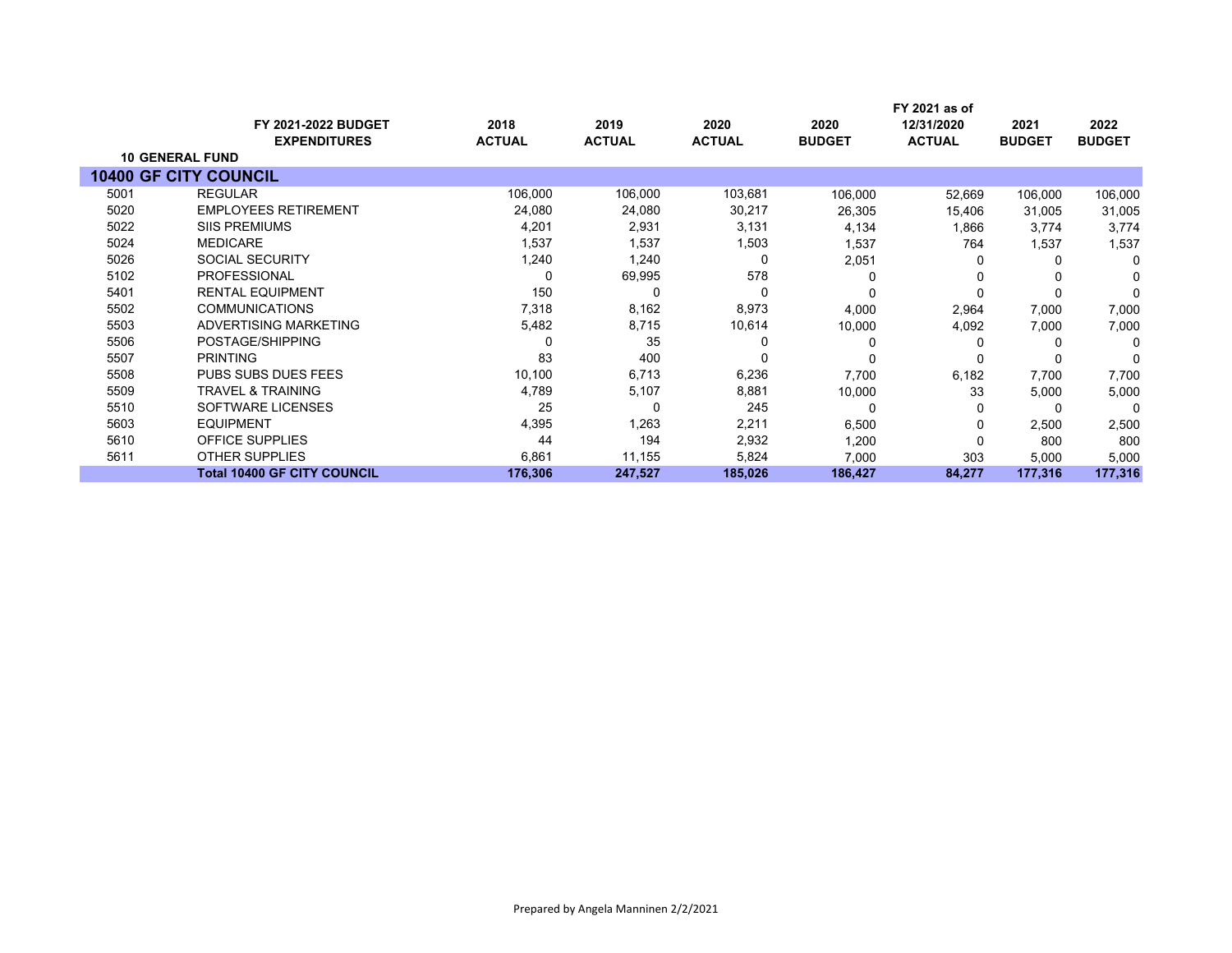|      |                                     |               |               |               |               | FY 2021 as of |               |               |
|------|-------------------------------------|---------------|---------------|---------------|---------------|---------------|---------------|---------------|
|      | FY 2021-2022 BUDGET                 | 2018          | 2019          | 2020          | 2020          | 12/31/2020    | 2021          | 2022          |
|      | <b>EXPENDITURES</b>                 | <b>ACTUAL</b> | <b>ACTUAL</b> | <b>ACTUAL</b> | <b>BUDGET</b> | <b>ACTUAL</b> | <b>BUDGET</b> | <b>BUDGET</b> |
|      | <b>10 GENERAL FUND</b>              |               |               |               |               |               |               |               |
|      | <b>10410 GF CITY MANAGER</b>        |               |               |               |               |               |               |               |
| 5001 | <b>REGULAR</b>                      | 330,488       | 360,444       | 262,200       | 317,487       | 109,911       | 269,941       | 225,323       |
| 5002 | <b>TEMPORARY</b>                    |               | 2,567         | 343           |               |               |               |               |
| 5018 | <b>COMPENSATED ABSENCES</b>         |               |               |               |               |               |               |               |
| 5020 | <b>EMPLOYEES RETIREMENT</b>         | 88,251        | 101,298       | 77,509        | 106,272       | 32,149        | 78,957        | 67,034        |
| 5022 | <b>SIIS PREMIUMS</b>                | 4,360         | 4,027         | 2,561         | 3,200         | 193           | 2,563         | 2,563         |
| 5024 | <b>MEDICARE</b>                     | 4,907         | 5,937         | 3,895         | 5,000         | 2,079         | 3,914         | 3,267         |
| 5026 | <b>SOCIAL SECURITY</b>              |               | 151           | 30            |               | 0             |               | $\Omega$      |
| 5028 | <b>GROUP HEALTH INSURANCE</b>       | 30,875        | 39,950        | 23,100        | 37,800        | 10,277        | 26,400        | 27,600        |
| 5032 | OTHER EMPLOYEE BENEFITS             | 1,273         | 4,795         | 6,047         | 9,658         | 1,918         | 9,658         | 9,658         |
| 5099 | Interfund Salary Reimbursement      | n             |               | $-75,000$     | $-75,000$     | $-43,750$     | $-75,000$     | $-80,000$     |
| 5102 | <b>PROFESSIONAL</b>                 | 1,490         | 78,790        | 59,219        | 165,000       | 33            | 100,000       | 10,000        |
| 5304 | <b>MAINTENANCE OFFICE EQUIPMENT</b> | 0             |               | U             | 500           |               |               |               |
| 5502 | <b>COMMUNICATIONS</b>               | 450           | 3,477         | 4,026         | 3,000         | 1,645         | 1,770         | 3,000         |
| 5506 | POSTAGE/SHIPPING                    | 306           | 498           | 220           | 1,501         | 175           | 1,001         | 550           |
| 5507 | <b>PRINTING</b>                     | 117           | 53            | 3,713         | 3,600         | 1,814         | 3,500         | 3,713         |
| 5508 | PUBS SUBS DUES FEES                 | 1,207         | 3,135         | 3,635         | 3,000         | 43            | 4,200         | 4,000         |
| 5509 | <b>TRAVEL &amp; TRAINING</b>        | 11,263        | 26,580        | 16,250        | 30,000        | 1,750         | 25,000        | 17,000        |
| 5510 | <b>SOFTWARE LICENSES</b>            |               |               | 734           |               | 2,513         |               | 500           |
| 5603 | <b>EQUIPMENT</b>                    |               |               |               | 8,000         | 0             | 2,000         | 2,500         |
| 5605 | <b>GENERAL</b>                      |               | 467           |               |               |               | $\Omega$      | $\Omega$      |
| 5610 | <b>OFFICE SUPPLIES</b>              | 2,435         | 5,524         | 3,732         | 5,500         | 309           | 5,500         | 5,000         |
| 5611 | <b>OTHER SUPPLIES</b>               | 13,820        | 14,684        | 9,782         | 15,000        | 1,677         | 7,500         | 5,000         |
|      | <b>Total 10410 GF CITY MANAGER</b>  | 491,241       | 652,376       | 401,996       | 639,518       | 122.736       | 466,904       | 306,708       |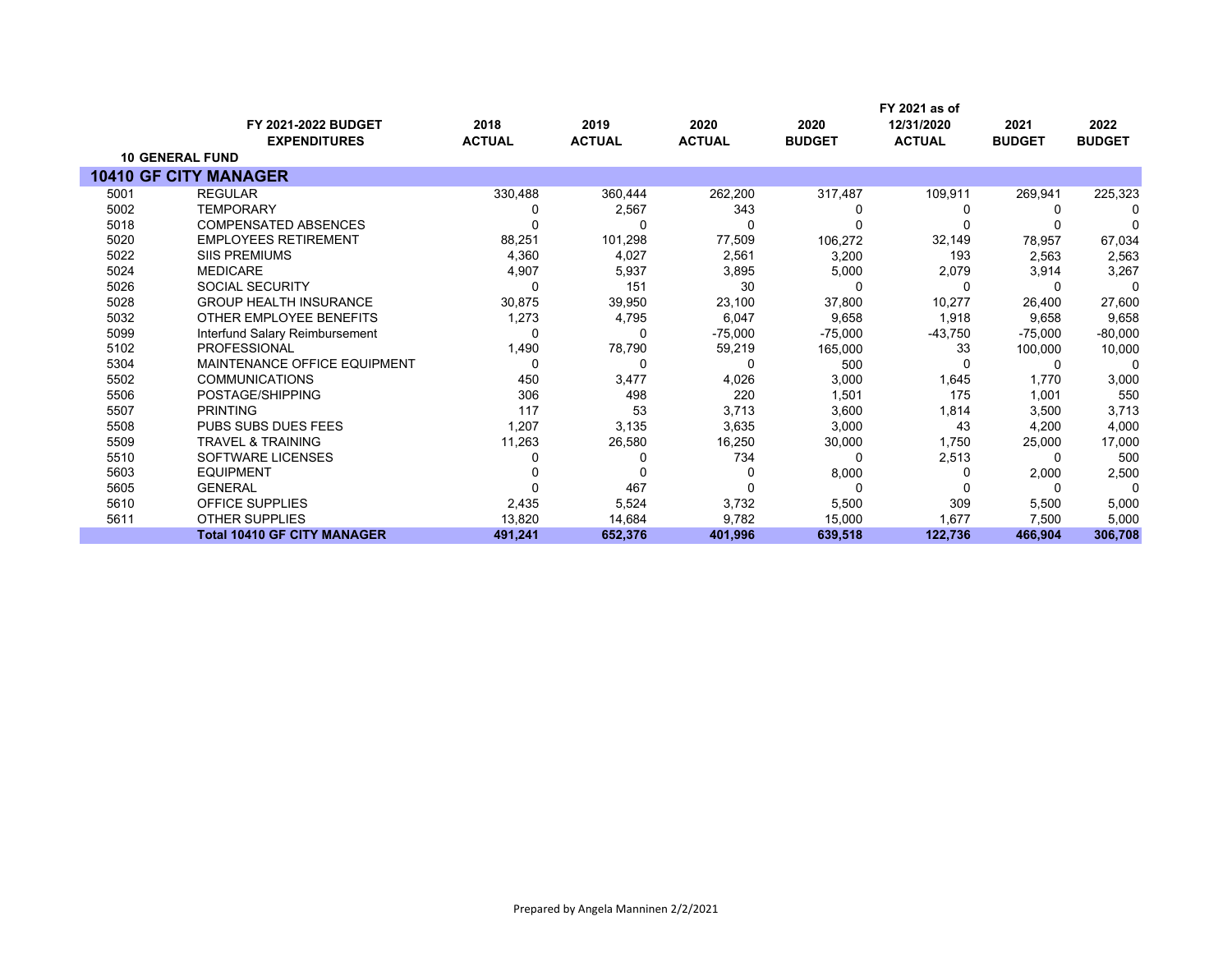|      |                                                   |                       |                       |                       |                       | FY 2021 as of               |                       |                       |
|------|---------------------------------------------------|-----------------------|-----------------------|-----------------------|-----------------------|-----------------------------|-----------------------|-----------------------|
|      | <b>FY 2021-2022 BUDGET</b><br><b>EXPENDITURES</b> | 2018<br><b>ACTUAL</b> | 2019<br><b>ACTUAL</b> | 2020<br><b>ACTUAL</b> | 2020<br><b>BUDGET</b> | 12/31/2020<br><b>ACTUAL</b> | 2021<br><b>BUDGET</b> | 2022<br><b>BUDGET</b> |
|      | <b>10 GENERAL FUND</b>                            |                       |                       |                       |                       |                             |                       |                       |
|      | <b>10420 GF CITY CLERK</b>                        |                       |                       |                       |                       |                             |                       |                       |
| 5001 | <b>REGULAR</b>                                    | 274,293               | 287,585               | 292,261               | 287,767               | 147,287                     | 302,084               | 310,391               |
| 5002 | <b>TEMPORARY</b>                                  | 9,281                 | 13,088                | 7,203                 | 14,420                | 1,029                       | 17,605                | 18,089                |
| 5018 | <b>COMPENSATED ABSENCES</b>                       | 0                     | 0                     | 0                     | $\Omega$              | $\Omega$                    | 0                     | 0                     |
| 5020 | <b>EMPLOYEES RETIREMENT</b>                       | 72,006                | 83,103                | 85,455                | 84,172                | 41,895                      | 88,360                | 92,341                |
| 5022 | <b>SIIS PREMIUMS</b>                              | 4,521                 | 3,214                 | 4,039                 | 4,787                 | 253                         | 4,472                 | 4,489                 |
| 5024 | <b>MEDICARE</b>                                   | 3,853                 | 4,450                 | 4,267                 | 4,000                 | 2,049                       | 4,635                 | 4,763                 |
| 5026 | <b>SOCIAL SECURITY</b>                            | 575                   | 801                   | 457                   | 862                   | 64                          | 1,092                 | 1,122                 |
| 5028 | <b>GROUP HEALTH INSURANCE</b>                     | 31,350                | 39,150                | 31,500                | 37,800                | 22,950                      | 39.600                | 41,400                |
| 5032 | OTHER EMPLOYEE BENEFITS                           | 2,034                 | 2,448                 | 2,097                 | 2,300                 | 1.159                       | 2,500                 | 2,500                 |
| 5099 | Interfund Salary Reimbursement                    | 0                     | 0                     | $-30,000$             | $-30,000$             | $-17,500$                   | $-30.000$             | $-50,000$             |
| 5101 | <b>OFFICIAL ADMINISTRATIVE</b>                    | 0                     | 162,548               | 0                     | 30,000                | $\Omega$                    | 150,000               | 30,000                |
| 5102 | <b>PROFESSIONAL</b>                               | 3,227                 | 17,239                | 19,944                | 6,500                 | 3,057                       | 10,000                | 10,000                |
| 5103 | <b>OTHER</b>                                      | 2,642                 | 1,990                 | 2,223                 |                       | 912                         | 0                     | 0                     |
| 5104 | <b>TECHNICAL</b>                                  | 24,259                | 24,631                | 61,314                | 82,000                | 25,807                      | 40,000                | 50,000                |
| 5502 | <b>COMMUNICATIONS</b>                             | 1,137                 | $\Omega$              | 673                   | 1,000                 | 698                         | 2,000                 | 2,000                 |
| 5506 | POSTAGE/SHIPPING                                  | 1,386                 | 1,487                 | 1,018                 | 2,095                 | 900                         | 1,000                 | 1,000                 |
| 5507 | <b>PRINTING</b>                                   | 0                     | 71                    | 7,256                 | 7,200                 | 3,560                       | 7,200                 | 7,200                 |
| 5508 | <b>PUBS SUBS DUES FEES</b>                        | 1,400                 | 1,802                 | 1,627                 | 2,000                 | 860                         | 2,000                 | 2,000                 |
| 5509 | <b>TRAVEL &amp; TRAINING</b>                      | 4,247                 | 835                   | 1,882                 | 5,000                 | 90                          | 2,000                 | 2,000                 |
| 5510 | <b>SOFTWARE LICENSES</b>                          | $-633$                | 112                   | 734                   | n                     | 534                         | $\Omega$              | $\Omega$              |
| 5603 | <b>EQUIPMENT</b>                                  | 834                   | 0                     | 0                     | 1,500                 | 1,588                       | 1,500                 | 1,500                 |
| 5610 | <b>OFFICE SUPPLIES</b>                            | 2,694                 | 1,490                 | 1,335                 | 3,900                 | 418                         | 3,400                 | 3,400                 |
| 5611 | <b>OTHER SUPPLIES</b>                             | 254                   | 134                   | 819                   | 3,000                 | 420                         | 2,500                 | 2,500                 |
|      | <b>Total 10420 GF CITY CLERK</b>                  | 439,359               | 646,178               | 496,104               | 550,303               | 238,029                     | 651,948               | 536,695               |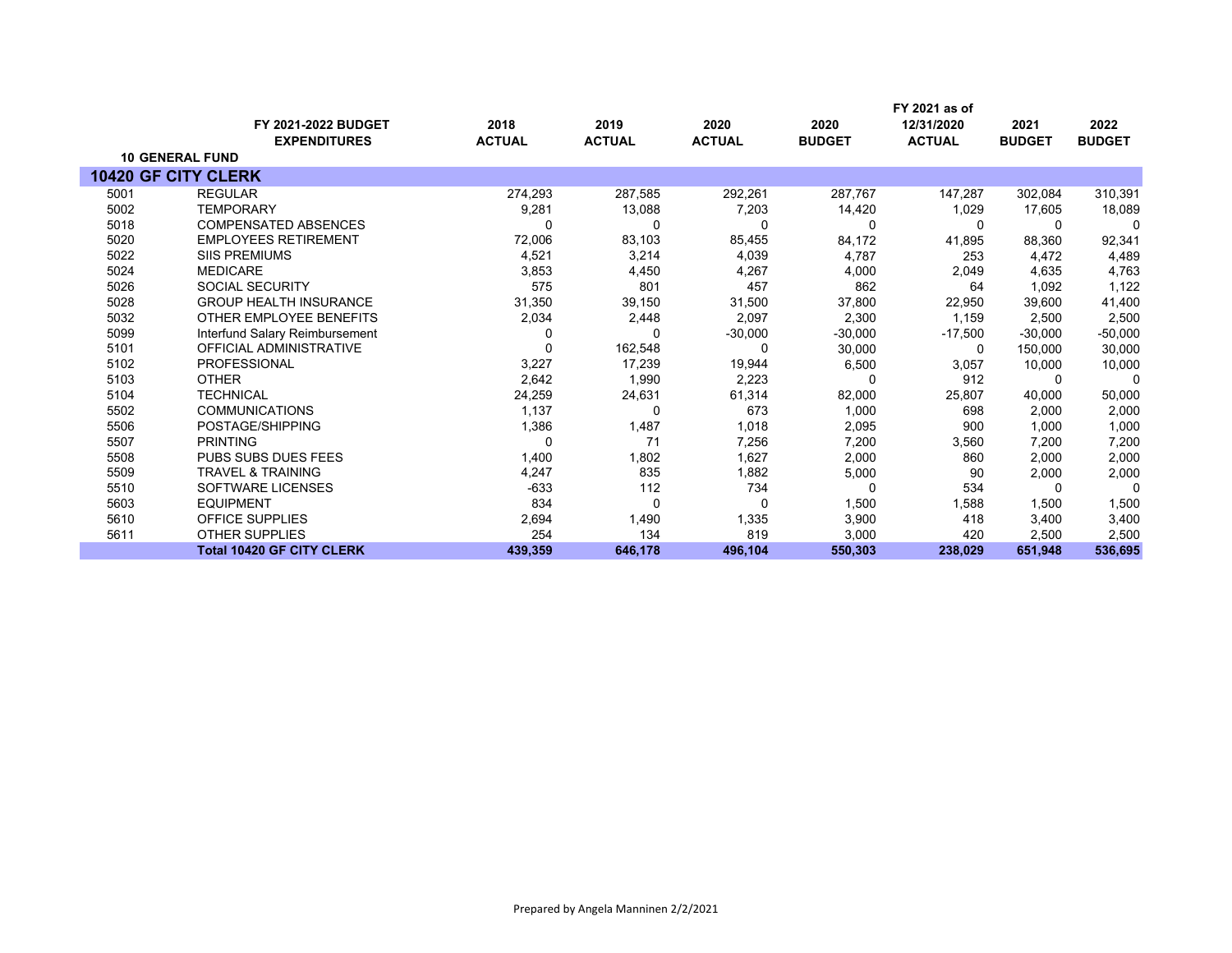|      | <b>FY 2021-2022 BUDGET</b>     | 2018          | 2019          | 2020          | 2020          | FY 2021 as of<br>12/31/2020 | 2021          | 2022          |
|------|--------------------------------|---------------|---------------|---------------|---------------|-----------------------------|---------------|---------------|
|      | <b>EXPENDITURES</b>            | <b>ACTUAL</b> | <b>ACTUAL</b> | <b>ACTUAL</b> | <b>BUDGET</b> | <b>ACTUAL</b>               | <b>BUDGET</b> | <b>BUDGET</b> |
|      | <b>10 GENERAL FUND</b>         |               |               |               |               |                             |               |               |
|      | <b>10430 GF FINANCE</b>        |               |               |               |               |                             |               |               |
| 5001 | <b>REGULAR</b>                 | 326,655       | 737,461       | 778,432       | 809,006       | 359,252                     | 794,346       | 876,551       |
| 5018 | <b>COMPENSATED ABSENCES</b>    | 0             | 8,942         | 0             |               | $\Omega$                    |               |               |
| 5020 | <b>EMPLOYEES RETIREMENT</b>    | 84,607        | 173,358       | 228,394       | 236,634       | 104,096                     | 232,346       | 260,774       |
| 5022 | <b>SIIS PREMIUMS</b>           | 6,385         | 9,099         | 12,059        | 7,477         | 429                         | 10,253        | 11,534        |
| 5024 | <b>MEDICARE</b>                | 4,535         | 10,860        | 11,024        | 6,968         | 4,973                       | 11,518        | 12,710        |
| 5028 | <b>GROUP HEALTH INSURANCE</b>  | 37,288        | 88,527        | 88,200        | 113,400       | 57,900                      | 105,600       | 124,200       |
| 5032 | OTHER EMPLOYEE BENEFITS        | 1,961         | 4,284         | 5,661         | 3,990         | 3,100                       | 6,000         | 6,000         |
| 5099 | Interfund Salary Reimbursement | 0             | 0             | -434,500      | $-434,500$    | $-253,458$                  | -434,500      | $-223,250$    |
| 5102 | <b>PROFESSIONAL</b>            | 99,435        | 72,097        | 69,902        | 130,000       | 65,881                      | 133,000       | 135,000       |
| 5502 | <b>COMMUNICATIONS</b>          | 2,578         | 4,598         | 4,647         | 1,400         | 2,567                       | 5,000         | 5,000         |
| 5503 | ADVERTISING MARKETING          | 177           | 206           | 168           | 1,200         | 0                           | 1,200         | 1,200         |
| 5506 | POSTAGE/SHIPPING               | 2,912         | 2,764         | 2,402         | 3,748         | 2,200                       | 3,600         | 3,600         |
| 5507 | <b>PRINTING</b>                | 38            | 6             | 14,194        | 14,300        | 7,051                       | 14,500        | 14,500        |
| 5508 | <b>PUBS SUBS DUES FEES</b>     | 1,582         | 4,116         | 3,376         | 2,500         | 2,965                       | 10,400        | 10,400        |
| 5509 | <b>TRAVEL &amp; TRAINING</b>   | 5,127         | 8,172         | 7,308         | 20,000        | 835                         | 17,500        | 20,000        |
| 5510 | SOFTWARE LICENSES              |               | 30            | 2,076         |               | 720                         | 1,400         | 11,400        |
| 5513 | <b>OTHER</b>                   |               | 0             | $-190$        |               | 0                           | $\Omega$      | $\mathbf{0}$  |
| 5603 | <b>EQUIPMENT</b>               |               |               | 1,073         | $\Omega$      | 0                           |               | 7,500         |
| 5610 | <b>OFFICE SUPPLIES</b>         | 1,609         | 1,385         | 3,186         | 7,500         | 344                         | 6,000         | 6,000         |
| 5611 | <b>OTHER SUPPLIES</b>          | 858           | 2,513         | 5,036         | 1,500         | 403                         | 1,500         | 1,500         |
|      | <b>Total 10430 GF FINANCE</b>  | 575,745       | 1,128,425     | 802,448       | 925,123       | 359,257                     | 919,663       | 1,284,620     |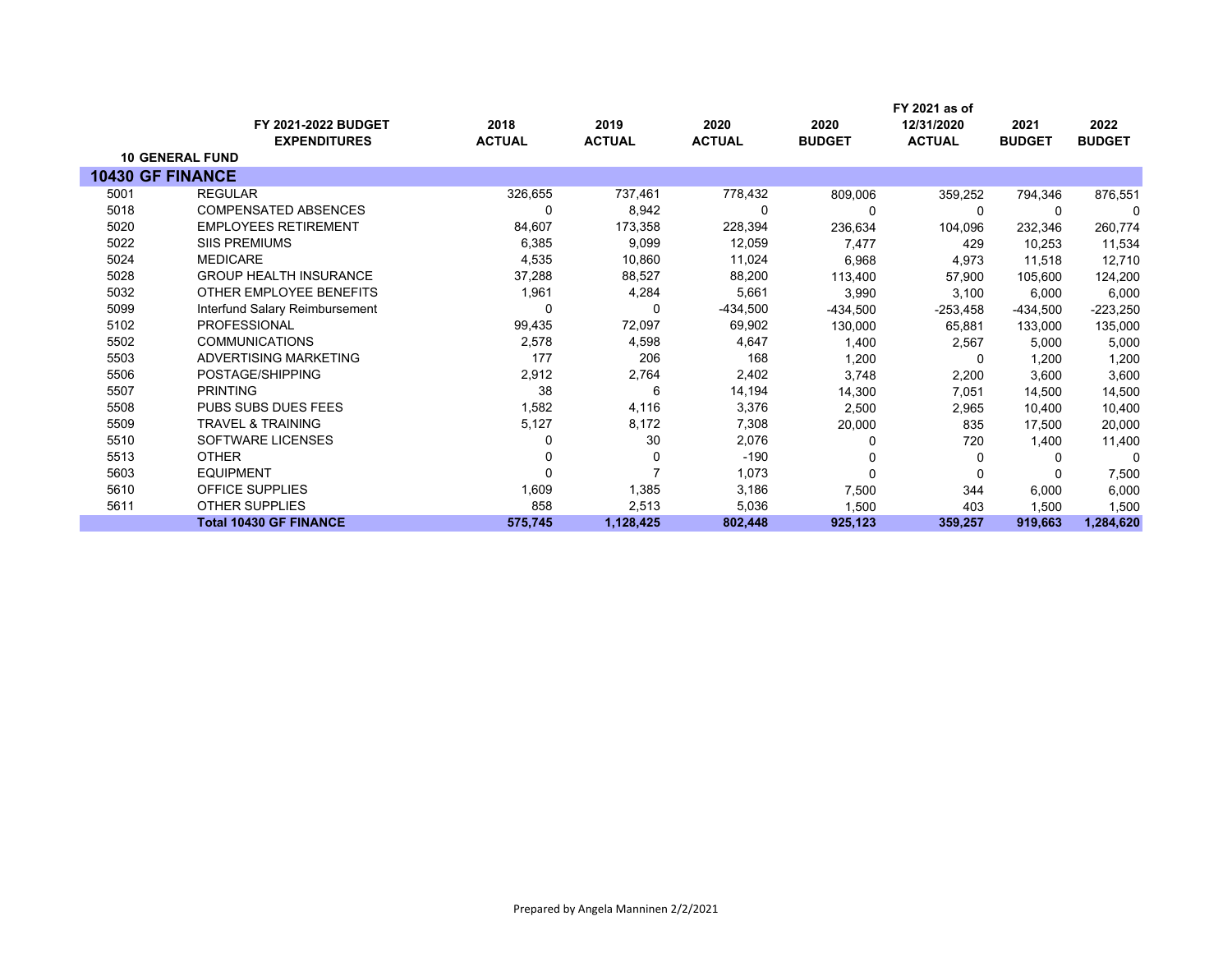|      |                                    |               |               |               |               | FY 2021 as of |               |               |
|------|------------------------------------|---------------|---------------|---------------|---------------|---------------|---------------|---------------|
|      | FY 2021-2022 BUDGET                | 2018          | 2019          | 2020          | 2020          | 12/31/2020    | 2021          | 2022          |
|      | <b>EXPENDITURES</b>                | <b>ACTUAL</b> | <b>ACTUAL</b> | <b>ACTUAL</b> | <b>BUDGET</b> | <b>ACTUAL</b> | <b>BUDGET</b> | <b>BUDGET</b> |
|      | <b>10 GENERAL FUND</b>             |               |               |               |               |               |               |               |
|      | <b>10435 GF TECHNOLOGY</b>         |               |               |               |               |               |               |               |
| 5001 | <b>REGULAR</b>                     | 68,173        | 70,855        | 74,449        | 71,952        | 37,237        | 75,530        | 77,608        |
| 5012 | <b>OVERTIME NON PERS</b>           | 0             | 0             | 3,061         | 0             | 0             | 5,000         | 0             |
| 5018 | <b>COMPENSATED ABSENCES</b>        | $\Omega$      | ŋ             | 0             | $\Omega$      | 0             | $\Omega$      | $\Omega$      |
| 5020 | <b>EMPLOYEES RETIREMENT</b>        | 17,889        | 20,779        | 21,367        | 21,046        | 10,475        | 22,093        | 23,088        |
| 5022 | <b>SIIS PREMIUMS</b>               | 1,116         | 961           | 1,287         | 1,406         | 55            | 1.282         | 1,282         |
| 5024 | <b>MEDICARE</b>                    | 926           | 1,078         | 1,135         | 955           | 540           | 1,168         | 1,125         |
| 5028 | <b>GROUP HEALTH INSURANCE</b>      | 10,450        | 13,050        | 10,500        | 12,600        | 7,650         | 13,200        | 13,800        |
| 5032 | OTHER EMPLOYEE BENEFITS            | 576           | 741           | 650           | 625           | 362           | 800           | 800           |
| 5099 | Interfund Salary Reimbursement     | 0             | 0             | $-10,000$     | $-10,000$     | $-5,833$      | $-10,000$     | $-17,000$     |
| 5102 | <b>PROFESSIONAL</b>                | 520,566       | 552,552       | 568,633       | 574,000       | 384,335       | 621,112       | 673,000       |
| 5103 | OTHER PROFESSIONAL SERVICES        | 673           | 14,954        | 0             | $\Omega$      | 0             | $\Omega$      | $\Omega$      |
| 5104 | <b>TECHNICAL</b>                   | 116,928       | 204,281       | 137,156       | 205,723       | 67,990        | 242,368       | 245,000       |
| 5302 | <b>MAINTENANCE EQUIPMENT</b>       | 29,874        | 0             | 8,397         | 10,000        | 3,594         | 44,600        | 34,000        |
| 5304 | MAINTENANCE OFFICE EQUIPMENT       | 0             | 0             | 0             | 1,000         | 0             | $\Omega$      | $\Omega$      |
| 5502 | <b>COMMUNICATIONS</b>              | 14,819        | 2,230         | 476           | 3,880         | 227           | 3,880         | 3,880         |
| 5506 | POSTAGE/SHIPPING                   | 155           | 0             | 0             | 0             | O             | $\Omega$      | $\Omega$      |
| 5507 | <b>PRINTING</b>                    | $\Omega$      | $\Omega$      | 0             | 800           |               |               | $\Omega$      |
| 5508 | PUBS SUBS DUES FEES                | 140           | $\Omega$      | 8,000         | 200           | 8,000         | 8,850         | 8,850         |
| 5509 | <b>TRAVEL &amp; TRAINING</b>       | 3,295         | 1,573         | $\Omega$      | 2,000         | $\Omega$      | 1.800         | 1,800         |
| 5510 | <b>SOFTWARE LICENSES</b>           | 28,110        | 875           | 32,535        | 27,065        | 31,081        | 40,000        | 40,000        |
| 5511 | <b>INTERFUND EXPENSE REIMBURSE</b> | 0             | 0             | $-300,000$    | $-300,000$    | $-175,000$    | $-300,000$    | $-250,000$    |
| 5603 | <b>EQUIPMENT</b>                   | 1,369         | 1,058         | 604           | 25,000        | 0             | 25,000        | 25,000        |
| 5610 | <b>OFFICE SUPPLIES</b>             | 1,021         | $\Omega$      | 18            | 3,500         |               | 3,000         | 3,000         |
| 5611 | <b>OTHER SUPPLIES</b>              | 12,142        | 62            | $\Omega$      |               |               | 0             | n             |
|      | <b>Total 10435 GF TECHNOLOGY</b>   | 828,221       | 885,050       | 558,265       | 651,752       | 370,713       | 799,683       | 885,233       |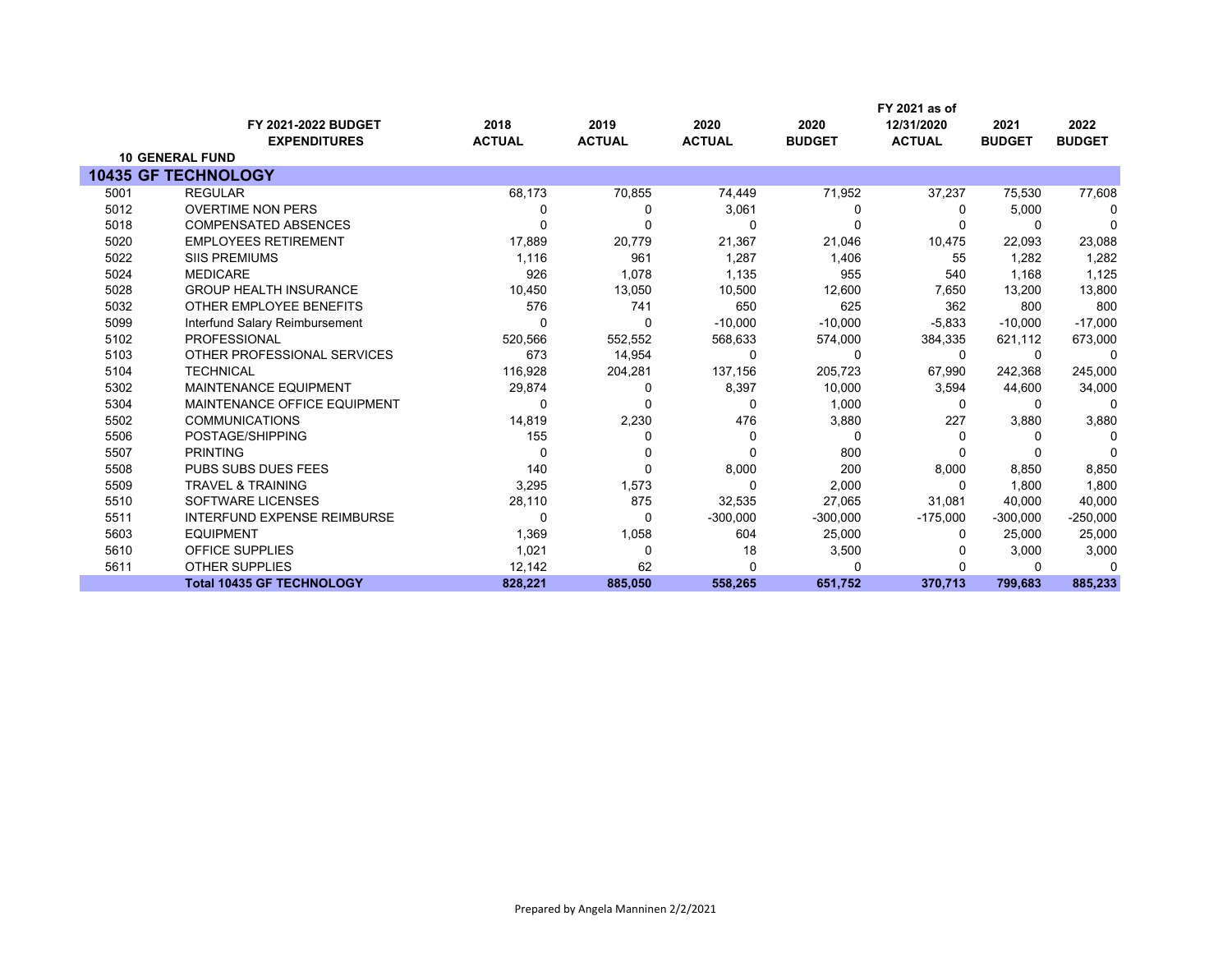|      | <b>FY 2021-2022 BUDGET</b><br><b>EXPENDITURES</b> | 2018<br><b>ACTUAL</b> | 2019<br><b>ACTUAL</b> | 2020<br><b>ACTUAL</b> | 2020<br><b>BUDGET</b> | FY 2021 as of<br>12/31/2020<br><b>ACTUAL</b> | 2021<br><b>BUDGET</b> | 2022<br><b>BUDGET</b> |
|------|---------------------------------------------------|-----------------------|-----------------------|-----------------------|-----------------------|----------------------------------------------|-----------------------|-----------------------|
|      | <b>10 GENERAL FUND</b>                            |                       |                       |                       |                       |                                              |                       |                       |
|      | <b>10440 GF CITY ATTORNEY</b>                     |                       |                       |                       |                       |                                              |                       |                       |
| 5001 | <b>REGULAR</b>                                    | 68,313                | 236,526               | 246,208               | 240,649               | 117,009                                      | 259,787               | 230,333               |
| 5018 | <b>COMPENSATED ABSENCES</b>                       |                       | 0                     | 0                     |                       | 0                                            |                       | $\mathbf{0}$          |
| 5020 | <b>EMPLOYEES RETIREMENT</b>                       | 14,389                | 69,496                | 72,639                | 70,390                | 34,162                                       | 75,988                | 68,524                |
| 5022 | <b>SIIS PREMIUMS</b>                              | 2,233                 | 2,486                 | 2,670                 | 2,811                 | 1,183                                        | 2,563                 | 2,563                 |
| 5024 | <b>MEDICARE</b>                                   | 822                   | 3,709                 | 3,749                 | 3,030                 | 2,239                                        | 3,767                 | 3,340                 |
| 5028 | <b>GROUP HEALTH INSURANCE</b>                     | 3,339                 | 26,100                | 21,000                | 25,200                | 14,200                                       | 25.740                | 40,710                |
| 5032 | OTHER EMPLOYEE BENEFITS                           | 21                    | 2,202                 | 4,440                 | 8,700                 | 1,525                                        | 8,700                 | 5,000                 |
| 5099 | REGULAR - INTERFUND EXPENSE                       |                       | 0                     | $-20,000$             | $-20,000$             | $-11,667$                                    | $-20,000$             | $-75,000$             |
| 5102 | <b>PROFESSIONAL</b>                               | 284,334               | 80,347                | 80,169                | 185,281               | 33,809                                       | 85,281                | 85,000                |
| 5103 | <b>OTHER</b>                                      | 42                    | 0                     | 0                     | 0                     | 0                                            |                       | $\mathbf{0}$          |
| 5502 | <b>COMMUNICATIONS</b>                             | 430                   | 2,728                 | 2,983                 | 2,500                 | 1,496                                        | 2,500                 | 3,000                 |
| 5603 | <b>EQUIPMENT</b>                                  | 1,657                 | 24,550                | 1,738                 | 0                     | 0                                            | $\Omega$              | $\Omega$              |
| 5506 | POSTAGE/SHIPPING                                  | 140                   | 321                   | 394                   | 1,122                 | 175                                          | 1,100                 | 1,100                 |
| 5507 | <b>PRINTING</b>                                   | 0                     | 0                     | 10,201                | 7,200                 | 5,305                                        | 9,000                 | 10,500                |
| 5508 | <b>PUBS SUBS DUES FEES</b>                        | 532                   | 655                   | 1,341                 | 4,000                 | 924                                          | 2,000                 | 6,000                 |
| 5509 | <b>TRAVEL &amp; TRAINING</b>                      | 3,426                 | 14,579                | 8,035                 | 14,000                | 1,750                                        | 12,000                | 12,000                |
| 5510 | SOFTWARE LICENSES                                 |                       | 0                     | 579                   | $\Omega$              | 0                                            |                       | 600                   |
| 5610 | <b>OFFICE SUPPLIES</b>                            | 1,192                 | 3,605                 | 696                   | 1,500                 | 337                                          | 1,500                 | 1,500                 |
| 5611 | <b>OTHER SUPPLIES</b>                             |                       |                       | ŋ                     |                       | 56                                           |                       |                       |
|      | <b>Total 10440 GF CITY ATTORNEY</b>               | 380,869               | 467,303               | 436,842               | 546,383               | 202,505                                      | 469,926               | 395,171               |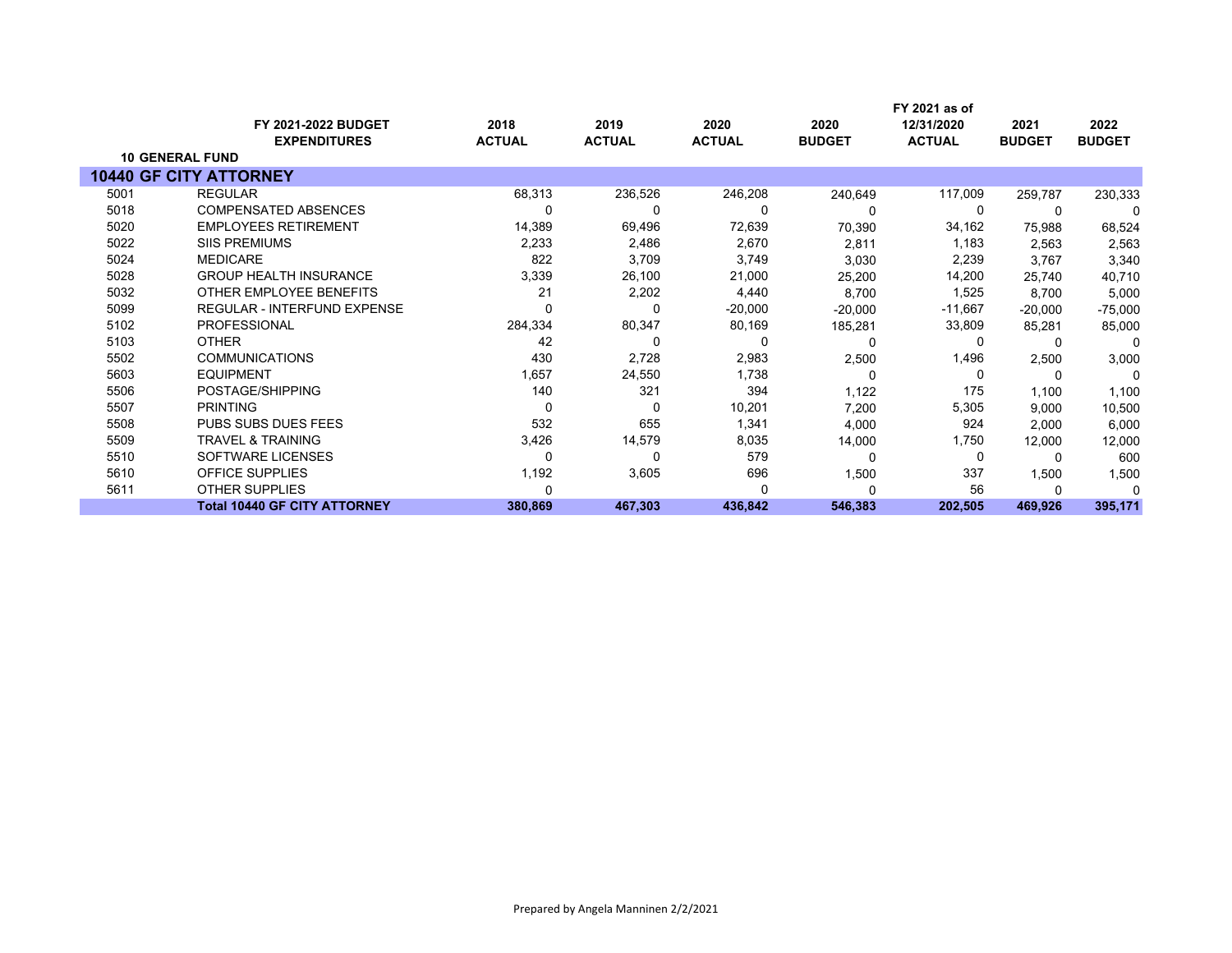|      |                                            | 2018          | 2019          | 2020          |                       | FY 2021 as of<br>12/31/2020 |                       |                       |
|------|--------------------------------------------|---------------|---------------|---------------|-----------------------|-----------------------------|-----------------------|-----------------------|
|      | FY 2021-2022 BUDGET<br><b>EXPENDITURES</b> | <b>ACTUAL</b> | <b>ACTUAL</b> | <b>ACTUAL</b> | 2020<br><b>BUDGET</b> | <b>ACTUAL</b>               | 2021<br><b>BUDGET</b> | 2022<br><b>BUDGET</b> |
|      | <b>10 GENERAL FUND</b>                     |               |               |               |                       |                             |                       |                       |
|      | <b>10450 GF PERSONNEL</b>                  |               |               |               |                       |                             |                       |                       |
| 5001 | <b>REGULAR</b>                             | 213,790       | 218,293       | 214,584       | 212,085               | 107,183                     | 222,648               | 283,446               |
| 5002 | <b>TEMPORARY</b>                           | 160           | 11,761        | 53,487        | 78,000                | 9,582                       | 33,092                | 2,200                 |
| 5018 | <b>COMPENSATED ABSENCES</b>                | $\Omega$      | 0             | 0             |                       | 0                           | $\Omega$              | $\Omega$              |
| 5020 | <b>EMPLOYEES RETIREMENT</b>                | 54,617        | 64,039        | 62,984        | 62,035                | 30,870                      | 65,125                | 84,325                |
| 5022 | <b>SIIS PREMIUMS</b>                       | 3,168         | 2,145         | 4,127         | 6,300                 | 392                         | 3,677                 | 3,859                 |
| 5024 | <b>MEDICARE</b>                            | 2,824         | 3,500         | 3,983         | 3,700                 | 1,693                       | 3.708                 | 4,142                 |
| 5026 | <b>SOCIAL SECURITY</b>                     | 10            | 679           | 3,366         | 4,836                 | 594                         | 2,052                 | 136                   |
| 5028 | <b>GROUP HEALTH INSURANCE</b>              | 19,950        | 26,748        | 20,475        | 25,200                | 14,918                      | 25,740                | 40,710                |
| 5032 | OTHER EMPLOYEE BENEFITS                    | 2,298         | 1,838         | 12,289        | 11,650                | 821                         | 2,000                 | 17,000                |
| 5099 | Interfund Salary Reimbursement             |               | 0             | $-60,000$     | $-60,000$             | $-35,000$                   | $-60,000$             | -48,250               |
| 5102 | <b>PROFESSIONAL</b>                        | 78,317        | 133,350       | 54,330        | 60,000                | 7,135                       | 98,700                | 156,200               |
| 5502 | <b>COMMUNICATIONS</b>                      | 1,068         | 712           | 1,108         | 1,080                 | 811                         | 1,080                 | 1,080                 |
| 5503 | ADVERTISING MARKETING                      | 2,733         | 5,390         | 1,504         | 5,000                 | 845                         | 5,000                 | 5,000                 |
| 5506 | POSTAGE/SHIPPING                           | 18            | 22            | 64            | 207                   | 70                          | 200                   | 200                   |
| 5507 | <b>PRINTING</b>                            | 17            | 20            | 10,707        | 11,000                | 5,305                       | 11.000                | 11,000                |
| 5508 | <b>PUBS SUBS DUES FEES</b>                 | 1,572         | 1,987         | 692           | 2,500                 | 1,250                       | 2,500                 | 2,500                 |
| 5509 | <b>TRAVEL &amp; TRAINING</b>               | 13,783        | 10,200        | 5,729         | 10,000                | 0                           | 5.000                 | 15,000                |
| 5510 | SOFTWARE LICENSES                          | $\Omega$      | 0             | 489           | n                     | 178                         | n                     | 500                   |
| 5512 | <b>RECRUITMENT</b>                         | 45            | 1,062         | 6,200         | 5,000                 | 13,151                      | 15,000                | 62,000                |
| 5605 | <b>GENERAL</b>                             | 0             | 0             | 39            | 0                     | 0                           | 0                     | 0                     |
| 5610 | <b>OFFICE SUPPLIES</b>                     | 1,543         | 1,220         | 749           | 4,000                 | 202                         | 2,000                 | 2,000                 |
| 5611 | <b>OTHER SUPPLIES</b>                      | 7,596         | 8,356         | 7,243         | 12,500                | 477                         | 22,500                | 22,500                |
|      | <b>Total 10450 GF PERSONNEL</b>            | 403,511       | 491,322       | 404,149       | 455,093               | 160,476                     | 461,022               | 665,549               |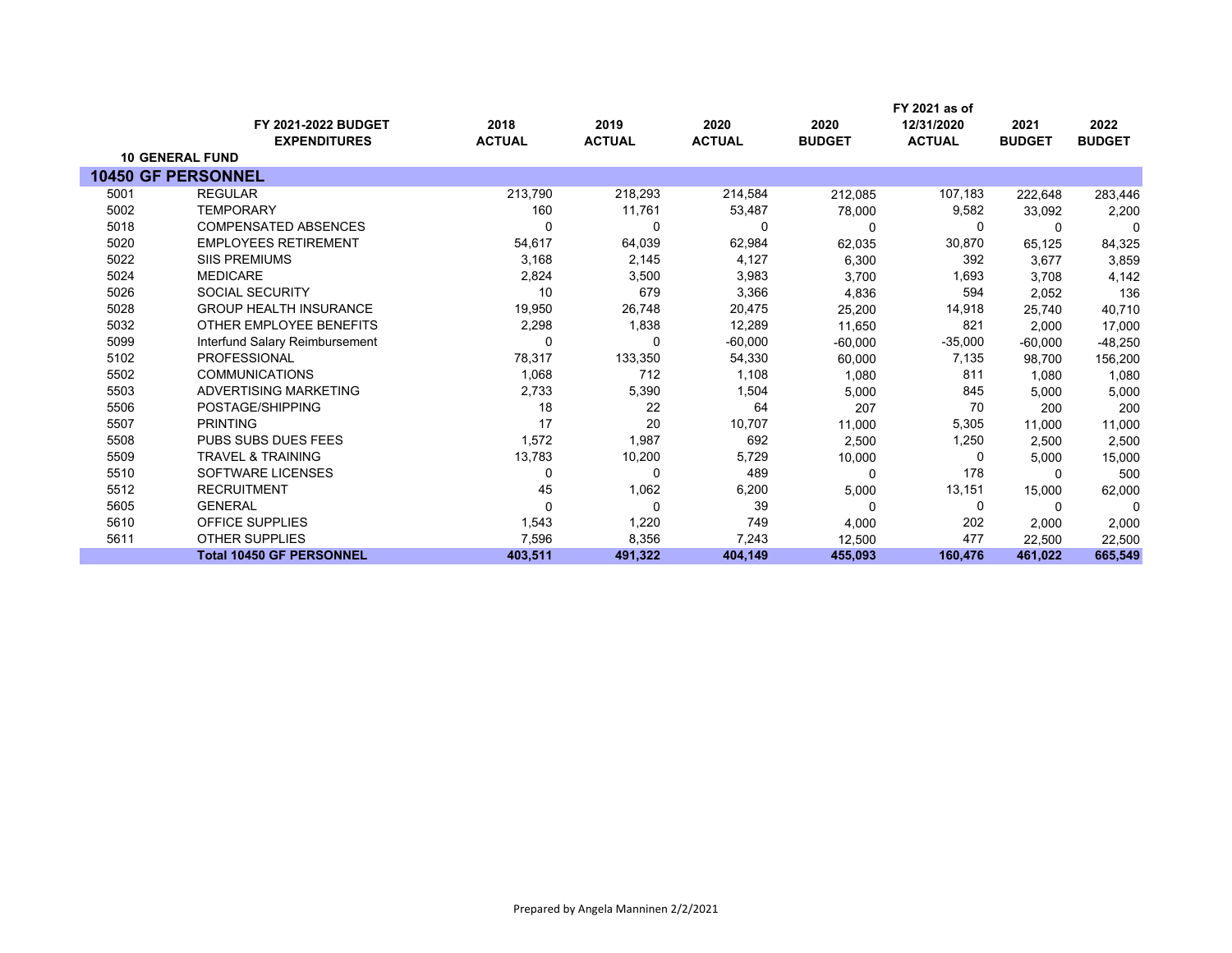|      |                                        |               |               |               |               | FY 2021 as of |               |               |
|------|----------------------------------------|---------------|---------------|---------------|---------------|---------------|---------------|---------------|
|      | <b>FY 2021-2022 BUDGET</b>             | 2018          | 2019          | 2020          | 2020          | 12/31/2020    | 2021          | 2022          |
|      | <b>EXPENDITURES</b>                    | <b>ACTUAL</b> | <b>ACTUAL</b> | <b>ACTUAL</b> | <b>BUDGET</b> | <b>ACTUAL</b> | <b>BUDGET</b> | <b>BUDGET</b> |
|      | <b>10 GENERAL FUND</b>                 |               |               |               |               |               |               |               |
|      | <b>10460 GF CENTRAL SERVICES</b>       |               |               |               |               |               |               |               |
| 5018 | <b>COMPENSATED ABSENCES</b>            | 632,910       | 0             | 0             | 173,000       | $\Omega$      | 0             |               |
| 5024 | <b>MEDICARE</b>                        |               | 1,119         |               | 0             | $\Omega$      |               | $\Omega$      |
| 5028 | <b>GROUP HEALTH INSURANCE</b>          | 90,874        | 105,203       | 89,875        | 98,000        | 37,887        | 110,000       | 100,000       |
| 5030 | <b>UNEMPLOYMENT</b>                    | 13,305        | 1,219         | 2,684         | 25,000        | 13            | 20,000        | 20,000        |
| 5032 | OTHER EMPLOYEE BENEFITS                | 502           | 390           | 88            | 1,000         | 174           | 750           | 500           |
| 5102 | <b>PROFESSIONAL</b>                    | 153,120       | 8,000         | 150           | 20,000        | 0             | 8,200         | 10,000        |
| 5103 | OTHER PROFESSIONAL SERVICES            | 126,524       | 14,616        | 124,486       | 20,000        | 2,391         | 20,000        | 20,000        |
| 5104 | <b>TECHNICAL</b>                       | 49,491        | 15,160        | 165           | 35,040        | 0             | 2.040         | 2,000         |
| 5401 | <b>RENTAL EQUIPMENT</b>                |               | 0             | 5,006         |               | 3,080         | 5,000         | 6,500         |
| 5501 | <b>INSURANCE</b>                       | 262,955       | 319,463       | 346,081       | 355,000       | 0             | 376,000       | 0             |
| 5502 | <b>COMMUNICATIONS</b>                  |               |               | 760           | 650           | 652           | 1,800         | 1,800         |
| 5503 | ADVERTISING MARKETING                  | 696           | 0             | 0             | 0             | $\Omega$      | 0             | 0             |
| 5506 | POSTAGE/SHIPPING                       | 5,512         | 5,966         | 503           | 9,058         | 442           | 1,000         | 1,000         |
| 5507 | <b>PRINTING</b>                        | 52,574        | 62,282        | 3,765         | 4,000         | 3,230         | 5,500         | 6,500         |
| 5508 | <b>PUBS SUBS DUES FEES</b>             | 15,310        | 23,798        | 1,212         | 15,000        | 1,360         | 10,000        | 11,000        |
| 5510 | SOFTWARE LICENSES                      |               |               | 4,141         |               | 2,520         | 5,000         | 5,000         |
| 5511 | <b>INTERFUND EXPENSE REIMBURSE</b>     |               | 0             | 0             |               | 0             | $-376,000$    | 0             |
| 5610 | <b>OFFICE SUPPLIES</b>                 | 10,968        | 2,856         | 5,291         | 15,000        | 403           | 7,500         | 7,500         |
| 5611 | <b>OTHER SUPPLIES</b>                  | 5,461         | 6,872         | 19,172        | 37,000        | 15,181        | 7,500         | 7,500         |
| 5613 | UTILITY SERVICES (CITY PROVIDE         | 25,934        | 29,629        | 32,224        | 25,000        | 18,329        | 35,000        | 37,000        |
|      | <b>Total 10460 GF CENTRAL SERVICES</b> | 1,446,135     | 596,573       | 635,603       | 832,748       | 85,662        | 239,290       | 236,300       |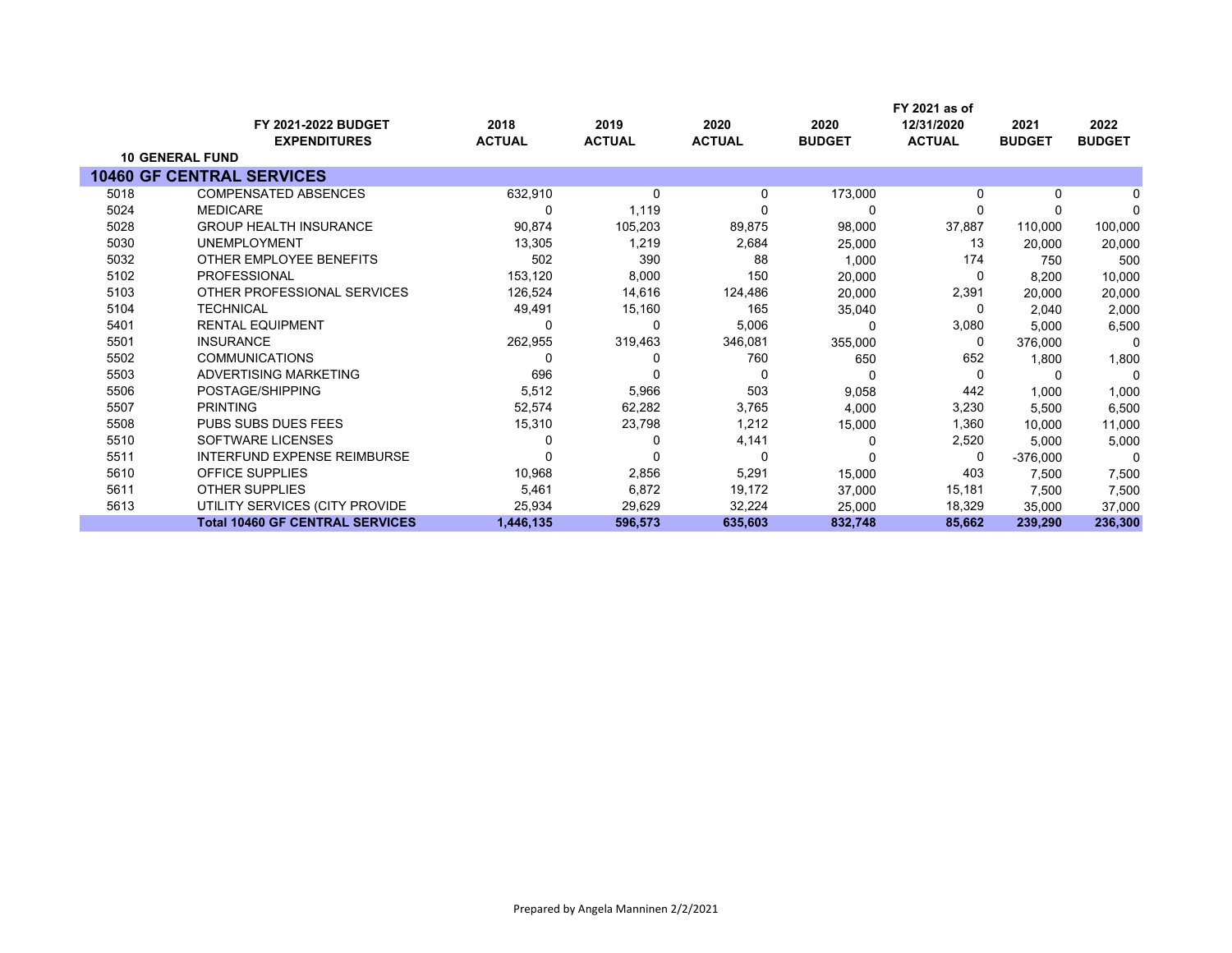|      |                                      |               |               |               |               | FY 2021 as of |               |               |
|------|--------------------------------------|---------------|---------------|---------------|---------------|---------------|---------------|---------------|
|      | <b>FY 2021-2022 BUDGET</b>           | 2018          | 2019          | 2020          | 2020          | 12/31/2020    | 2021          | 2022          |
|      | <b>EXPENDITURES</b>                  | <b>ACTUAL</b> | <b>ACTUAL</b> | <b>ACTUAL</b> | <b>BUDGET</b> | <b>ACTUAL</b> | <b>BUDGET</b> | <b>BUDGET</b> |
|      | <b>10 GENERAL FUND</b>               |               |               |               |               |               |               |               |
|      | <b>10465 GF COMMUNICATIONS</b>       |               |               |               |               |               |               |               |
| 5001 | <b>REGULAR</b>                       | 0             |               | 101,097       | 103,330       | 51,430        | 108,477       | 111,460       |
| 5002 | <b>TEMPORARY</b>                     |               |               | 3,476         | 19,000        |               | 11,570        | 19,081        |
| 5018 | <b>COMPENSATED ABSENCES</b>          |               |               | 0             |               |               |               |               |
| 5020 | <b>EMPLOYEES RETIREMENT</b>          |               |               | 29,571        | 30,224        | 15,043        | 31,730        | 33,159        |
| 5022 | <b>SIIS PREMIUMS</b>                 |               |               | 1,356         | 565           | 30            | 1,693         | 1,961         |
| 5024 | <b>MEDICARE</b>                      |               |               | 1,516         | 136           | 746           | 1,741         | 1,893         |
| 5026 | <b>SOCIAL SECURITY</b>               |               |               | 216           | 581           |               | 717           | 1,183         |
| 5028 | <b>GROUP HEALTH INSURANCE</b>        |               |               | 10,500        | 12,600        | 7,650         | 13,200        | 13,800        |
| 5032 | OTHER EMPLOYEE BENEFITS              |               |               | 587           |               | 320           | 600           | 600           |
| 5099 | Interfund Salary Reimbursement       |               |               | $-10,000$     | $-10,000$     | $-5,833$      | $-10,000$     | $-5,000$      |
| 5102 | <b>PROFESSIONAL</b>                  |               |               | 5,700         | 7,500         | 0             | 3,000         | 3,000         |
| 5502 | <b>COMMUNICATIONS</b>                |               |               | 168           |               | 175           | 615           | 615           |
| 5503 | ADVERTISING MARKETING                |               |               | 0             | 15,000        |               | 7,500         | 7,500         |
| 5509 | <b>TRAVEL &amp; TRAINING</b>         |               |               | 122           | 15,000        |               | 10,000        | 3,500         |
| 5603 | <b>EQUIPMENT</b>                     |               |               | 417           | 5,500         |               | 2,000         | 500           |
| 5610 | <b>OFFICE SUPPLIES</b>               |               |               | 136           | 750           |               | 500           | 500           |
| 5611 | <b>OTHER SUPPLIES</b>                |               |               | 0             | 5,000         |               | 500           | 500           |
|      | <b>Total 10465 GF COMMUNICATIONS</b> | o             | 0             | 144,863       | 205,186       | 69,572        | 183,843       | 194,252       |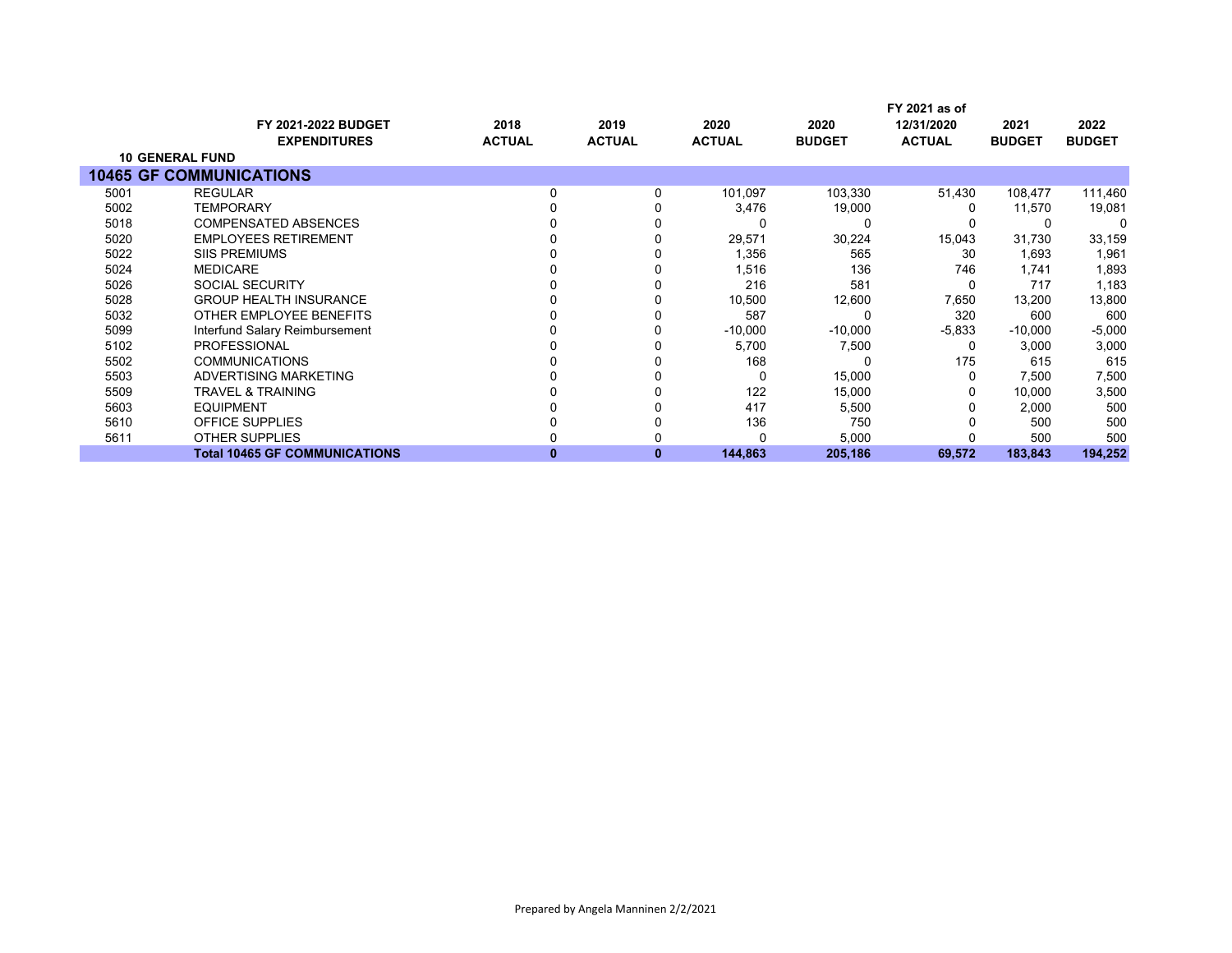|                      | <b>FY 2021-2022 BUDGET</b>     | 2018          | 2019          | 2020          | 2020          | FY 2021 as of<br>12/31/2020 | 2021          | 2022          |
|----------------------|--------------------------------|---------------|---------------|---------------|---------------|-----------------------------|---------------|---------------|
|                      | <b>EXPENDITURES</b>            | <b>ACTUAL</b> | <b>ACTUAL</b> | <b>ACTUAL</b> | <b>BUDGET</b> | <b>ACTUAL</b>               | <b>BUDGET</b> | <b>BUDGET</b> |
|                      | <b>10 GENERAL FUND</b>         |               |               |               |               |                             |               |               |
| <b>10470 GF BCTV</b> |                                |               |               |               |               |                             |               |               |
| 5001                 | <b>REGULAR</b>                 | 0             | 0             | 31,365        | 39,900        | 19,861                      | 41,887        | 43,039        |
| 5002                 | <b>TEMPORARY</b>               | 14,745        | 16,382        | 3,806         |               |                             |               |               |
| 5018                 | <b>COMPENSATED ABSENCES</b>    |               |               | 0             |               |                             |               |               |
| 5020                 | <b>EMPLOYEES RETIREMENT</b>    |               |               | 9,174         | 11,670        | 5,809                       | 12,252        | 12,804        |
| 5022                 | <b>SIIS PREMIUMS</b>           | 1,418         | 479           | 1,080         | 1,197         | 600                         | 1,282         | 1,282         |
| 5024                 | <b>MEDICARE</b>                | 201           | 248           | 513           | 579           | 288                         | 607           | 624           |
| 5026                 | <b>SOCIAL SECURITY</b>         | 857           | 1,061         | 247           | 170           |                             |               |               |
| 5028                 | <b>GROUP HEALTH INSURANCE</b>  |               | 0             | 8,400         | 12,600        | 7,650                       | 13,200        | 13,800        |
| 5032                 | OTHER EMPLOYEE BENEFITS        |               |               | 345           |               | 233                         | 300           | 300           |
| 5099                 | Interfund Salary Reimbursement |               |               | $-5,000$      | $-5,000$      | $-2,917$                    | $-5,000$      |               |
| 5102                 | <b>PROFESSIONAL</b>            |               |               | 0             |               |                             |               |               |
| 5104                 | <b>TECHNICAL</b>               |               | 578           | 0             | 2,000         |                             | 2,000         | 2,000         |
| 5302                 | <b>MAINTENANCE EQUIPMENT</b>   | 6,672         | 5,952         | 6,038         | 10,000        | 5,952                       | 8,000         | 12,000        |
| 5502                 | <b>COMMUNICATIONS</b>          | $\Omega$      |               | 168           |               | 175                         | 615           | 615           |
| 5508                 | PUBS SUBS DUES FEES            | 600           |               | Ω             |               |                             |               |               |
| 5509                 | <b>TRAVEL &amp; TRAINING</b>   | 360           |               | 0             |               |                             | 1,800         | 2,000         |
| 5603                 | <b>EQUIPMENT</b>               | $\Omega$      |               | 3,445         |               | 229                         | 5,000         | 4,000         |
| 5605                 | <b>GENERAL</b>                 | 924           | 574           | 0             |               | $-21$                       |               | ∩             |
| 5610                 | OFFICE SUPPLIES                | 84            | O             | 228           |               |                             |               | 300           |
|                      | <b>Total 10470 GF BCTV</b>     | 25,861        | 25,274        | 59,808        | 73,116        | 37,859                      | 81,943        | 92,764        |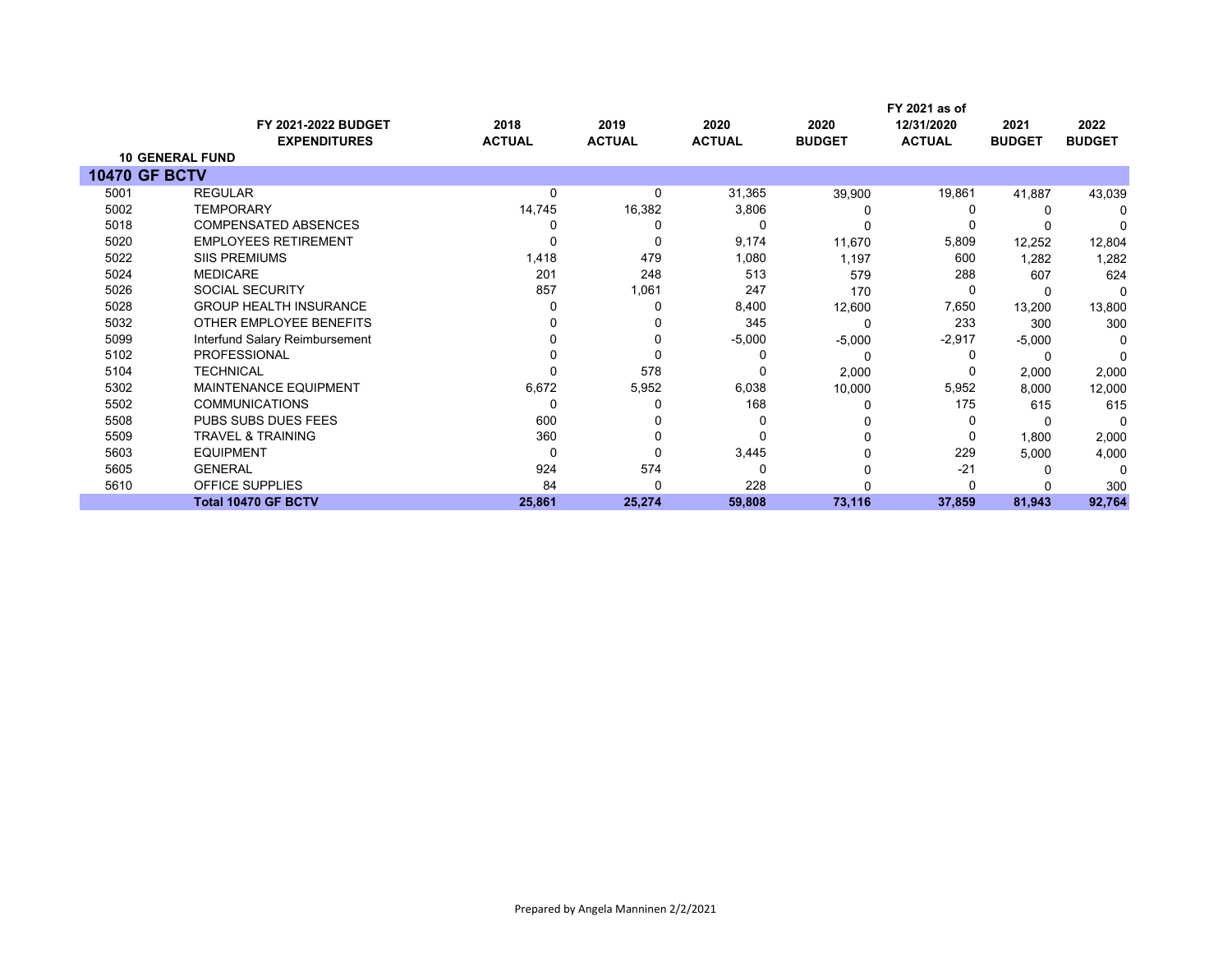|      |                                       |                |               |               |               | FY 2021 as of |               |               |
|------|---------------------------------------|----------------|---------------|---------------|---------------|---------------|---------------|---------------|
|      | FY 2021-2022 BUDGET                   | 2018           | 2019          | 2020          | 2020          | 12/31/2020    | 2021          | 2022          |
|      | <b>EXPENDITURES</b>                   | <b>ACTUAL</b>  | <b>ACTUAL</b> | <b>ACTUAL</b> | <b>BUDGET</b> | <b>ACTUAL</b> | <b>BUDGET</b> | <b>BUDGET</b> |
|      | <b>10 GENERAL FUND</b>                |                |               |               |               |               |               |               |
|      | <b>10490 GF MUNICIPAL COURT</b>       |                |               |               |               |               |               |               |
| 5001 | <b>REGULAR</b>                        | 367,325        | 384,650       | 389,877       | 419,918       | 204,301       | 438,238       | 437,635       |
| 5002 | <b>TEMPORARY</b>                      | 45,854         | 51,966        | 50,916        | 31,800        | 24,794        | 57,753        | 59,341        |
| 5010 | <b>OVERTIME PERS</b>                  | 0              | 0             | 0             | 1,200         | 0             | 0             | $\Omega$      |
| 5012 | <b>OVERTIME NON PERS</b>              | 5,051          | 4,872         | 4,457         | 0             | 2,092         | 5,000         | 5,000         |
| 5018 | <b>COMPENSATED ABSENCES</b>           | 0              | $\Omega$      | 0             | $\Omega$      | 0             | $\Omega$      | n             |
| 5020 | <b>EMPLOYEES RETIREMENT</b>           | 97,806         | 116,222       | 117,577       | 131,808       | 63,383        | 138,119       | 141,391       |
| 5022 | <b>SIIS PREMIUMS</b>                  | 6,974          | 12,790        | 18,630        | 8,500         | 5,215         | 23,502        | 23,813        |
| 5024 | <b>MEDICARE</b>                       | 5,904          | 6,864         | 7,967         | 6,200         | 3,477         | 7,192         | 7,206         |
| 5026 | <b>SOCIAL SECURITY</b>                | 2,658          | 3,340         | 3,173         | 3,200         | 1,537         | 3.581         | 3,679         |
| 5028 | <b>GROUP HEALTH INSURANCE</b>         | 46,973         | 58,200        | 47,942        | 75,600        | 37,425        | 59,400        | 62,100        |
| 5032 | OTHER EMPLOYEE BENEFITS               | 1,905          | 2,293         | 1,872         | 1,900         | 1,180         | 2.500         | 2,500         |
| 5102 | <b>PROFESSIONAL</b>                   | 66,254         | 80,080        | 79,969        | 108,500       | 27,988        | 85,500        | 100,500       |
| 5103 | <b>OTHER</b>                          | 1,020          | 2,180         | 11,348        | 1,000         | $\mathbf 0$   | 1.000         | 1,000         |
| 5104 | <b>TECHNICAL</b>                      | 420            | 2,466         | 10,124        | 6,000         | 6,469         | 6,000         | 13,000        |
| 5202 | <b>MONITORING SECURITY SERVICES</b>   | 600            | 861           | 600           | 700           | 150           | 900           | 900           |
| 5203 | PEST CONTROL                          | 231            | 252           | 252           | 3,200         | 105           | 3,200         | 3,200         |
| 5204 | <b>SOLID WASTES SERVICES</b>          | 1,094          | 186           | 0             | 1,200         | $\mathbf 0$   | $\Omega$      | $\Omega$      |
| 5302 | <b>MAINTENANCE EQUIPMENT</b>          | 263            | 427           | 32            | 2,000         | 28            | 1,600         | 500           |
| 5304 | MAINTENANCE OFFICE EQUIPMENT          | 34             | 15            | $\mathbf 0$   | 250           | $\mathbf 0$   | 200           | 200           |
| 5305 | <b>MAINTENANCE GROUNDS</b>            | $\mathbf 0$    | 0             | $\mathbf 0$   | 200           | $\mathbf 0$   | 160           | $\Omega$      |
| 5401 | <b>RENTAL EQUIPMENT</b>               | 0              | $\mathbf 0$   | 969           | $\Omega$      | 323           | 0             | 1,000         |
| 5502 | <b>COMMUNICATIONS</b>                 | 4,130          | 4,934         | 6,378         | 5,000         | 4,461         | 5,000         | 9,000         |
| 5506 | POSTAGE/SHIPPING                      | 1,928          | 3,080         | 850           | 2,160         | 559           | 2,160         | 2,160         |
| 5507 | <b>PRINTING</b>                       | 45             | $\mathbf{0}$  | $\mathbf{0}$  | 300           | $\mathbf 0$   | 300           | 300           |
| 5508 | PUBS SUBS DUES FEES                   | 6,699          | 8,744         | 5,596         | 6,000         | 2,975         | 9.000         | 9,000         |
| 5509 | <b>TRAVEL &amp; TRAINING</b>          | 3,938          | 4,416         | 4,710         | 4,200         | 1,925         | 4,200         | 4,200         |
| 5510 | SOFTWARE LICENSES                     | 56             | 0             | 1,468         | 0             | 0             | $\mathbf 0$   | $\Omega$      |
| 5603 | <b>EQUIPMENT</b>                      | $\mathbf 0$    | $\mathbf 0$   | $\mathbf 0$   | $\Omega$      | $\mathbf 0$   | 10,500        | 10,500        |
| 5604 | <b>FUEL</b>                           | 737            | 927           | 1,259         | 2,200         | 642           | 2,200         | 2,200         |
| 5605 | <b>GENERAL</b>                        | $\overline{0}$ | 159           | $\Omega$      | $\Omega$      | $\Omega$      | $\Omega$      | $\Omega$      |
| 5610 | <b>OFFICE SUPPLIES</b>                | 3,348          | 1,383         | 3,221         | 4,000         | 1,598         | 4,000         | 4,000         |
| 5611 | <b>OTHER SUPPLIES</b>                 | 833            | 7,350         | 1,829         | 3,000         | 347           | 3,000         | 3,000         |
| 5613 | UTILITY SERVICES (CITY PROVIDE        | 2,343          | 4,474         | 5,359         | 825           | 3,012         | 6,000         | 6,000         |
| 5614 | UNIFORM (ALLOWANCES BOOT)             | 0              | $\mathbf 0$   | 1,903         | 1,368         | 1,254         | 1,368         | 2,500         |
|      | <b>Total 10490 GF MUNICIPAL COURT</b> | 674,421        | 763,128       | 778,276       | 832,229       | 395,242       | 881,573       | 915,825       |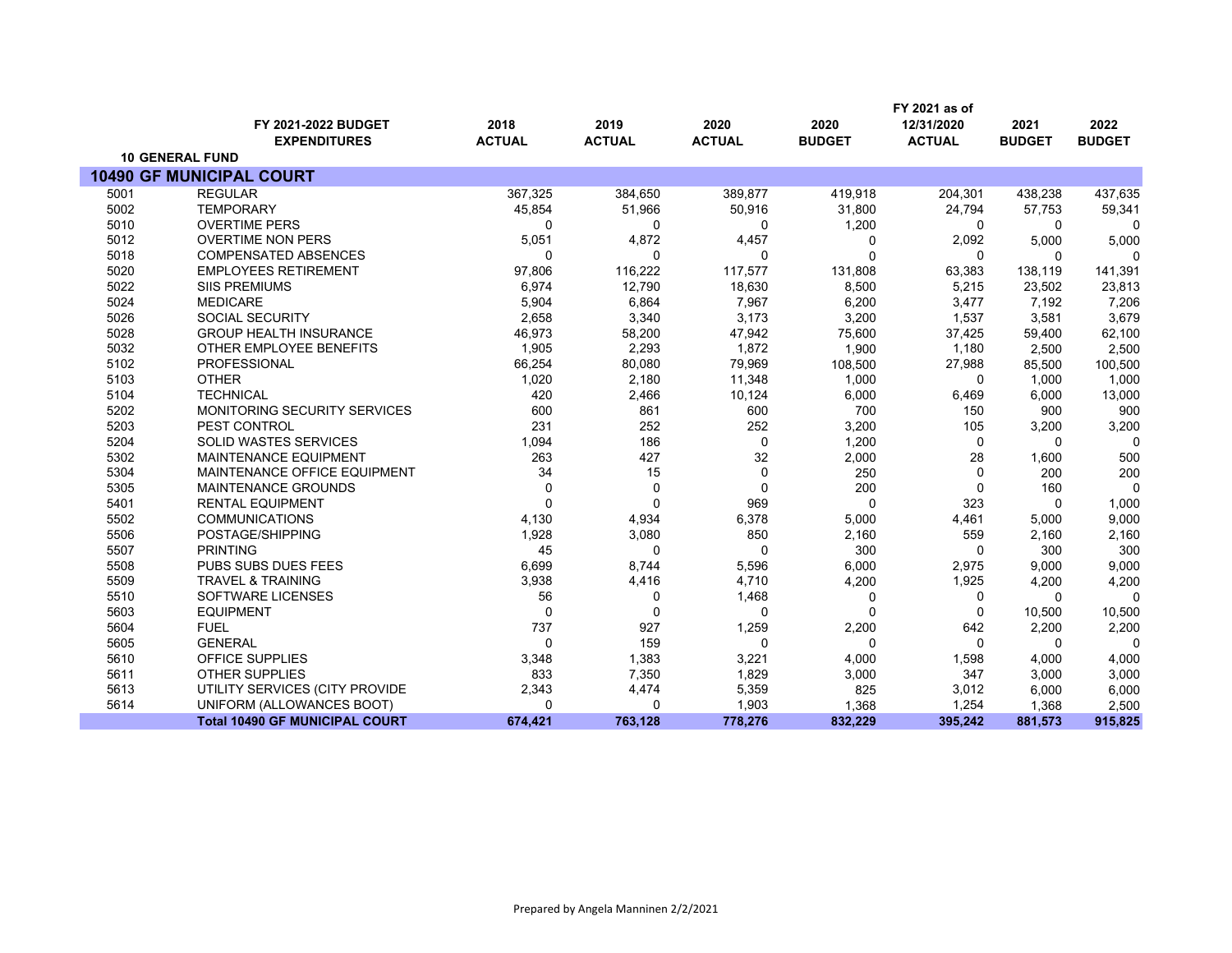|                 |                                |               |               |               |               | FY 2021 as of |               |               |
|-----------------|--------------------------------|---------------|---------------|---------------|---------------|---------------|---------------|---------------|
|                 | FY 2021-2022 BUDGET            | 2018          | 2019          | 2020          | 2020          | 12/31/2020    | 2021          | 2022          |
|                 | <b>EXPENDITURES</b>            | <b>ACTUAL</b> | <b>ACTUAL</b> | <b>ACTUAL</b> | <b>BUDGET</b> | <b>ACTUAL</b> | <b>BUDGET</b> | <b>BUDGET</b> |
|                 | <b>10 GENERAL FUND</b>         |               |               |               |               |               |               |               |
| 10500 GF POLICE |                                |               |               |               |               |               |               |               |
| 5001            | <b>REGULAR</b>                 | 2,767,530     | 2,889,699     | 3,027,850     | 2,995,882     | 1,487,344     | 3,077,938     | 3,328,580     |
| 5002            | <b>TEMPORARY</b>               | 119,137       | 125,406       | 62,858        | 123,600       | 9,425         | 130,060       | 132,824       |
| 5010            | <b>OVERTIME PERS</b>           | 9,373         | 6,418         | 9,003         | 200,000       | 4,872         | 46,600        | 10,000        |
| 5012            | <b>OVERTIME NON PERS</b>       | 187,455       | 112,387       | 228,943       | 46,600        | 86,842        | 200,000       | 230,000       |
| 5015            | <b>OUTSIDE DETAILS</b>         | 0             | 0             | $\mathbf 0$   | 42,500        | 0             | 42,500        | 50,000        |
| 5018            | <b>COMPENSATED ABSENCES</b>    | 0             | 45,021        | $\mathbf 0$   | $\Omega$      | $\Omega$      | $\Omega$      | $\mathbf 0$   |
| 5020            | <b>EMPLOYEES RETIREMENT</b>    | 974,788       | 1,133,517     | 1,196,300     | 1,189,993     | 580,040       | 1,253,830     | 1,395,125     |
| 5022            | <b>SIIS PREMIUMS</b>           | 195,822       | 182,099       | 202,615       | 196,500       | 5,482         | 256,458       | 270,524       |
| 5024            | <b>MEDICARE</b>                | 45,434        | 52,577        | 52,375        | 49,042        | 23,629        | 50,708        | 54,395        |
| 5026            | SOCIAL SECURITY                | 8,524         | 7,935         | 3,917         | 8,000         | 584           | 8,064         | 8,235         |
| 5028            | <b>GROUP HEALTH INSURANCE</b>  | 367,675       | 414,151       | 382,377       | 414,540       | 192,688       | 412,440       | 436,590       |
| 5032            | OTHER EMPLOYEE BENEFITS        | 15,795        | 21,484        | 19,571        | 20,400        | 11,010        | 22,000        | 22,000        |
| 5101            | OFFICIAL ADMINISTRATIVE        | 0             | 0             | 50            | $\Omega$      | 0             | $\Omega$      | $\Omega$      |
| 5102            | <b>PROFESSIONAL</b>            | 22,058        | 27,958        | 46,698        | 82,750        | 21,506        | 107,750       | 100,000       |
| 5103            | OTHER PROFESSIONAL SERVICES    | 257,628       | 203,757       | 259,982       | 200,000       | 103,261       | 256,250       | 270,000       |
| 5104            | <b>TECHNICAL</b>               | 7,763         | 10,465        | 10,069        | 18,000        | 5,954         | 22,500        | 22,500        |
| 5203            | PEST CONTROL                   | 231           | 252           | 252           | 1,000         | 105           | 1,000         | 1,000         |
| 5204            | <b>SOLID WASTES SERVICES</b>   | 1,312         | 186           | 432           | 200           | $\mathbf{0}$  | $\Omega$      | $\Omega$      |
| 5301            | <b>MAINTENANCE FACILITIES</b>  | 514           | 10,723        | 198           | 7,000         | 0             | 5,600         | 5,000         |
| 5302            | MAINTENANCE EQUIPMENT          | 667           | 2,656         | 14,148        | 9,000         | 18            | 7,200         | 7,200         |
| 5303            | <b>MAINTENANCE VEHICLES</b>    | 56,447        | 56,626        | 65,348        | 75,000        | 16,424        | 60,000        | 75,000        |
| 5401            | <b>RENTAL EQUIPMENT</b>        | 4,680         | 7,633         | 8,123         | 10,000        | 3,285         | 10,000        | 10,000        |
| 5502            | <b>COMMUNICATIONS</b>          | 61,632        | 378,928       | 143,889       | 192,979       | 148,271       | 235,979       | 160,000       |
| 5506            | POSTAGE/SHIPPING               | 577           | 717           | 1,012         | 953           | 358           | 953           | 1,000         |
| 5507            | <b>PRINTING</b>                | 1,085         | 1,261         | 14,555        | 15,000        | 7,119         | 15,000        | 15,000        |
| 5508            | PUBS SUBS DUES FEES            | 1,956         | 2,000         | 3,386         | 900           | 1,126         | 1,800         | 3,400         |
| 5509            | <b>TRAVEL &amp; TRAINING</b>   | 27,620        | 30,405        | 26,963        | 26,500        | 8,421         | 26,100        | 29,100        |
| 5510            | <b>SOFTWARE LICENSES</b>       | 6,551         | 10,855        | 45,644        | 40,455        | 5,435         | 40,455        | 22,000        |
| 5603            | <b>EQUIPMENT</b>               | 128,527       | 123,602       | 114,277       | 150,000       | 68,009        | 150,000       | 160,000       |
| 5604            | <b>FUEL</b>                    | 75,856        | 92,045        | 84,888        | 100,000       | 37,040        | 100,000       | 100,000       |
| 5610            | OFFICE SUPPLIES                | 5,822         | 12,770        | 16,808        | 17,000        | 2,235         | 17,000        | 17,000        |
| 5611            | <b>OTHER SUPPLIES</b>          | 20,349        | 15,280        | 11,887        | 25,000        | 2,708         | 15,000        | 15,000        |
| 5612            | <b>RANGE</b>                   | 74,730        | 95,881        | 81,938        | 118,750       | 56,870        | 121,000       | 126,000       |
| 5613            | UTILITY SERVICES (CITY PROVIDE | 25,847        | 29,255        | 28,634        | 27,000        | 16,738        | 30,000        | 30,000        |
| 5614            | UNIFORM (ALLOWANCES BOOT)      | 85,317        | 90,951        | 86,414        | 103,000       | 44,067        | 105,000       | 115,000       |
|                 | <b>Total 10500 GF POLICE</b>   | 5,558,700     | 6,194,900     | 6,251,403     | 6,507,544     | 2,950,866     | 6,829,185     | 7,222,473     |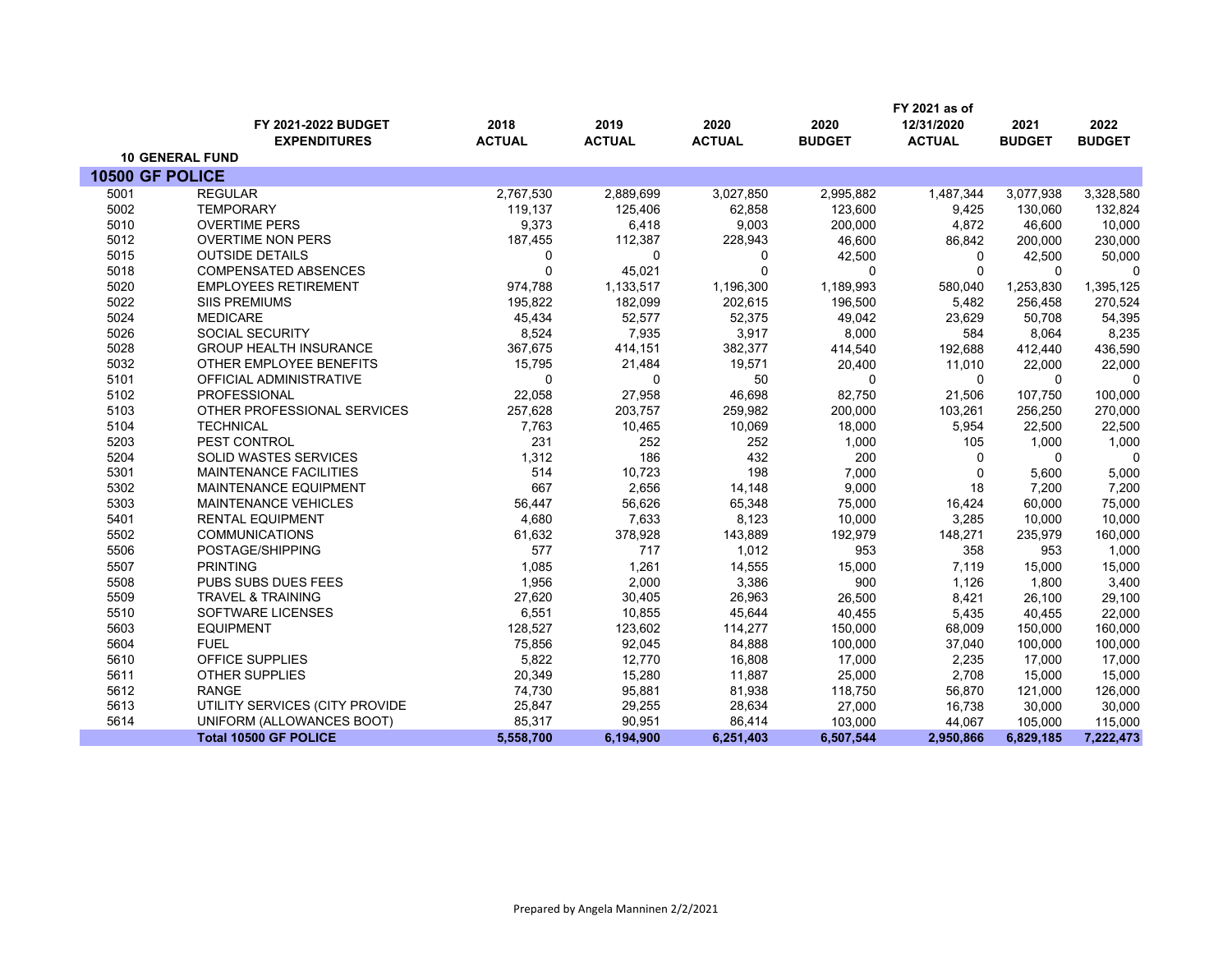|                      |                                 |               |               |               |               | FY 2021 as of |               |               |
|----------------------|---------------------------------|---------------|---------------|---------------|---------------|---------------|---------------|---------------|
|                      | FY 2021-2022 BUDGET             | 2018          | 2019          | 2020          | 2020          | 12/31/2020    | 2021          | 2022          |
|                      | <b>EXPENDITURES</b>             | <b>ACTUAL</b> | <b>ACTUAL</b> | <b>ACTUAL</b> | <b>BUDGET</b> | <b>ACTUAL</b> | <b>BUDGET</b> | <b>BUDGET</b> |
|                      | <b>10 GENERAL FUND</b>          |               |               |               |               |               |               |               |
| <b>10510 GF FIRE</b> |                                 |               |               |               |               |               |               |               |
| 5001                 | <b>REGULAR</b>                  | 2,135,851     | 2,387,071     | 2,259,344     | 2,515,602     | 1,188,775     | 2,352,851     | 2,613,222     |
| 5002                 | <b>TEMPORARY</b>                | 28,354        | 128,768       | 83,233        | 160,268       | 49,409        | 131,076       | 265,000       |
| 5010                 | <b>OVERTIME PERS</b>            | 14,506        | 45,826        | 41,156        | 17,000        | 23,270        | 37,000        | 37,000        |
| 5012                 | <b>OVERTIME NON PERS</b>        | 270,591       | 393,525       | 403,565       | 198,000       | 228,609       | 308,000       | 308,000       |
| 5015                 | <b>OUTSIDE DETAILS</b>          | 0             | 0             | 0             | 15,000        | $\mathbf 0$   | 15,000        | 15,000        |
| 5018                 | <b>COMPENSATED ABSENCES</b>     | $\Omega$      | 5,153         | $\mathbf 0$   | $\mathbf 0$   | $\mathbf 0$   | $\mathbf{0}$  | $\Omega$      |
| 5020                 | <b>EMPLOYEES RETIREMENT</b>     | 726,299       | 881,702       | 884,880       | 932,173       | 461,327       | 953,943       | 1,086,817     |
| 5022                 | <b>SIIS PREMIUMS</b>            | 167,110       | 172,384       | 207,648       | 179,697       | 21,633        | 226,108       | 272,646       |
| 5024                 | <b>MEDICARE</b>                 | 34,058        | 44,914        | 41,707        | 39,280        | 21,117        | 41,019        | 46,737        |
| 5026                 | <b>SOCIAL SECURITY</b>          | 1,646         | 8,025         | 5,262         | 4,216         | 3,063         | 8,127         | 16,430        |
| 5028                 | <b>GROUP HEALTH INSURANCE</b>   | 238,932       | 184,625       | 252,963       | 329,490       | 161,140       | 318,780       | 360,870       |
| 5032                 | OTHER EMPLOYEE BENEFITS         | 3,137         | 3,336         | 1,251         | 3,024         | 934           | 3,024         | 3,024         |
| 5101                 | OFFICIAL ADMINISTRATIVE         | $\Omega$      | $\Omega$      | 0             | $\mathbf 0$   | 13,331        | 60,000        | 60,000        |
| 5102                 | PROFESSIONAL                    | 12,653        | 36,463        | 184,254       | 122,000       | 14,287        | 80,000        | 75,000        |
| 5104                 | <b>TECHNICAL</b>                | 61,879        | 66,218        | 52,028        | 49,507        | 0             | 0             | $\mathbf 0$   |
| 5203                 | PEST CONTROL                    | 231           | 252           | 352           | 350           | 105           | 350           | 350           |
| 5204                 | <b>SOLID WASTES SERVICES</b>    | 2,479         | 422           | 0             | $\mathbf{0}$  | $\mathbf 0$   | $\Omega$      | $\mathbf 0$   |
| 5301                 | <b>MAINTENANCE FACILITIES</b>   | 4,174         | 4,652         | 10,795        | 7,700         | 18            | 8,000         | 8,000         |
| 5302                 | MAINTENANCE EQUIPMENT           | 24,384        | 25,909        | 27,915        | 47,700        | 13,428        | 58,160        | 55,000        |
| 5303                 | <b>MAINTENANCE VEHICLES</b>     | 20,669        | 28,427        | 34,111        | 39,247        | 10,017        | 24,000        | 24,000        |
| 5502                 | <b>COMMUNICATIONS</b>           | 14,286        | 10,604        | 13,658        | 14,600        | 6,896         | 14,600        | 15,600        |
| 5506                 | POSTAGE/SHIPPING                | 1,132         | 696           | 288           | 3,013         | 209           | 1,500         | 1,500         |
| 5507                 | <b>PRINTING</b>                 | 44            | 131           | 10,721        | 11,000        | 5,538         | 11,000        | 11,000        |
| 5508                 | PUBS SUBS DUES FEES             | 2,646         | 2,291         | 1,906         | 4,000         | 1,844         | 4,000         | 4,000         |
| 5509                 | <b>TRAVEL &amp; TRAINING</b>    | 6,160         | 9,666         | 11,330        | 13,000        | 1,316         | 13,000        | 13,000        |
| 5510                 | <b>SOFTWARE LICENSES</b>        | 16,590        | 23,934        | 32,827        | 16,100        | 18,032        | 33,900        | 32,000        |
| 5603                 | <b>EQUIPMENT</b>                | 63,197        | 122,025       | 56,637        | 121,844       | 32,962        | 110,000       | 90,000        |
| 5604                 | <b>FUEL</b>                     | 15,602        | 21,047        | 18,756        | 18,000        | 7,708         | 21,000        | 21,000        |
| 5605                 | <b>GENERAL</b>                  | 7,498         | 2,391         | 3,147         | 10,600        | 3,425         | 7,600         | 7,600         |
| 5607                 | <b>JANITORIAL</b>               | 1,818         | 2,469         | 3,710         | 4,000         | 754           | 4.000         | 4,000         |
| 5609                 | NATURAL GAS                     | 1,081         | 1,510         | 1,504         | 4,000         | 315           | 2,000         | 2,000         |
| 5610                 | <b>OFFICE</b>                   | 1,526         | 1,327         | 1,799         | 4,000         | 399           | 2,000         | 2,000         |
| 5611                 | <b>OTHER SUPPLIES</b>           | 48,436        | 47,354        | 56,096        | 50,000        | 18,583        | 52,000        | 65,225        |
| 5613                 | UTILITY SERVICES (CITY PROVIDE  | 8,481         | 8,853         | 6,936         | 9,500         | 4,077         | 9,500         | 9,500         |
| 5614                 | UNIFORM (ALLOWANCES BOOT)       | 47,250        | 51,500        | 52,001        | 57,600        | 25,200        | 57,600        | 57,600        |
| 5616                 | <b>COMMUNITY RISK REDUCTION</b> | 0             | 0             | 0             | 0             | 0             | $\mathbf 0$   | 7,000         |
| 5617                 | <b>FIREFIGHTERS RESERVE</b>     | $\Omega$      | $\Omega$      | 0             | $\mathbf{0}$  | $\Omega$      | $\Omega$      | 32000         |
|                      | <b>Total 10510 GF FIRE</b>      | 3,982,698     | 4,723,467     | 4,761,778     | 5,001,511     | 2,337,721     | 4,969,138     | 5,622,121     |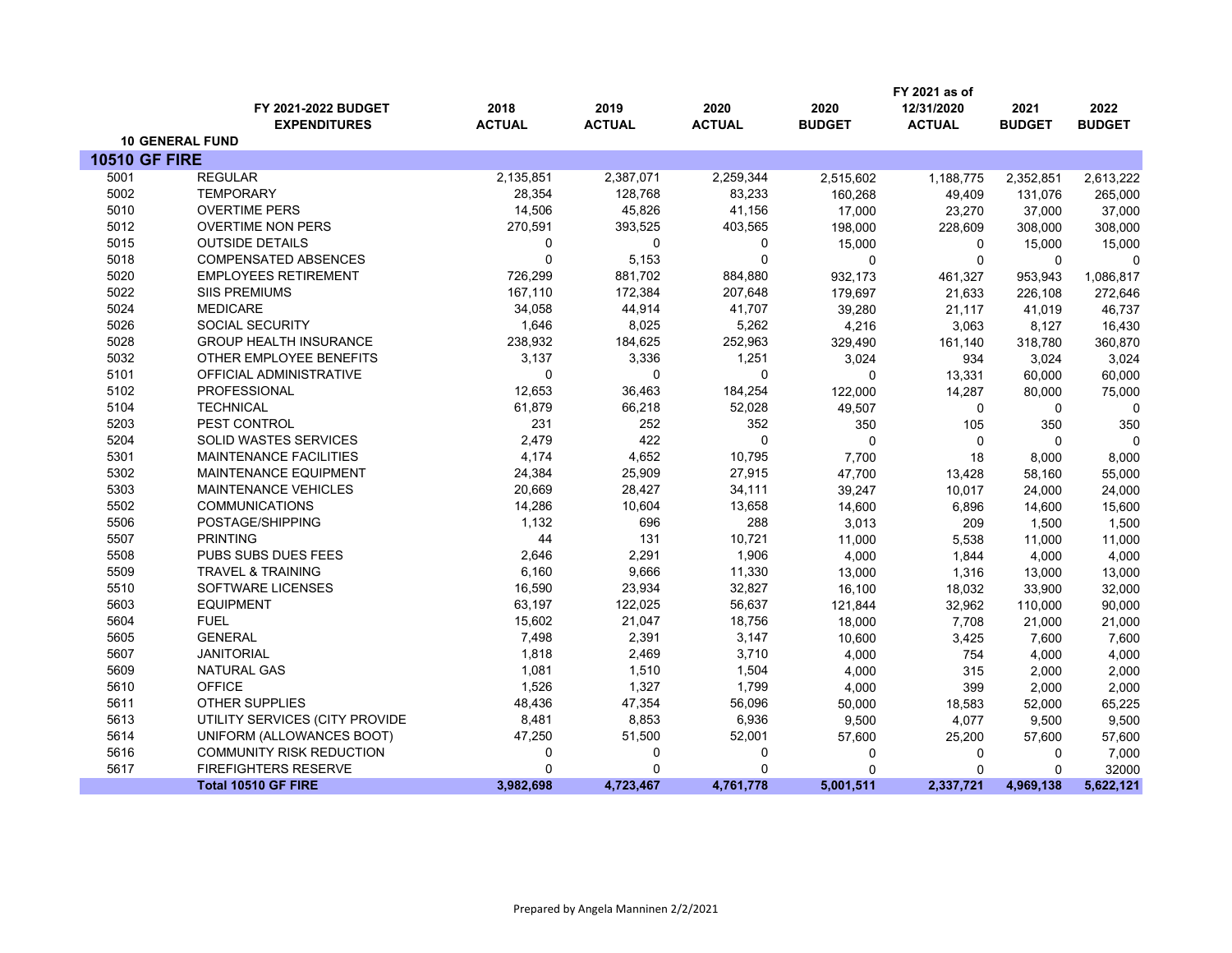|      |                                            |               |               |               |               | FY 2021 as of |               |               |
|------|--------------------------------------------|---------------|---------------|---------------|---------------|---------------|---------------|---------------|
|      | FY 2021-2022 BUDGET                        | 2018          | 2019          | 2020          | 2020          | 12/31/2020    | 2021          | 2022          |
|      | <b>EXPENDITURES</b>                        | <b>ACTUAL</b> | <b>ACTUAL</b> | <b>ACTUAL</b> | <b>BUDGET</b> | <b>ACTUAL</b> | <b>BUDGET</b> | <b>BUDGET</b> |
|      | <b>10 GENERAL FUND</b>                     |               |               |               |               |               |               |               |
|      | <b>10520 PUBLIC SAFETY COMMUNICATIONS</b>  |               |               |               |               |               |               |               |
| 5001 | <b>REGULAR</b>                             | 480,452       | 540,757       | 644,852       | 605,690       | 329,456       | 651,562       | 677,447       |
| 5002 | <b>TEMPORARY</b>                           | 28,108        | 47,702        | 6,067         | 25,324        | 0             | 28,893        | 29,507        |
| 5010 | <b>OVERTIME PERS</b>                       | 184           | 1,104         | 1,420         | 30,000        | $\Omega$      | $\Omega$      | $\Omega$      |
| 5012 | <b>OVERTIME NON PERS</b>                   | 25,638        | 13,911        | 9,972         | $\Omega$      | 5,264         | 30,000        | 30,000        |
| 5020 | <b>EMPLOYEES RETIREMENT</b>                | 128,454       | 165,593       | 188,303       | 177,164       | 93,019        | 190,582       | 201,540       |
| 5022 | <b>SIIS PREMIUMS</b>                       | 9,338         | 8,970         | 12,085        | 11,639        | 919           | 12,563        | 12,585        |
| 5024 | <b>MEDICARE</b>                            | 7,267         | 9,101         | 9,545         | 8,195         | 4,787         | 10,302        | 10,686        |
| 5026 | <b>SOCIAL SECURITY</b>                     | 627           | 1,152         | 327           | 2,170         | $\Omega$      | 1,791         | 1,829         |
| 5028 | <b>GROUP HEALTH INSURANCE</b>              | 73,150        | 99,400        | 94,461        | 113,400       | 68,850        | 118,800       | 124,200       |
| 5032 | OTHER EMPLOYEE BENEFITS                    | 0             | 0             | 0             | 2,000         | 0             | 2,000         | 2,000         |
| 5099 | Interfund Salary Reimbursement             |               | $\Omega$      | $\Omega$      | $\Omega$      | $\Omega$      | $\Omega$      | $-5,000$      |
| 5102 | <b>PROFESSIONAL</b>                        | 1,381         | 1,431         | 1,381         | 1,700         | 1,381         | 1,700         | 1,700         |
| 5103 | OTHER PROFESSIONAL SERVICES                | 530           | 170           | 165           | 210           | $\Omega$      | 210           | 210           |
| 5104 | <b>TECHNICAL</b>                           | ∩             | 1,535         | 699           | 3,000         | 448           | 3,000         | 3,000         |
| 5302 | <b>MAINTENANCE EQUIPMENT</b>               | 824           | 0             | 0             | 5,000         | 198           | 4,000         | 2,000         |
| 5401 | <b>RENTAL EQUIPMENT</b>                    | $\Omega$      | 0             | $\Omega$      | 2,000         | $\Omega$      | $\Omega$      | 0             |
| 5502 | <b>COMMUNICATIONS</b>                      | 60,233        | 48,186        | 61,985        | 78,000        | 10,407        | 78,000        | 78,000        |
| 5506 | POSTAGE/SHIPPING                           | 13            | 0             | 0             | 200           | 0             | 200           | 200           |
| 5507 | <b>PRINTING</b>                            | $\Omega$      | $\mathbf{0}$  | $\Omega$      | 200           | $\Omega$      | 200           | 200           |
| 5508 | <b>PUBS SUBS DUES FEES</b>                 | 135           | 825           | 100           | 600           | 53            | 600           | 600           |
| 5509 | <b>TRAVEL &amp; TRAINING</b>               | 3,180         | 1,500         | 110           | 4,500         | 922           | 3,000         | 3,000         |
| 5510 | SOFTWARE LICENSES                          | 41,316        | 43,027        | 9,133         | 42,300        | 41,047        | 42,300        | 42,300        |
| 5603 | <b>EQUIPMENT</b>                           | 3,164         | 452           | 3,352         | 10,000        | 3,862         | 16,250        | 16,250        |
| 5610 | <b>OFFICE SUPPLIES</b>                     | 2,164         | 1,307         | 2,619         | 3,000         | 347           | 3,000         | 3,000         |
| 5611 | <b>OTHER SUPPLIES</b>                      | 246           | 719           | 44            | 2,500         | 0             | 2,500         | 2,500         |
| 5614 | UNIFORM (ALLOWANCES BOOT)                  | 3,633         | 2,013         | 3,186         | 5,000         | 2,963         | 5,000         | 6,000         |
|      | <b>Total 10520 PUBLIC SAFETY COMMUNICA</b> | 870,039       | 988,852       | 1,049,805     | 1,133,792     | 563,922       | 1,206,453     | 1,243,754     |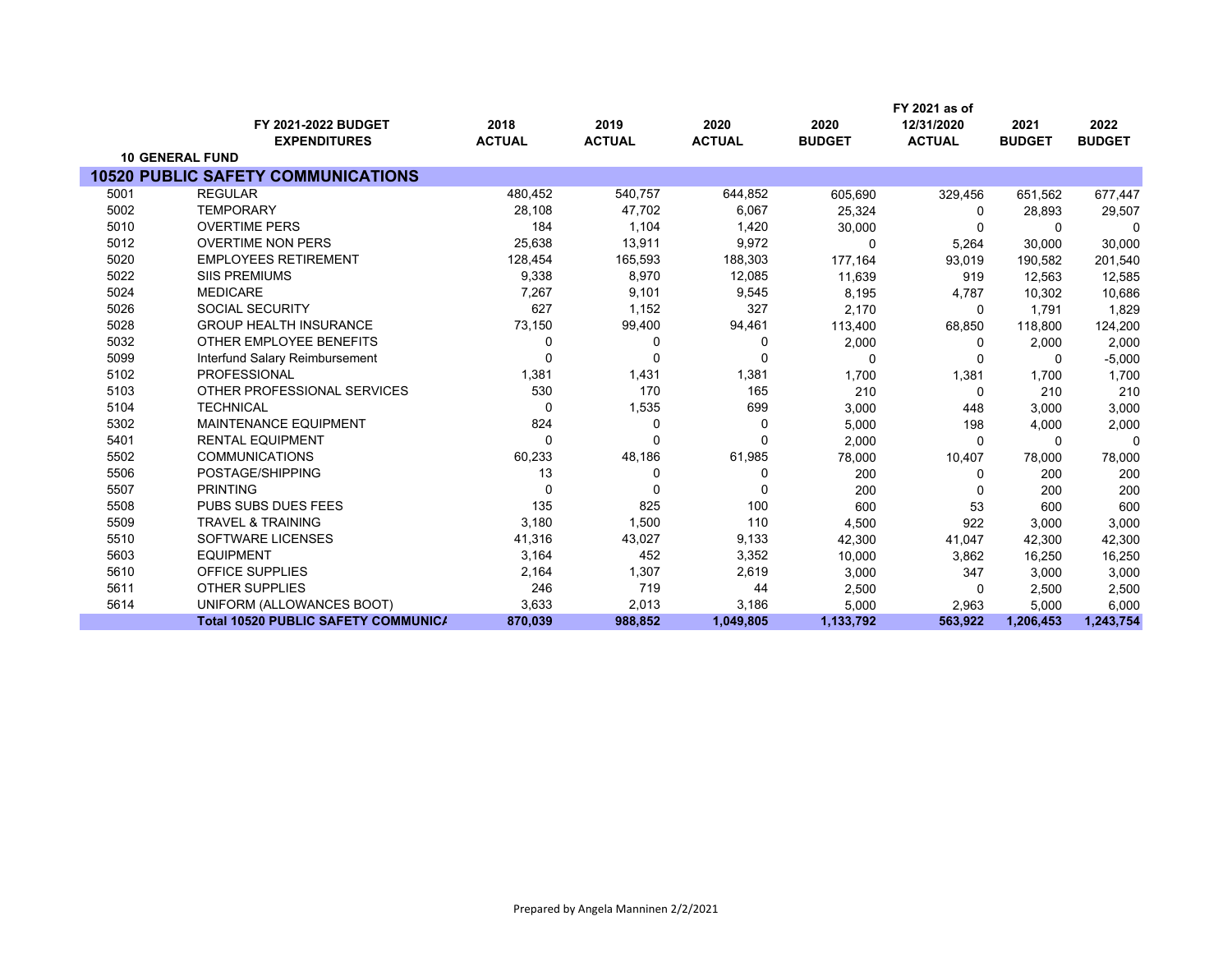|      |                                      |               |               |               |               | FY 2021 as of |               |               |
|------|--------------------------------------|---------------|---------------|---------------|---------------|---------------|---------------|---------------|
|      | FY 2021-2022 BUDGET                  | 2018          | 2019          | 2020          | 2020          | 12/31/2020    | 2021          | 2022          |
|      | <b>EXPENDITURES</b>                  | <b>ACTUAL</b> | <b>ACTUAL</b> | <b>ACTUAL</b> | <b>BUDGET</b> | <b>ACTUAL</b> | <b>BUDGET</b> | <b>BUDGET</b> |
|      | <b>10 GENERAL FUND</b>               |               |               |               |               |               |               |               |
|      | <b>10530 GF ANIMAL CONTROL</b>       |               |               |               |               |               |               |               |
| 5001 | <b>REGULAR</b>                       | 144,891       | 149,595       | 155,960       | 183,535       | 103,545       | 213,250       | 222,953       |
| 5002 | <b>TEMPORARY</b>                     | 15,988        | 14,639        | 47,815        | 52,000        | 9,682         | 25,750        | 26,297        |
| 5010 | <b>OVERTIME PERS</b>                 | 0             | 0             | 0             | 10,000        | 0             | $\Omega$      | $\Omega$      |
| 5012 | <b>OVERTIME NON PERS</b>             | 8,145         | 16,905        | 22,019        | $\Omega$      | 7,622         | 10,000        | 17,000        |
| 5018 | <b>COMPENSATED ABSENCES</b>          | 0             | 0             | 0             | $\Omega$      | $\Omega$      | $\Omega$      | $\Omega$      |
| 5020 | <b>EMPLOYEES RETIREMENT</b>          | 31,832        | 41,251        | 53,030        | 39,059        | 30,100        | 69,908        | 74,020        |
| 5022 | <b>SIIS PREMIUMS</b>                 | 3,282         | 2,503         | 3,934         | 3,211         | 1,193         | 4,761         | 4,781         |
| 5024 | <b>MEDICARE</b>                      | 2,309         | 2,766         | 3,346         | 2,047         | 1,765         | 3,610         | 3,861         |
| 5026 | <b>SOCIAL SECURITY</b>               | 937           | 934           | 1,868         | 1,240         | 578           | 1,597         | 1,630         |
| 5028 | <b>GROUP HEALTH INSURANCE</b>        | 20,900        | 26,100        | 21,000        | 25,200        | 20,800        | 39,600        | 41,400        |
| 5032 | OTHER EMPLOYEE BENEFITS              | 0             | 320           | 447           | $\Omega$      | 264           | 500           | 500           |
| 5102 | <b>PROFESSIONAL</b>                  | 7,293         | 5,249         | 8,120         | 7,500         | 7,131         | 10,000        | 12,200        |
| 5202 | <b>MONITORING SECURITY SERVICES</b>  | 600           | 600           | 420           | 600           | 120           | 600           | 600           |
| 5203 | PEST CONTROL                         | 209           | 1,628         | 1,597         | 1,500         | 620           | 1,500         | 1,900         |
| 5204 | <b>SOLID WASTES SERVICES</b>         | 1,767         | 1,804         | 1,848         | 2,500         | 784           | 2,500         | 2,500         |
| 5301 | <b>MAINTENANCE FACILITIES</b>        | 320           | 0             | $\mathbf 0$   | 1,000         | 0             | 800           | 1,000         |
| 5302 | <b>MAINTENANCE EQUIPMENT</b>         | 0             | $\Omega$      | $\Omega$      | 500           | 0             | 400           | 500           |
| 5303 | MAINTENANCE VEHICLES                 | 2,042         | 3,567         | 1,764         | 1,875         | 426           | 2,460         | 3,075         |
| 5403 | <b>VERF EXPENSE</b>                  | 0             | $\Omega$      | 0             | $\Omega$      | 0             | $\Omega$      | $\Omega$      |
| 5502 | <b>COMMUNICATIONS</b>                | 2,601         | 2,719         | 2,247         | 3,000         | 735           | 3,000         | 3,000         |
| 5506 | POSTAGE/SHIPPING                     | $\Omega$      | 356           | 0             | $\Omega$      | $\Omega$      | $\Omega$      | $\Omega$      |
| 5507 | <b>PRINTING</b>                      | $\Omega$      | 0             | 3,517         | 4,000         | 1,746         | 4,000         | 4,000         |
| 5508 | PUBS SUBS DUES FEES                  | 100           | 184           | 100           | 200           | 210           | 200           | 200           |
| 5509 | <b>TRAVEL &amp; TRAINING</b>         | 550           | $-245$        | 0             | 2,200         | $\Omega$      | 1,980         | 1,980         |
| 5510 | <b>SOFTWARE</b>                      | 0             | $\mathbf 0$   | $\Omega$      | $\Omega$      | $\Omega$      | $\Omega$      | 5,700         |
| 5603 | <b>EQUIPMENT</b>                     | $\Omega$      | 2,009         | 2,375         | 2,400         | 421           | 6,400         | 6,500         |
| 5604 | <b>FUEL</b>                          | 6,872         | 1,348         | 2,121         | 1,000         | 861           | 1,000         | 2,200         |
| 5610 | OFFICE SUPPLIES                      | 804           | 682           | 850           | 1,300         | 15            | 1,300         | 1,300         |
| 5611 | <b>OTHER SUPPLIES</b>                | 6,287         | 4,180         | 5,297         | 6,000         | 2,897         | 6,000         | 6,000         |
| 5614 | UNIFORM (ALLOWANCES BOOT)            | 2,147         | 1,729         | 3,080         | 3,240         | 2,560         | 3,240         | 5,040         |
|      | <b>Total 10530 GF ANIMAL CONTROL</b> | 259,875       | 280,824       | 342,756       | 355,107       | 194,076       | 414,356       | 450,138       |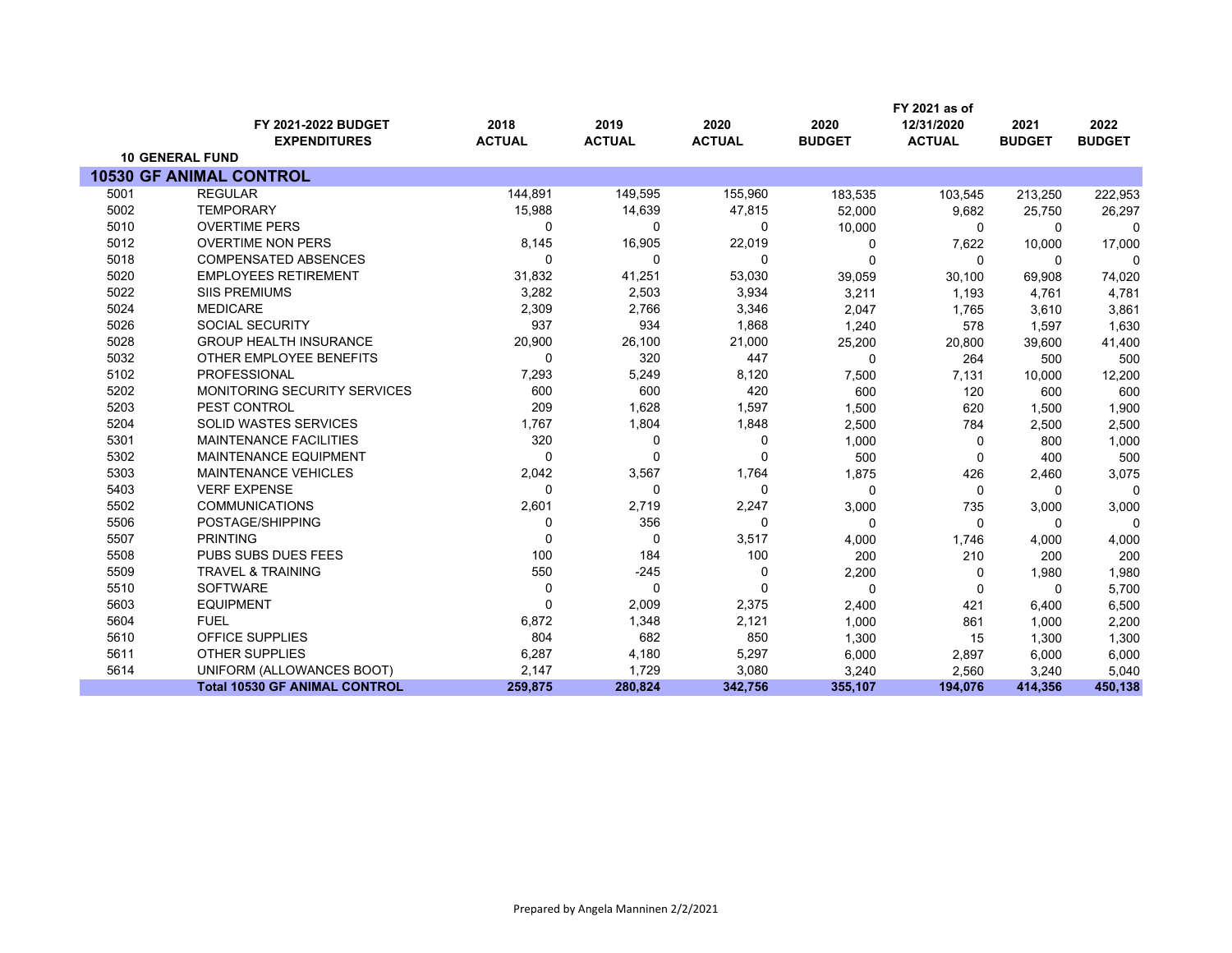|                        |                                            |                       |                       |                       |                       | FY 2021 as of               |                       |                       |
|------------------------|--------------------------------------------|-----------------------|-----------------------|-----------------------|-----------------------|-----------------------------|-----------------------|-----------------------|
|                        | FY 2021-2022 BUDGET<br><b>EXPENDITURES</b> | 2018<br><b>ACTUAL</b> | 2019<br><b>ACTUAL</b> | 2020<br><b>ACTUAL</b> | 2020<br><b>BUDGET</b> | 12/31/2020<br><b>ACTUAL</b> | 2021<br><b>BUDGET</b> | 2022<br><b>BUDGET</b> |
| <b>10 GENERAL FUND</b> |                                            |                       |                       |                       |                       |                             |                       |                       |
|                        | <b>10600 GF PWD ADMINISTRATION</b>         |                       |                       |                       |                       |                             |                       |                       |
| 5001                   | <b>REGULAR</b>                             | 210,270               | 233,871               | 328,537               | 350,746               | 177,047                     | 364,151               | 374,165               |
| 5001 C1908             | <b>REGULAR</b>                             | 0                     | 0                     | -1                    | O                     | 0                           | 0                     | <sup>0</sup>          |
| 5001 E1409             | <b>REGULAR</b>                             | 0                     |                       | 89                    |                       |                             |                       |                       |
| 5002                   | <b>TEMPORARY</b>                           | 736                   |                       | 0                     | 0                     | $\Omega$                    |                       |                       |
| 5018                   | <b>COMPENSATED ABSENCES</b>                |                       | 17,103                | 0                     | O                     | $\Omega$                    | $\Omega$              | C                     |
| 5020                   | <b>EMPLOYEES RETIREMENT</b>                | 53,261                | 67,789                | 95,581                | 102,593               | 50,534                      | 106,514               | 111,314               |
| 5022                   | <b>SIIS PREMIUMS</b>                       | 3,790                 | 3,074                 | 4,682                 | 4,163                 | 327                         | 4,870                 | 4,870                 |
| 5024                   | <b>MEDICARE</b>                            | 2,972                 | 3,746                 | 4,752                 | 3,095                 | 2,463                       | 5,280                 | 5,425                 |
| 5026                   | <b>SOCIAL SECURITY</b>                     | 0                     | 0                     | 0                     | 1,109                 | 0                           | $\Omega$              | 0                     |
| 5028                   | <b>GROUP HEALTH INSURANCE</b>              | 22,681                | 35,362                | 35,175                | 50,400                | 29,081                      | 47,880                | 52,440                |
| 5032                   | OTHER EMPLOYEE BENEFITS                    | 883                   | 1,228                 | 1,264                 | 1,000                 | 816                         | 1,000                 | 1,400                 |
| 5099                   | Interfund Salary Reimbursement             | $\Omega$              | 0                     | 0                     | 0                     | $\Omega$                    | 0                     | $-20,000$             |
| 5102                   | <b>PROFESSIONAL</b>                        | 3,000                 | 3,000                 | U                     | 2,000                 |                             | O                     | $\Omega$              |
| 5302                   | <b>MAINTENANCE EQUIPMENT</b>               | 0                     | 15                    | $\Omega$              | 0                     | $\Omega$                    |                       | $\Omega$              |
| 5303                   | MAINTENANCE VEHICLES                       | 231                   | 40                    | 105                   | 500                   | 0                           | ∩                     | 150                   |
| 5401                   | <b>RENTAL EQUIPMENT</b>                    | 350                   | 0                     | $\Omega$              | 0                     | $\Omega$                    | $\Omega$              | $\Omega$              |
| 5403                   | <b>VERF EXPENSE</b>                        | $\Omega$              | 0                     | 0                     | 0                     | $\Omega$                    | 0                     | $\Omega$              |
| 5502                   | <b>COMMUNICATIONS</b>                      | 4,695                 | 820                   | 4,439                 | 3,000                 | 5,797                       | 5,100                 | 11,950                |
| 5503                   | ADVERTISING MARKETING                      | 180                   | 0                     | 0                     | 500                   | 0                           | 0                     | $\Omega$              |
| 5506                   | POSTAGE/SHIPPING                           | 556                   | 0                     | 55                    | 17                    | $\Omega$                    | 50                    | 50                    |
| 5508                   | <b>PUBS SUBS DUES FEES</b>                 | 1,686                 | 494                   | 1,777                 | 2,000                 | 415                         | 2,000                 | 2,000                 |
| 5509                   | <b>TRAVEL &amp; TRAINING</b>               | 7,072                 | 1,942                 | 4,712                 | 8,000                 | 1,465                       | 6,000                 | 6,000                 |
| 5510                   | SOFTWARE LICENSES                          | 0                     | 0                     | 9,175                 | 0                     | 4,578                       | 3,860                 | 5,200                 |
| 5604                   | <b>FUEL</b>                                | 51                    | 4,202                 | 312                   | 500                   | 154                         | 500                   | 500                   |
| 5605                   | <b>GENERAL</b>                             | $\Omega$              | 176                   | 0                     | $\Omega$              | $\Omega$                    | $\Omega$              | $\Omega$              |
| 5610                   | OFFICE SUPPLIES                            | 4,125                 | 3,107                 | 1,218                 | 3,500                 | 87                          | 2,000                 | 2,000                 |
| 5611                   | <b>OTHER SUPPLIES</b>                      | 16                    | 0                     | 0                     | 0                     | 15                          | 0                     | $\Omega$              |
| 5613                   | UTILITY SERVICES (CITY PROVIDE             | 652,268               | 705,564               | 757,849               | 575,000               | 439,548                     | 825,000               | 825,000               |
|                        | <b>Total 10600 GF PWD ADMINISTRATION</b>   | 968,823               | 1,081,535             | 1,249,721             | 1,108,123             | 712,326                     | 1,374,205             | 1,382,465             |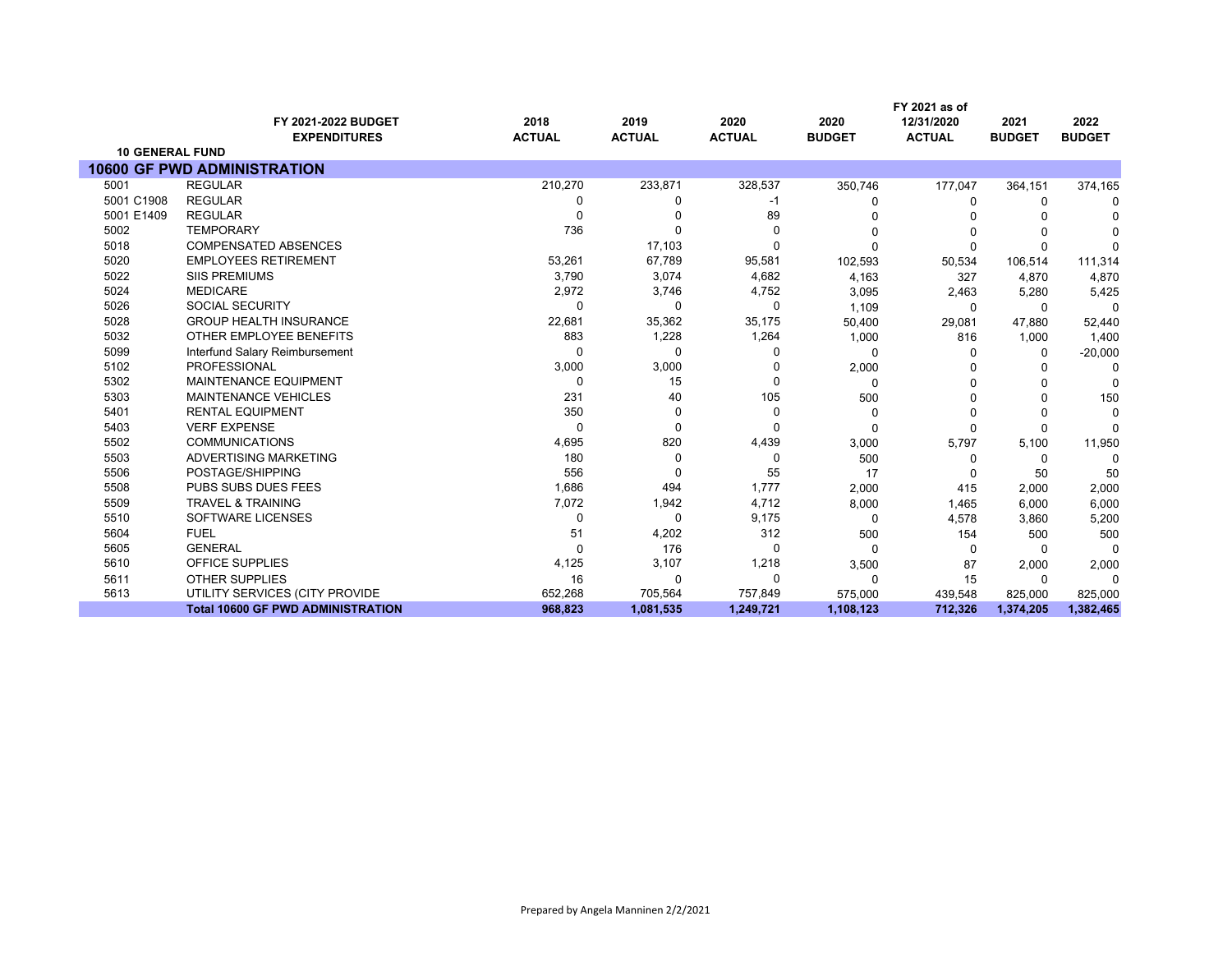|                             |                                   |               |               |               |               | FY 2021 as of |               |               |
|-----------------------------|-----------------------------------|---------------|---------------|---------------|---------------|---------------|---------------|---------------|
|                             | FY 2021-2022 BUDGET               | 2018          | 2019          | 2020          | 2020          | 12/31/2020    | 2021          | 2022          |
|                             | <b>EXPENDITURES</b>               | <b>ACTUAL</b> | <b>ACTUAL</b> | <b>ACTUAL</b> | <b>BUDGET</b> | <b>ACTUAL</b> | <b>BUDGET</b> | <b>BUDGET</b> |
| <b>10 GENERAL FUND</b>      |                                   |               |               |               |               |               |               |               |
| <b>10610 GF PWD STREETS</b> |                                   |               |               |               |               |               |               |               |
| 5001                        | <b>REGULAR</b>                    | 623,465       | 707,007       | 714,649       | 710,859       | 279,075       | 592,549       | 697,484       |
| 5002                        | <b>TEMPORARY</b>                  | $\Omega$      | 0             | 0             | $\Omega$      | 0             | 0             | 0             |
| 5010                        | <b>OVERTIME PERS</b>              | 1,007         | 1,810         | 2,564         | 13,000        | 812           | $\Omega$      | $\Omega$      |
| 5012                        | <b>OVERTIME NON PERS</b>          | 6,851         | 8,273         | 12,165        | 0             | 3,967         | 13,000        | 13,000        |
| 5018                        | <b>COMPENSATED ABSENCES</b>       | $\Omega$      | 0             | 0             | n             | $\mathbf{0}$  | 0             | 0             |
| 5020                        | <b>EMPLOYEES RETIREMENT</b>       | 162,087       | 201,869       | 198,465       | 207,926       | 81,768        | 173,321       | 206,014       |
| 5022                        | <b>SIIS PREMIUMS</b>              | 12,083        | 9,385         | 12,411        | 12,303        | 840           | 10,317        | 11,598        |
| 5024                        | <b>MEDICARE</b>                   | 8,579         | 10,876        | 10,525        | 9,193         | 3,956         | 8,780         | 10,302        |
| 5026                        | <b>SOCIAL SECURITY</b>            | $\Omega$      | $\mathbf 0$   | 0             | $\Omega$      | 0             | $\Omega$      | $\Omega$      |
| 5028                        | <b>GROUP HEALTH INSURANCE</b>     | 89,728        | 122,848       | 97,125        | 126,000       | 62,944        | 106,260       | 124,890       |
| 5099                        | Interfund Salary Reimbursement    | $\Omega$      | 0             | $-50,000$     | $-50,000$     | $-29,167$     | $-50,000$     | $-237,000$    |
| 5102                        | <b>PROFESSIONAL</b>               | 500           | $\Omega$      | $\Omega$      | 503           | $\mathbf{0}$  | $\Omega$      | 11,000        |
| 5204                        | <b>SOLID WASTES SERVICES</b>      | 12,493        | 7,280         | 7,868         | 6,600         | 3,162         | 6,800         | 8,000         |
| 5301                        | <b>MAINTENANCE FACILITIES</b>     | 15,782        | 68,434        | 36,180        | 83,172        | 9,257         | 64,000        | 64,000        |
| 5301 SM101                  | STREET MAINT FAC                  | 37,490        | 0             | 0             | 0             | 0             | 0             | 0             |
| 5302                        | <b>MAINTENANCE EQUIPMENT</b>      | 26,914        | 40,341        | 28,054        | 41,699        | 7,326         | 37,529        | 40,000        |
| 5303                        | <b>MAINTENANCE VEHICLES</b>       | 18,224        | 18,786        | 17,019        | 35,000        | 11,334        | 31,500        | 35,000        |
| 5401                        | <b>RENTAL EQUIPMENT</b>           | 6,551         | 4,240         | 0             | 5,500         | $\Omega$      | 5,500         | 5,500         |
| 5403                        | <b>VERF EXPENSE</b>               | $\Omega$      | 0             | 0             | $\Omega$      | $\mathbf 0$   | 0             | 0             |
| 5502                        | <b>COMMUNICATIONS</b>             | 4,354         | 4,252         | 3,915         | 4,200         | 2,373         | 4.700         | 5,700         |
| 5507                        | <b>PRINTING</b>                   | 160           | 24            | 5,315         | 4,000         | 2,636         | 5,400         | 5,400         |
| 5508                        | PUBS SUBS DUES FEES               | 1,085         | 618           | 750           | 500           | 90            | 5,678         | 5,678         |
| 5509                        | <b>TRAVEL &amp; TRAINING</b>      | 2,734         | 2,903         | 4,070         | 3,500         | 787           | 3,500         | 3,500         |
| 5603                        | <b>EQUIPMENT</b>                  | 45,565        | 28,684        | 10,862        | 50,000        | 2,447         | 40,000        | 50,000        |
| 5604                        | <b>FUEL</b>                       | 28,459        | 26,371        | 23,433        | 42,000        | 8,181         | 30,000        | 32,000        |
| 5605                        | <b>GENERAL</b>                    | 30,379        | 37,017        | 1,680         | 0             | 327           | $\Omega$      | $\Omega$      |
| 5609                        | <b>NATURAL GAS</b>                | 1,442         | 1,216         | 1,577         | 1,200         | 442           | 1,500         | 1,500         |
| 5610                        | <b>OFFICE SUPPLIES</b>            | 733           | 14            | 1,020         | 500           | $\mathbf{0}$  | 500           | 500           |
| 5614                        | UNIFORM (ALLOWANCES BOOT)         | 11,574        | 12,120        | 14,809        | 14,500        | 5,023         | 16,000        | 16,000        |
|                             | <b>Total 10610 GF PWD STREETS</b> | 1,148,236     | 1,314,365     | 1,154,456     | 1,322,154     | 457,581       | 1,106,834     | 1,110,066     |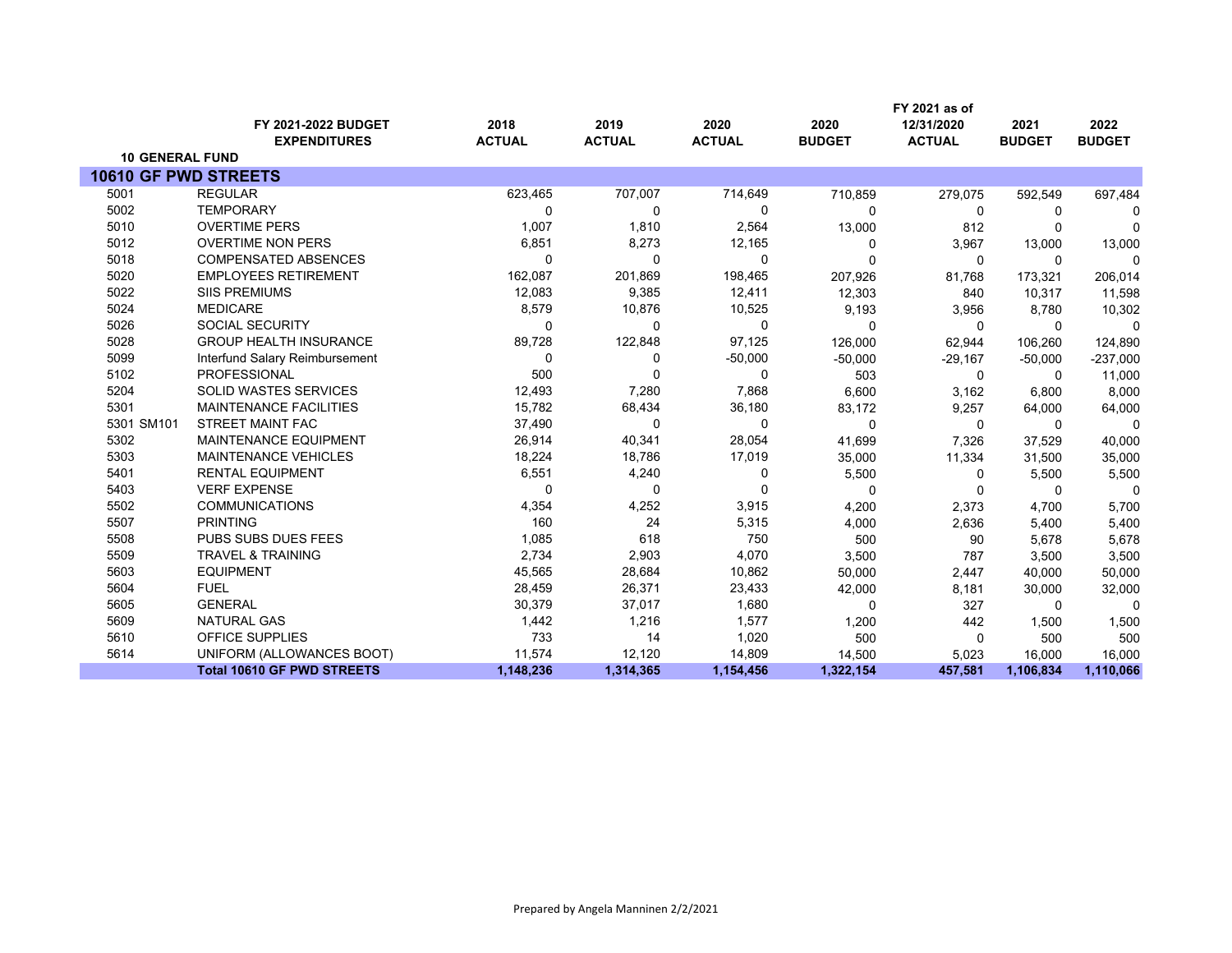|      |                                            |                       |                       |                       |                       | FY 2021 as of               |                       |                       |
|------|--------------------------------------------|-----------------------|-----------------------|-----------------------|-----------------------|-----------------------------|-----------------------|-----------------------|
|      | FY 2021-2022 BUDGET<br><b>EXPENDITURES</b> | 2018<br><b>ACTUAL</b> | 2019<br><b>ACTUAL</b> | 2020<br><b>ACTUAL</b> | 2020<br><b>BUDGET</b> | 12/31/2020<br><b>ACTUAL</b> | 2021<br><b>BUDGET</b> | 2022<br><b>BUDGET</b> |
|      | <b>10 GENERAL FUND</b>                     |                       |                       |                       |                       |                             |                       |                       |
|      | <b>10615 GF PWD LANDSCAPING</b>            |                       |                       |                       |                       |                             |                       |                       |
| 5001 | <b>REGULAR</b>                             | 545,560               | 630,646               | 669,589               | 645,953               | 303,416                     | 623,308               | 717,875               |
| 5002 | <b>TEMPORARY</b>                           | 951                   | 10,246                | 5,269                 | 10,000                | 5.185                       | 38,800                | 41,825                |
| 5010 | <b>OVERTIME PERS</b>                       | 932                   | 1,998                 | 2,285                 | 7,950                 | 901                         | 0                     | $\Omega$              |
| 5012 | <b>OVERTIME NON PERS</b>                   | 1,850                 | 7,197                 | 4,793                 | 0                     | 2,138                       | 7,950                 | 7,950                 |
| 5018 | <b>COMPENSATED ABSENCES</b>                | $\mathbf{0}$          | $\mathbf{0}$          | $\mathbf{0}$          | $\mathbf{0}$          | 0                           | 0                     | $\Omega$              |
| 5020 | <b>EMPLOYEES RETIREMENT</b>                | 142,063               | 183,058               | 187,218               | 188,941               | 88,691                      | 182,318               | 212,080               |
| 5022 | <b>SIIS PREMIUMS</b>                       | 13,247                | 10,451                | 13,064                | 14,200                | 1,924                       | 12,916                | 14,305                |
| 5024 | <b>MEDICARE</b>                            | 7,454                 | 9,782                 | 10,092                | 8,127                 | 4,484                       | 9,716                 | 11,131                |
| 5026 | SOCIAL SECURITY                            | 21                    | 666                   | 334                   | $\mathbf{0}$          | 321                         | 2,406                 | 2,593                 |
| 5028 | <b>GROUP HEALTH INSURANCE</b>              | 90,250                | 127,500               | 100,800               | 126,000               | 69,394                      | 118,800               | 138,000               |
| 5099 | Interfund Salary Reimbursement             | 0                     | 0                     | 0                     | 0                     | 0                           | 0                     | $-29,000$             |
| 5102 | <b>PROFESSIONAL</b>                        | $\Omega$              | $\mathbf{0}$          | $\mathbf{0}$          | $\mathbf 0$           | 0                           | 0                     | 15,000                |
| 5104 | <b>TECHNICAL</b>                           | 18,126                | 6,790                 | 4,699                 | 8,500                 | 4,549                       | 8,500                 | 8,500                 |
| 5204 | SOLID WASTES SERVICES                      | 7,131                 | 7,280                 | 7,454                 | 7,000                 | 3,162                       | 7,300                 | 7,500                 |
| 5301 | <b>MAINTENANCE FACILITIES</b>              | $\mathbf 0$           | $\mathbf 0$           | $\mathbf 0$           | $\mathbf 0$           | $\mathbf 0$                 | 0                     | $\Omega$              |
| 5302 | <b>MAINTENANCE EQUIPMENT</b>               | 27,179                | 15,885                | 18,789                | 27,897                | 3,526                       | 12,000                | 22,000                |
| 5303 | MAINTENANCE VEHICLES                       | 10,388                | 16,405                | 6,930                 | 15,000                | 3,336                       | 12,000                | 15,000                |
| 5305 | MAINTENANCE GROUNDS                        | 216,333               | 239,601               | 201,651               | 251,680               | 69,843                      | 210,336               | 250,000               |
| 5401 | <b>RENTAL EQUIPMENT</b>                    | 645                   | 143                   | 645                   | 0                     | 0                           | 0                     | 0                     |
| 5403 | <b>VERF EXPENSE</b>                        | $\mathbf 0$           | 0                     | $\mathbf 0$           | 0                     | $\mathbf 0$                 | 0                     | $\Omega$              |
| 5502 | <b>COMMUNICATIONS</b>                      | 2,860                 | 1,420                 | 1,207                 | 1,750                 | 564                         | 1,750                 | 1,750                 |
| 5507 | <b>PRINTING</b>                            | 160                   | 0                     | 5,313                 | 3,500                 | 2,636                       | 5,400                 | 5,400                 |
| 5508 | PUBS SUBS DUES FEES                        | 626                   | 30                    | 0                     | 100                   | 16                          | 278                   | 278                   |
| 5509 | <b>TRAVEL &amp; TRAINING</b>               | 2,948                 | 2,220                 | 6,082                 | 5,000                 | 538                         | 6,975                 | 6,975                 |
| 5601 | <b>CHEMICALS</b>                           | 33,101                | 33,051                | 32,194                | 34,617                | 30,102                      | 34,000                | 34,000                |
| 5603 | <b>EQUIPMENT</b>                           | 26,513                | 22,648                | 17,454                | 26,043                | 5,547                       | 25,000                | 25,000                |
| 5604 | <b>FUEL</b>                                | 12,179                | 16,454                | 14,713                | 20,000                | 5,697                       | 20,000                | 20,000                |
| 5605 | <b>GENERAL</b>                             | 16,035                | 17,269                | 15,022                | 18,206                | 3,319                       | 21,000                | 21,000                |
| 5610 | OFFICE SUPPLIES                            | 2,389                 | 2,500                 | 2,190                 | 3,000                 | 0                           | 2,500                 | 2,500                 |
| 5611 | <b>OTHER SUPPLIES</b>                      | 34,749                | 45,191                | 19,641                | 20,000                | 0                           | 45,000                | 45,000                |
| 5614 | UNIFORM (ALLOWANCES BOOT)                  | 6,954                 | 8,877                 | 10,074                | 8,000                 | 7,011                       | 8,000                 | 11,000                |
|      | <b>Total 10615 GF PWD LANDSCAPING</b>      | 1,220,644             | 1,417,308             | 1,357,503             | 1,451,463             | 616,303                     | 1,416,253             | 1,607,662             |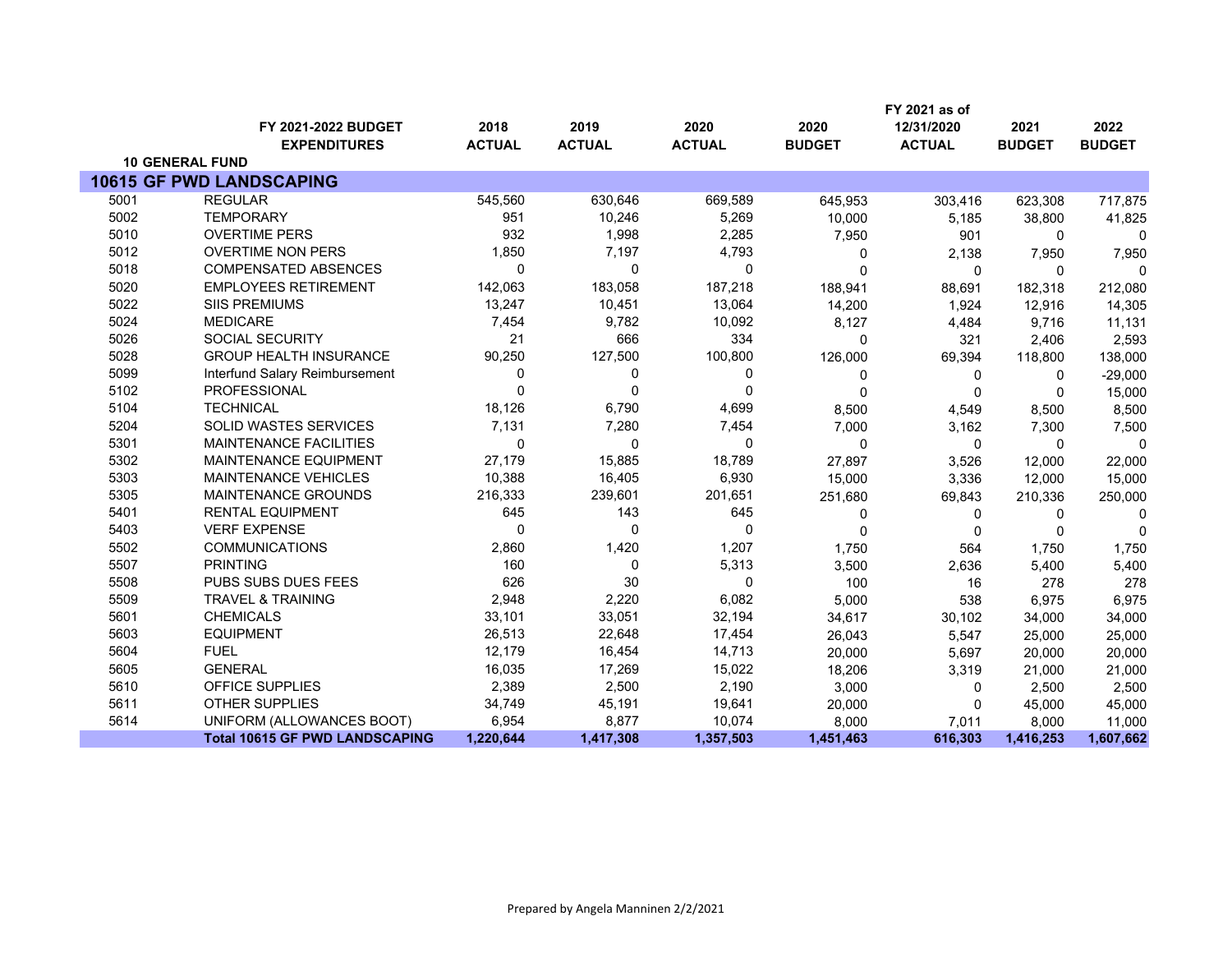|                        |                                            |               |               |               |               | FY 2021 as of |               |               |
|------------------------|--------------------------------------------|---------------|---------------|---------------|---------------|---------------|---------------|---------------|
|                        | FY 2021-2022 BUDGET                        | 2018          | 2019          | 2020          | 2020          | 12/31/2020    | 2021          | 2022          |
|                        | <b>EXPENDITURES</b>                        | <b>ACTUAL</b> | <b>ACTUAL</b> | <b>ACTUAL</b> | <b>BUDGET</b> | <b>ACTUAL</b> | <b>BUDGET</b> | <b>BUDGET</b> |
| <b>10 GENERAL FUND</b> |                                            |               |               |               |               |               |               |               |
|                        | <b>10620 GF PWD BUILDING MAINTENANCE</b>   |               |               |               |               |               |               |               |
| 5001                   | <b>REGULAR</b>                             | 209,747       | 126,016       | 478,998       | 492,680       | 253,625       | 538,053       | 557,850       |
| 5010                   | <b>OVERTIME PERS</b>                       | 373           | 278           | 6,519         | 3,650         | 3,358         | $\Omega$      | $\Omega$      |
| 5012                   | <b>OVERTIME NON PERS</b>                   | 2,347         | 14,126        | 27,695        | 0             | 10,582        | 30,650        | 30,650        |
| 5018                   | <b>COMPENSATED ABSENCES</b>                | 0             | $\Omega$      | 0             | $\Omega$      | 0             | $\Omega$      | U             |
| 5020                   | <b>EMPLOYEES RETIREMENT</b>                | 51,838        | 38,424        | 142,396       | 144,109       | 75,052        | 157,381       | 164,473       |
| 5022                   | <b>SIIS PREMIUMS</b>                       | 2,974         | 2,754         | 9,892         | 3,200         | 1,043         | 8,907         | 8,907         |
| 5024                   | <b>MEDICARE</b>                            | 2,891         | 2,201         | 7,339         | 2,001         | 3,755         | 8,246         | 8,533         |
| 5028                   | <b>GROUP HEALTH INSURANCE</b>              | 27,028        | 27,050        | 68,775        | 88,200        | 53,168        | 91,740        | 95,910        |
| 5099                   | Interfund Salary Reimbursement             | $\Omega$      | 0             | $-50,000$     | $-50,000$     | $-29,167$     | $-50,000$     | $-40,000$     |
| 5202                   | MONITORING SECURITY SERVICES               | 2,175         | 1,800         | 1,620         | 1,800         | 1,257         | 1,800         | 1,800         |
| 5203                   | PEST CONTROL                               | 8,784         | 12,114        | 10,993        | 5,500         | 4,335         | 16,000        | 16,000        |
| 5204                   | <b>SOLID WASTES SERVICES</b>               | 6,720         | 3,821         | 2,844         | 4,625         | 1,434         | 4,625         | 4,500         |
| 5301                   | <b>MAINTENANCE FACILITIES</b>              | 144,703       | 149,826       | 68,638        | 62,500        | 19,730        | 60,000        | 75,000        |
| 5302                   | <b>MAINTENANCE EQUIPMENT</b>               | 81,455        | 71,928        | 50,080        | 70,000        | 11,602        | 56,000        | 70,000        |
| 5302 EM101             | <b>ELECTRIC EQUIPMENT</b>                  | 28,264        | 0             | 0             | 0             | 0             | n             | $\Omega$      |
| 5302 SM101             | <b>STREET EQUIPMENT</b>                    | 0             | 0             | 0             | 0             | 0             |               | $\Omega$      |
| 5303                   | <b>MAINTENANCE VEHICLES</b>                | 3,052         | 1,758         | 7,327         | 4,000         | 451           | 11,200        | 14,000        |
| 5401                   | <b>RENTAL EQUIPMENT</b>                    | 0             | 55            | 0             | 0             | 0             | 0             | n             |
| 5403                   | <b>VERF EXPENSE</b>                        | $\Omega$      | $\Omega$      | 0             | $\Omega$      | 0             |               | <sup>0</sup>  |
| 5502                   | <b>COMMUNICATIONS</b>                      | 2,097         | 2,269         | 4,571         | 3,500         | 2,065         | 6,500         | 6,500         |
| 5507                   | <b>PRINTING</b>                            | $\Omega$      | 0             | 0             | 0             | 0             | $\Omega$      | $\Omega$      |
| 5508                   | PUBS SUBS DUES FEES                        | $\Omega$      | $\Omega$      | 100           | $\Omega$      | 146           | 678           | 678           |
| 5509                   | <b>TRAVEL &amp; TRAINING</b>               | 320           | 2,145         | 2,892         | 4,000         | 376           | 4,500         | 4,500         |
| 5603                   | <b>EQUIPMENT</b>                           | 2,572         | 122,320       | 12,221        | 31,000        | 2,535         | 31,000        | 31,000        |
| 5603 SM101             | <b>STREET EQUIPMENT</b>                    | 145,555       | 2,376         | 0             | 0             | 0             | 0             | n             |
| 5604                   | <b>FUEL</b>                                | 1,195         | 1,182         | 2,583         | 4,200         | 1,711         | 4,200         | 4,200         |
| 5605                   | <b>GENERAL</b>                             | 1,427         | 1,858         | 503           | 2,500         | 0             | 2,500         | 2,500         |
| 5610                   | <b>OFFICE</b>                              | 2,622         | 71            | 107           | 250           | 72            | 250           | 250           |
| 5614                   | UNIFORM (ALLOWANCES BOOT)                  | 3,322         | 3,530         | 6,430         | 9,000         | 5,031         | 9,000         | 10,000        |
|                        | <b>Total 10620 GF PWD BUILDING MAINTEN</b> | 731,461       | 587,902       | 862,523       | 886,715       | 422,160       | 993,230       | 1,067,251     |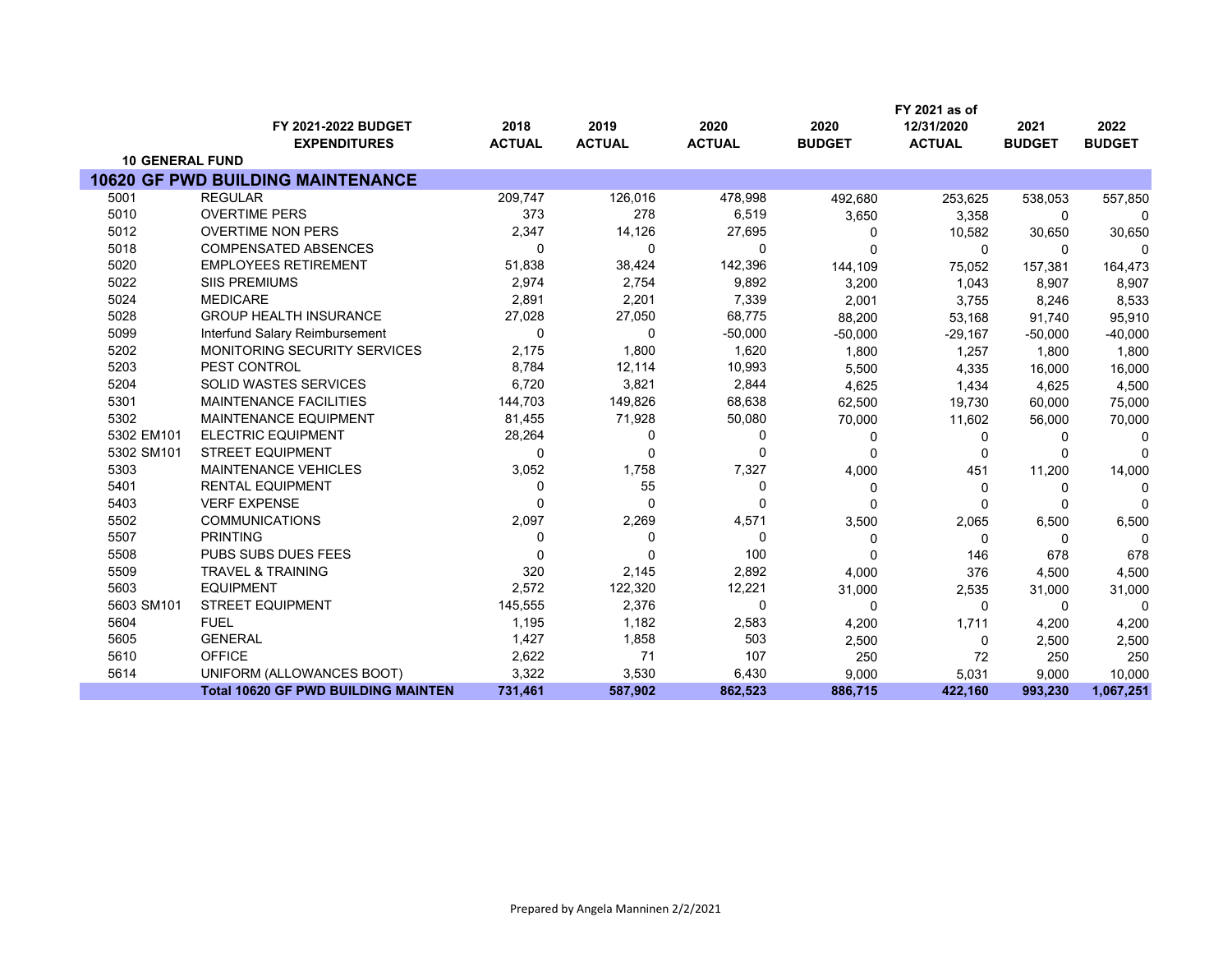|                        |                                            |                       |                       |                       |                       | FY 2021 as of               |                       |                       |
|------------------------|--------------------------------------------|-----------------------|-----------------------|-----------------------|-----------------------|-----------------------------|-----------------------|-----------------------|
|                        | FY 2021-2022 BUDGET<br><b>EXPENDITURES</b> | 2018<br><b>ACTUAL</b> | 2019<br><b>ACTUAL</b> | 2020<br><b>ACTUAL</b> | 2020<br><b>BUDGET</b> | 12/31/2020<br><b>ACTUAL</b> | 2021<br><b>BUDGET</b> | 2022<br><b>BUDGET</b> |
| <b>10 GENERAL FUND</b> |                                            |                       |                       |                       |                       |                             |                       |                       |
|                        | <b>10625 GF PWD ENGINEERING</b>            |                       |                       |                       |                       |                             |                       |                       |
| 5001                   | <b>REGULAR</b>                             | 302,772               | 390,554               | 286,987               | 411,319               | 135,382                     | 270,185               | 435,030               |
| 5001 C1903             | <b>REGULAR</b>                             | 0                     | $\Omega$              | $-178$                | 0                     | 0                           | 0                     | 0                     |
| 5001 E1409             | <b>REGULAR</b>                             | 0                     | $\Omega$              | 2,286                 | $\Omega$              | n                           |                       |                       |
| 5010                   | <b>OVERTIME PERS</b>                       | $\Omega$              | $-6,079$              | $\Omega$              | 5,300                 | $\mathbf 0$                 | 0                     | $\Omega$              |
| 5012                   | <b>OVERTIME NON PERS</b>                   | 3,132                 | 4,488                 | $-1,072$              | $\Omega$              | $-829$                      | 5,300                 | 5,300                 |
| 5018                   | <b>COMPENSATED ABSENCES</b>                | $\Omega$              | $\Omega$              | $\Omega$              | U                     | $\Omega$                    | 0                     | U                     |
| 5020                   | <b>EMPLOYEES RETIREMENT</b>                | 79,232                | 98,149                | 82,248                | 120,311               | 38,154                      | 79,029                | 129,421               |
| 5022                   | <b>SIIS PREMIUMS</b>                       | 4,766                 | 3,996                 | 4,614                 | 5,100                 | 110                         | 3,588                 | 6,152                 |
| 5024                   | <b>MEDICARE</b>                            | 4,404                 | 6,256                 | 4,240                 | 3,591                 | 1,920                       | 3,995                 | 6,385                 |
| 5028                   | <b>GROUP HEALTH INSURANCE</b>              | 36,931                | 47,100                | 28,613                | 63,000                | 21,431                      | 36,960                | 66,240                |
| 5032                   | OTHER EMPLOYEE BENEFITS                    | 2,304                 | 2,852                 | 2,116                 | 2,800                 | 1,046                       | 2,800                 | 2,800                 |
| 5099                   | Interfund Salary Reimbursement             | $\Omega$              | $\Omega$              | $\Omega$              | $\Omega$              | $\Omega$                    | 0                     | $-20,000$             |
| 5102                   | PROFESSIONAL                               | 17,362                | 19,880                | 21,301                | 25,097                | 13,962                      | 25,000                | 25,000                |
| 5104                   | <b>TECHNICAL</b>                           | 21,638                | 24,444                | 13,971                | 25,000                | 10,946                      | 25,000                | 25,000                |
| 5301                   | <b>MAINTENANCE FACILITIES</b>              | 0                     | ŋ                     | $\Omega$              | 0                     | 0                           | 0                     |                       |
| 5302                   | <b>MAINTENANCE EQUIPMENT</b>               | 0                     | $\Omega$              | $\Omega$              | 0                     | $\Omega$                    | 0                     | $\Omega$              |
| 5303                   | <b>MAINTENANCE VEHICLES</b>                | 35                    | 688                   | 2,042                 | 1,300                 | 120                         | 1,040                 | 2,500                 |
| 5403                   | <b>VERF EXPENSE</b>                        | $\Omega$              | $\Omega$              | $\Omega$              | $\mathbf 0$           | $\mathbf 0$                 | 0                     | $\Omega$              |
| 5502                   | <b>COMMUNICATIONS</b>                      | 2,258                 | 2,851                 | 3,023                 | 3,000                 | 1,483                       | 3,000                 | 3,200                 |
| 5506                   | POSTAGE/SHIPPING                           | 753                   | 419                   | 193                   | 231                   | 150                         | 400                   | 400                   |
| 5507                   | <b>PRINTING</b>                            | 0                     | 220                   | 7,272                 | 7,200                 | 3,560                       | 7,400                 | 7,400                 |
| 5508                   | PUBS SUBS DUES FEES                        | 163                   | 485                   | 475                   | 750                   | 23                          | 750                   | 750                   |
| 5509                   | <b>TRAVEL &amp; TRAINING</b>               | 3,422                 | 2,537                 | 4,170                 | 4,000                 | 1,050                       | 3,600                 | 4,000                 |
| 5510                   | SOFTWARE LICENSES                          | 2,739                 | 4,159                 | 3,322                 | 4,200                 | 2,237                       | 6,200                 | 6,200                 |
| 5603                   | <b>EQUIPMENT</b>                           | 1,982                 | 1,343                 | 8                     | 2,000                 | 92                          | 4,200                 | 4,200                 |
| 5604                   | <b>FUEL</b>                                | 840                   | 1,214                 | 953                   | 4,000                 | 267                         | 2,000                 | 2,000                 |
| 5605                   | <b>GENERAL</b>                             | 13                    | $\Omega$              | 26                    | 200                   | 27                          | 200                   | 200                   |
| 5610                   | <b>OFFICE SUPPLIES</b>                     | 17,671                | 15,132                | 3,942                 | 17,500                | 954                         | 15,000                | 15,000                |
|                        | <b>Total 10625 GF PWD ENGINEERING</b>      | 502.414               | 620,687               | 470,552               | 705,898               | 232,084                     | 495,647               | 727,177               |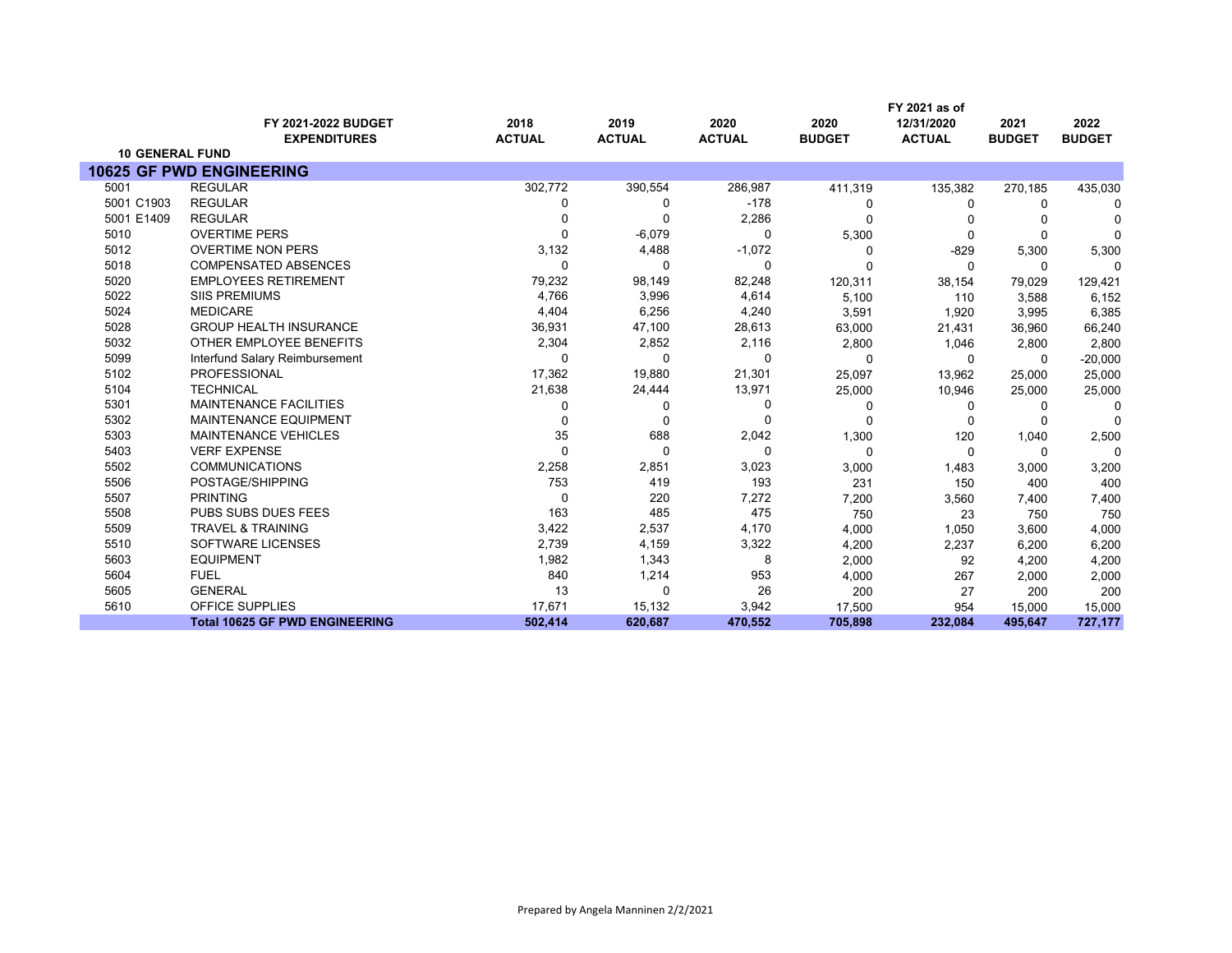|                             |                              |               |               |               |               | FY 2021 as of |               |               |
|-----------------------------|------------------------------|---------------|---------------|---------------|---------------|---------------|---------------|---------------|
|                             | <b>FY 2021-2022 BUDGET</b>   | 2018          | 2019          | 2020          | 2020          | 12/31/2020    | 2021          | 2022          |
|                             | <b>EXPENDITURES</b>          | <b>ACTUAL</b> | <b>ACTUAL</b> | <b>ACTUAL</b> | <b>BUDGET</b> | <b>ACTUAL</b> | <b>BUDGET</b> | <b>BUDGET</b> |
| <b>10 GENERAL FUND</b>      |                              |               |               |               |               |               |               |               |
| <b>10900 GF PWD CAPITAL</b> |                              |               |               |               |               |               |               |               |
| 5104                        | <b>TECHNICAL</b>             | 14,435        | 10.000        | 0             |               |               |               |               |
| 5301 E1501                  | ANNUAL MAINTENANCE-FLOOD     | 1.666         | 1.666         | 0             |               |               |               |               |
| 5301 E1601                  | ANNUAL FLOOD CONTROL MAINT   | 7.357         | 19,351        | 0             |               |               |               |               |
| 5301 E1801                  | ANNUAL FLOOD MAINTENANCE     | 120.154       | 1,200         |               |               |               |               |               |
| 5301 C1901                  | ANNUAL FLOOD CONTROL MAINT   |               | 40,542        | 0             | 13.515        |               |               |               |
| 5301 C2001                  | ANNUAL FLOOD MAINTENANCE     |               | 0             | 270.725       | 400.000       |               |               |               |
| 5301 C2101                  | ANNUAL FLOOD MAINTENANCE     |               |               |               |               | 31.951        | 451.000       |               |
| 5301 C2201                  | ANNUAL FLOOD MAINTENANCE     |               |               |               |               |               |               |               |
| 5301 R1803                  | <b>Bldr Crk Valve Risers</b> |               | 22.499        |               |               |               |               |               |
|                             | <b>Total 10900 CAPITAL</b>   | 143.612       | 95.259        | 270.725       | 413,515       | 31.951        | 451.000       |               |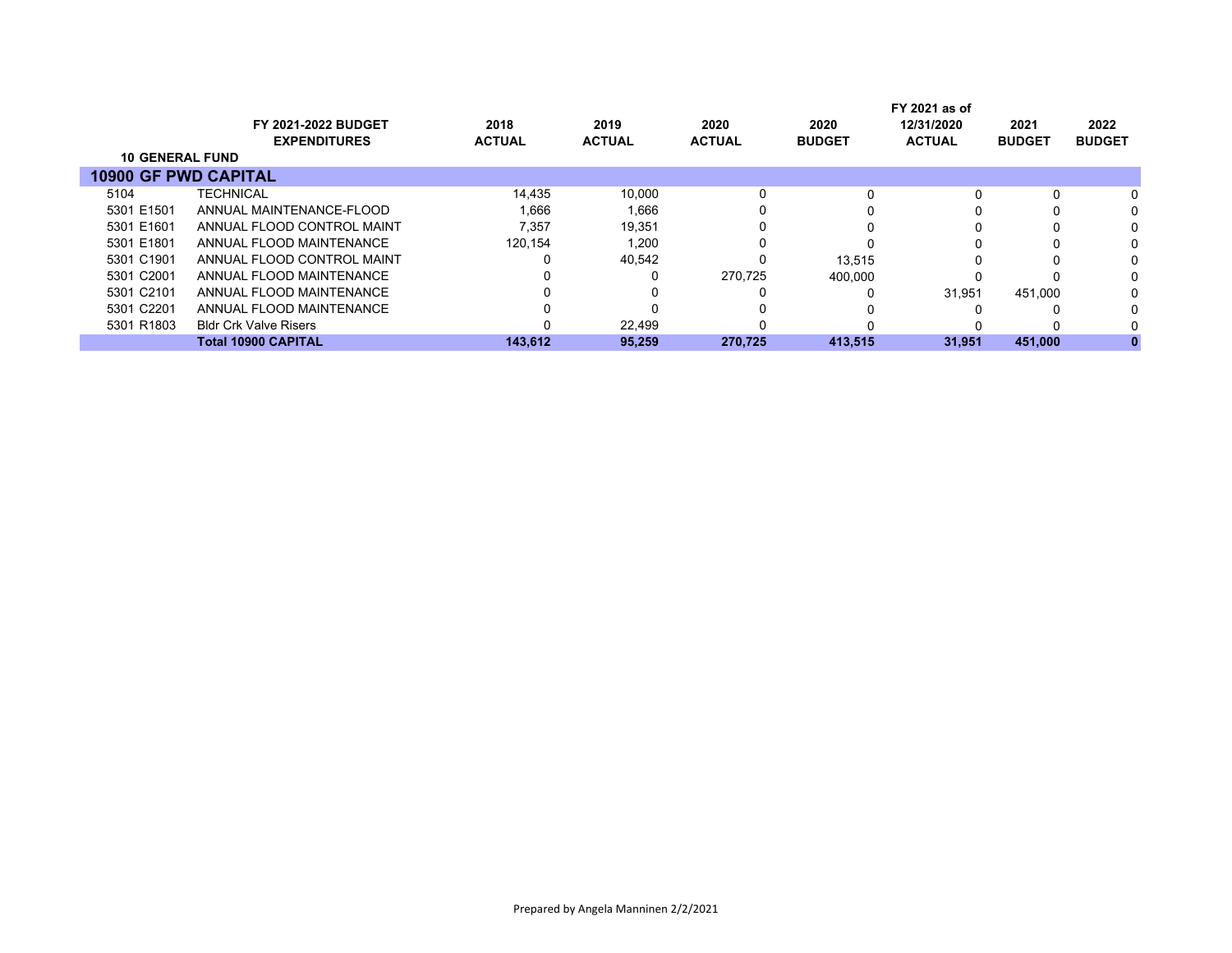|      |                                               |               |               |               |               | FY 2021 as of |               |               |
|------|-----------------------------------------------|---------------|---------------|---------------|---------------|---------------|---------------|---------------|
|      | FY 2021-2022 BUDGET                           | 2018          | 2019          | 2020          | 2020          | 12/31/2020    | 2021          | 2022          |
|      | <b>EXPENDITURES</b><br><b>10 GENERAL FUND</b> | <b>ACTUAL</b> | <b>ACTUAL</b> | <b>ACTUAL</b> | <b>BUDGET</b> | <b>ACTUAL</b> | <b>BUDGET</b> | <b>BUDGET</b> |
|      | <b>10700 GF RECREATION ADMINISTRATION</b>     |               |               |               |               |               |               |               |
| 5001 | <b>REGULAR</b>                                | 568,554       | 595,000       | 620,975       | 604,971       | 319,499       | 645,473       | 663,223       |
| 5002 | <b>TEMPORARY</b>                              | 91,818        | 103,013       | 135,864       | 140,586       | 76,842        | 161,158       | 165,590       |
| 5010 | <b>OVERTIME PERS</b>                          | $\Omega$      | 0             | 0             | 1,060         | 0             | 0             | O             |
| 5012 | <b>OVERTIME NON PERS</b>                      | $\Omega$      | 343           | $\mathbf 0$   | 1,500         | $\mathbf 0$   | 1,500         | 1,500         |
| 5018 | <b>COMPENSATED ABSENCES</b>                   | $\Omega$      | $\Omega$      | 0             | $\mathbf 0$   | $\mathbf 0$   | 0             | $\Omega$      |
| 5020 | <b>EMPLOYEES RETIREMENT</b>                   | 151,610       | 183,485       | 201,280       | 176,954       | 103,317       | 188,800       | 228,211       |
| 5022 | <b>SIIS PREMIUMS</b>                          | 14,329        | 11,669        | 15,109        | 15,400        | 4,390         | 15,990        | 16,148        |
| 5024 | <b>MEDICARE</b>                               | 7,080         | 8,246         | 8,708         | 9,306         | 4,514         | 11,718        | 12,040        |
| 5026 | <b>SOCIAL SECURITY</b>                        | 5,049         | 9,998         | 5,806         | 6,060         | 2,215         | 9,992         | 10,267        |
| 5028 | <b>GROUP HEALTH INSURANCE</b>                 | 81,938        | 104,400       | 81,939        | 100,800       | 61,200        | 105,600       | 110,400       |
| 5032 | OTHER EMPLOYEE BENEFITS                       | 1,455         | 2,235         | 2,564         | 2,500         | 1,465         | 2,500         | 2,500         |
| 5099 | Interfund Salary Reimbursement                | 0             | 0             | $-20,000$     | $-20,000$     | $-11,667$     | $-20,000$     | $-5,000$      |
| 5201 | <b>JANITORIAL SERVICES</b>                    | 294           | 0             | 0             | 0             | 0             | 0             | $\Omega$      |
| 5202 | MONITORING SECURITY SERVICES                  | 3,000         | 3,000         | 3,600         | 5,720         | 5,327         | 4,500         | 4,500         |
| 5203 | PEST CONTROL                                  | 1,609         | 1,671         | 2,220         | 4,416         | 860           | 4,416         | 4,416         |
| 5204 | <b>SOLID WASTES SERVICES</b>                  | 3,534         | 3,608         | 3,695         | 3,950         | 1,567         | 3,950         | 3,950         |
| 5301 | <b>MAINTENANCE FACILITIES</b>                 | 147,926       | 81,512        | 10,932        | 108,464       | 9,451         | 75,322        | 94,000        |
| 5302 | MAINTENANCE EQUIPMENT                         | 9,775         | 4,586         | 7,269         | 10,000        | 1,376         | 6,400         | 8,000         |
| 5303 | <b>MAINTENANCE VEHICLES</b>                   | 8,999         | 6,142         | 6,692         | 13,500        | 2,866         | 10,800        | 13,500        |
| 5304 | MAINTENANCE OFFICE EQUIPMENT                  | $\mathbf 0$   | 0             | $\mathbf 0$   | 500           | $\mathbf 0$   | 400           | $\Omega$      |
| 5305 | MAINTENANCE GROUNDS                           | 61,359        | 84,250        | 25,884        | 81,345        | 6,752         | 49,076        | 49,076        |
| 5403 | <b>VERF EXPENSE</b>                           | $\mathbf 0$   | 0             | 0             | 0             | 0             | 0             | $\Omega$      |
| 5502 | <b>COMMUNICATIONS</b>                         | 11,140        | 12,534        | 13,147        | 14,000        | 3,550         | 14,000        | 14,000        |
| 5506 | POSTAGE/SHIPPING                              | 1,341         | 538           | 236           | 477           | 105           | 477           | 477           |
| 5507 | <b>PRINTING</b>                               | 613           | 411           | 7,724         | 7,500         | 3,560         | 8,000         | 8,000         |
| 5508 | PUBS SUBS DUES FEES                           | 4,156         | 7,825         | 7,851         | 5,600         | 3,496         | 6,820         | 6,820         |
| 5509 | <b>TRAVEL &amp; TRAINING</b>                  | 5,719         | 10,322        | 16,465        | 5,488         | 2,100         | 5,000         | 5,000         |
| 5510 | SOFTWARE LICENSES                             | 0             | 0             | 10,764        | 0             | 3,681         | 0             | $\Omega$      |
| 5601 | <b>CHEMICALS</b>                              | 67            | $\Omega$      | $\Omega$      | $\Omega$      | $\Omega$      | $\mathbf 0$   | $\sqrt{ }$    |
| 5602 | <b>COURSE CLASS</b>                           | $\Omega$      | 25            | 661           | $\Omega$      | $\Omega$      | 0             | $\Omega$      |
| 5603 | <b>EQUIPMENT</b>                              | 81,310        | 140,618       | 57,249        | 183,983       | 7,140         | 90,000        | 100,000       |
| 5604 | <b>FUEL</b>                                   | 3,308         | 4,610         | 4,475         | 9,200         | 1,894         | 6,000         | 6,000         |
| 5605 | <b>GENERAL</b>                                | 1,828         | 2,575         | 3,156         | 2,625         | 877           | 2,625         | 2,625         |
| 5607 | <b>JANITORIAL</b>                             | 29,332        | 29,079        | 44,256        | 22,697        | 17,317        | 45,000        | 50,000        |
| 5609 | <b>NATURAL GAS</b>                            | 2,493         | 2,475         | 2,834         | 5,500         | 485           | 3,500         | 3,500         |
| 5610 | OFFICE SUPPLIES                               | 2,927         | 1,536         | 1,250         | 3,809         | 638           | 3,000         | 3,000         |
| 5611 | <b>OTHER SUPPLIES</b>                         | 50            | 0             | 27            | 0             | $\Omega$      | 0             |               |
| 5613 | UTILITY SERVICES (CITY PROVIDE                | 76,848        | 77,924        | 85,764        | 60,000        | 40,444        | 105,000       | 105,000       |
| 5614 | UNIFORM (ALLOWANCES BOOT)                     | 6,403         | 7,309         | 7,285         | 5,000         | 3,905         | 10,000        | 10,000        |
|      | <b>Total 10700 GF RECREATION ADMINISTR</b>    | 1,385,863     | 1,500,939     | 1,375,683     | 1,592,911     | 679,165       | 1,577,017     | 1,696,742     |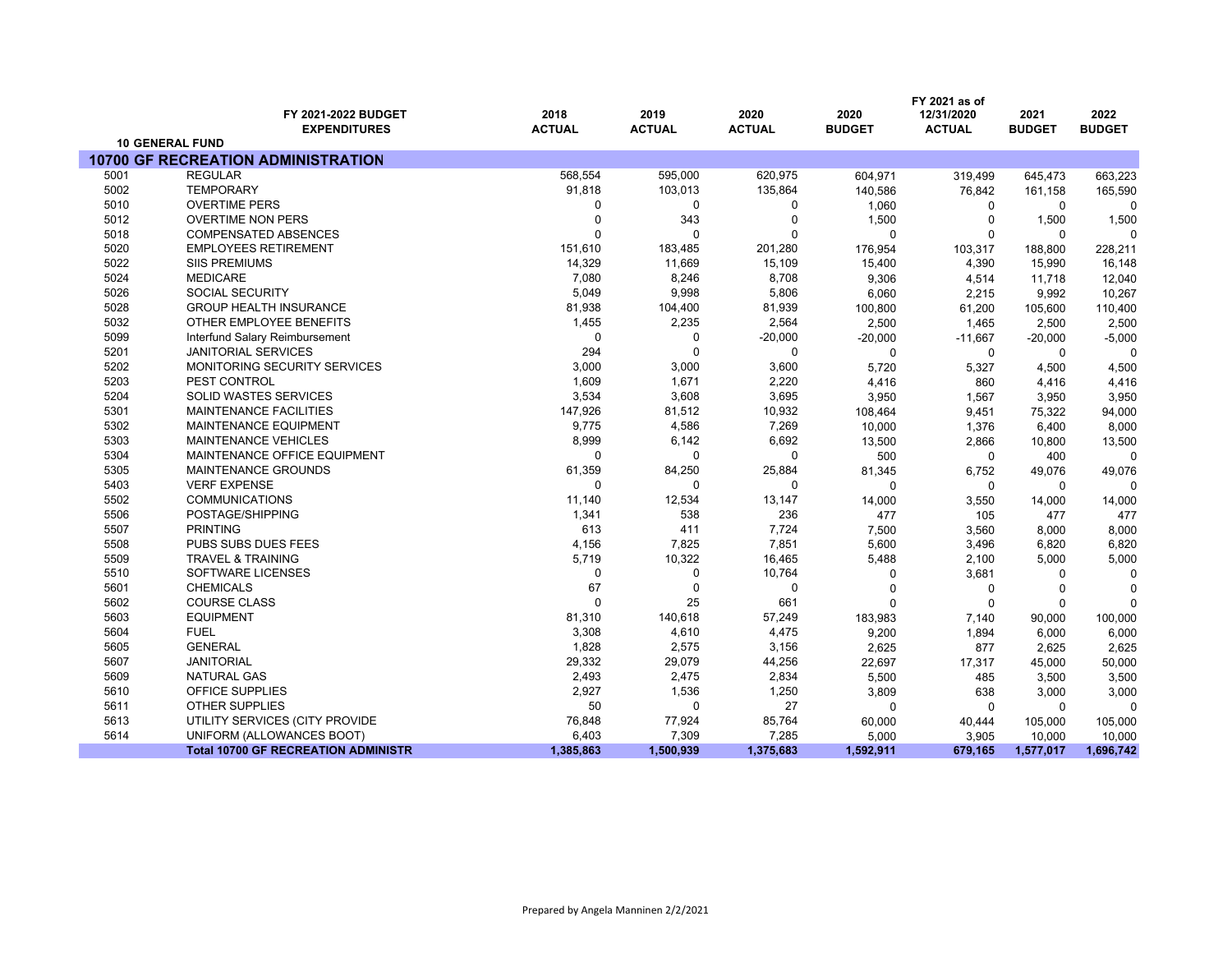|      |                                                   |                       |                       |                       |                       | FY 2021 as of               |                       |                       |
|------|---------------------------------------------------|-----------------------|-----------------------|-----------------------|-----------------------|-----------------------------|-----------------------|-----------------------|
|      | <b>FY 2021-2022 BUDGET</b><br><b>EXPENDITURES</b> | 2018<br><b>ACTUAL</b> | 2019<br><b>ACTUAL</b> | 2020<br><b>ACTUAL</b> | 2020<br><b>BUDGET</b> | 12/31/2020<br><b>ACTUAL</b> | 2021<br><b>BUDGET</b> | 2022<br><b>BUDGET</b> |
|      | <b>10 GENERAL FUND</b>                            |                       |                       |                       |                       |                             |                       |                       |
|      | <b>10710 GF SPECIAL CLASSES</b>                   |                       |                       |                       |                       |                             |                       |                       |
| 5002 | <b>TEMPORARY</b>                                  | 61,821                | 55,720                | 36,453                | 61,800                | 9,569                       | 40,000                | 43,320                |
| 5022 | <b>SIIS PREMIUMS</b>                              | 2,718                 | 1,625                 | 1,269                 | 2,450                 | 181                         | 1,424                 | 1,542                 |
| 5024 | <b>MEDICARE</b>                                   | 825                   | 847                   | 534                   | 858                   | 137                         | 580                   | 628                   |
| 5026 | SOCIAL SECURITY                                   | 3,492                 | 3,613                 | 2,284                 | 3,670                 | 584                         | 2,480                 | 2,686                 |
| 5102 | <b>PROFESSIONAL</b>                               | 300                   | 273                   | 602                   | 1,700                 |                             | 1,700                 | 1,700                 |
| 5201 | <b>JANITORIAL SERVICES</b>                        |                       |                       | C                     |                       |                             |                       | O                     |
| 5301 | <b>MAINTENANCE FACILITIES</b>                     | 134                   |                       | 0                     |                       |                             |                       |                       |
| 5501 | <b>INSURANCE</b>                                  | 1,232                 | 1,022                 | 2,380                 | 2,000                 | 0                           | 2,000                 | 2,000                 |
| 5508 | <b>PUBS SUBS DUES FEES</b>                        | 563                   | 438                   | 0                     | 700                   |                             | 700                   | 700                   |
| 5509 | <b>TRAVEL &amp; TRAINING</b>                      | 0                     |                       | 175                   | O                     | $-175$                      |                       | O                     |
| 5602 | <b>COURSE CLASS</b>                               | 652                   | 2,687                 | 495                   | 2,000                 | 50                          | 2,000                 | 2,000                 |
| 5603 | <b>EQUIPMENT</b>                                  |                       | 0                     | $\Omega$              | 650                   |                             | 650                   | 650                   |
| 5605 | <b>GENERAL</b>                                    |                       | 113                   | 0                     | 0                     |                             | 0                     |                       |
| 5610 | OFFICE SUPPLIES                                   | 101                   |                       | 157                   |                       |                             |                       |                       |
| 5611 | <b>OTHER SUPPLIES</b>                             |                       | 19                    | 0                     | 200                   |                             | 200                   | 200                   |
|      | <b>Total 10710 GF SPECIAL CLASSES</b>             | 71,836                | 66,357                | 44,349                | 76,028                | 10,345                      | 51,734                | 55,426                |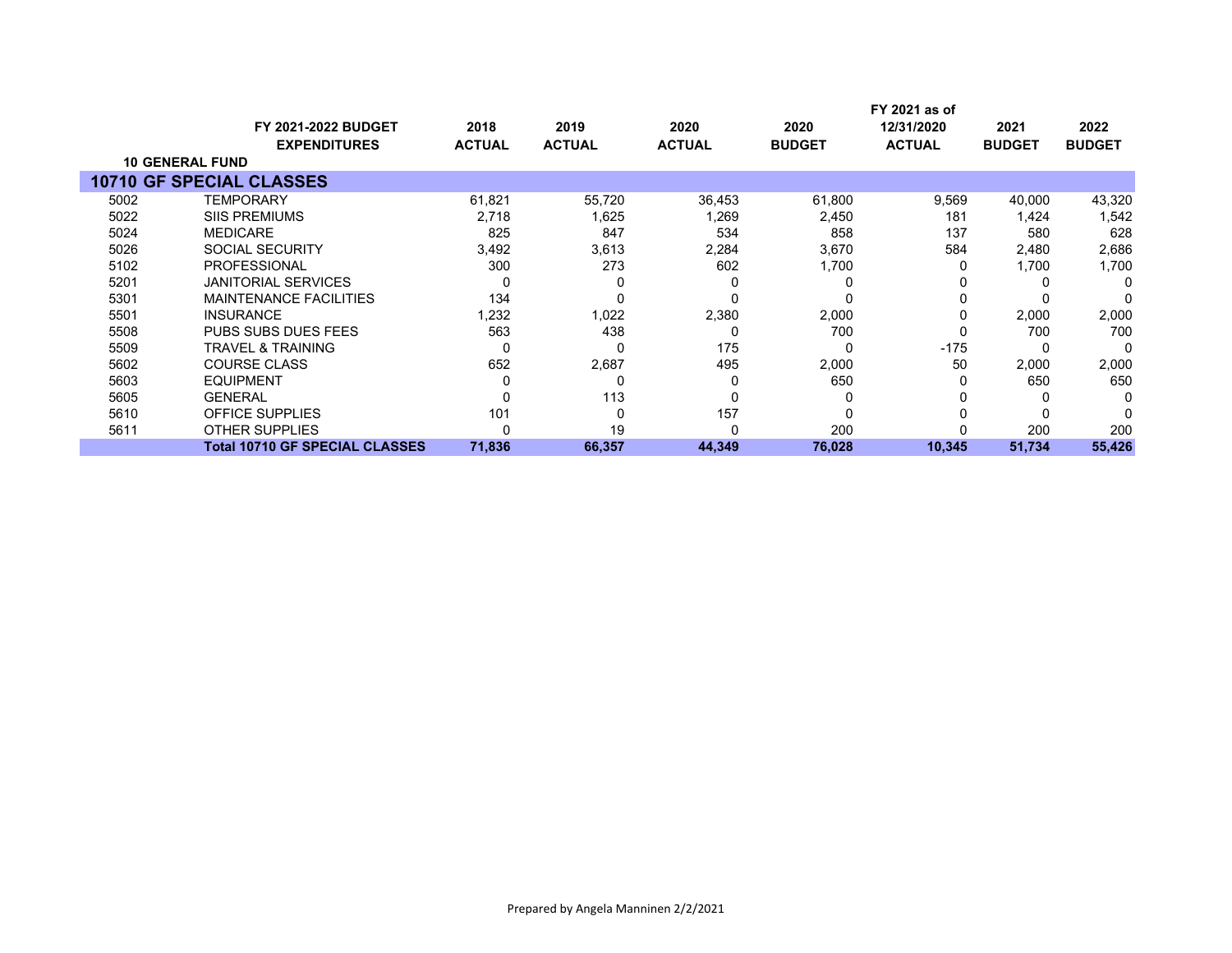|      |                                 |               |               |               |               | FY 2021 as of |               |               |
|------|---------------------------------|---------------|---------------|---------------|---------------|---------------|---------------|---------------|
|      | <b>FY 2021-2022 BUDGET</b>      | 2018          | 2019          | 2020          | 2020          | 12/31/2020    | 2021          | 2022          |
|      | <b>EXPENDITURES</b>             | <b>ACTUAL</b> | <b>ACTUAL</b> | <b>ACTUAL</b> | <b>BUDGET</b> | <b>ACTUAL</b> | <b>BUDGET</b> | <b>BUDGET</b> |
|      | <b>10 GENERAL FUND</b>          |               |               |               |               |               |               |               |
|      | <b>10712 GF TINY TOTS</b>       |               |               |               |               |               |               |               |
| 5002 | <b>TEMPORARY</b>                | 27.751        | 23.209        | 23,315        | 30,385        | 10,298        | 31,297        | 33,895        |
| 5022 | <b>SIIS PREMIUMS</b>            | 876           | 665           | 706           | 915           | 368           | 1,114         | 1,207         |
| 5024 | <b>MEDICARE</b>                 | 421           | 348           | 338           | 355           | 149           | 454           | 491           |
| 5026 | <b>SOCIAL SECURITY</b>          | 1,798         | 1,440         | 1,446         | 1,900         | 638           | 1,940         | 2,101         |
| 5201 | <b>JANITORIAL SERVICES</b>      | 110           |               |               | 0             | 0             |               | 0             |
| 5301 | <b>MAINTENANCE FACILITIES</b>   | 275           |               | 0             |               | 138           | 0             | 0             |
| 5509 | TRAVEL & TRAINING               | 0             | 95            | 15            | 200           | $\Omega$      | 200           | 200           |
| 5602 | <b>COURSE CLASS</b>             | 3,844         | 5,454         | 4,992         | 5,135         | 1.378         | 5,135         | 5,135         |
| 5605 | <b>GENERAL</b>                  | 808           | 402           | 147           | 750           | 0             | 750           | 750           |
| 5610 | OFFICE SUPPLIES                 | 79            | 142           | 362           | 0             | 60            | 0             | $\Omega$      |
|      | <b>Total 10712 GF TINY TOTS</b> | 35,960        | 31,756        | 31,320        | 39,640        | 13,029        | 40,890        | 43,779        |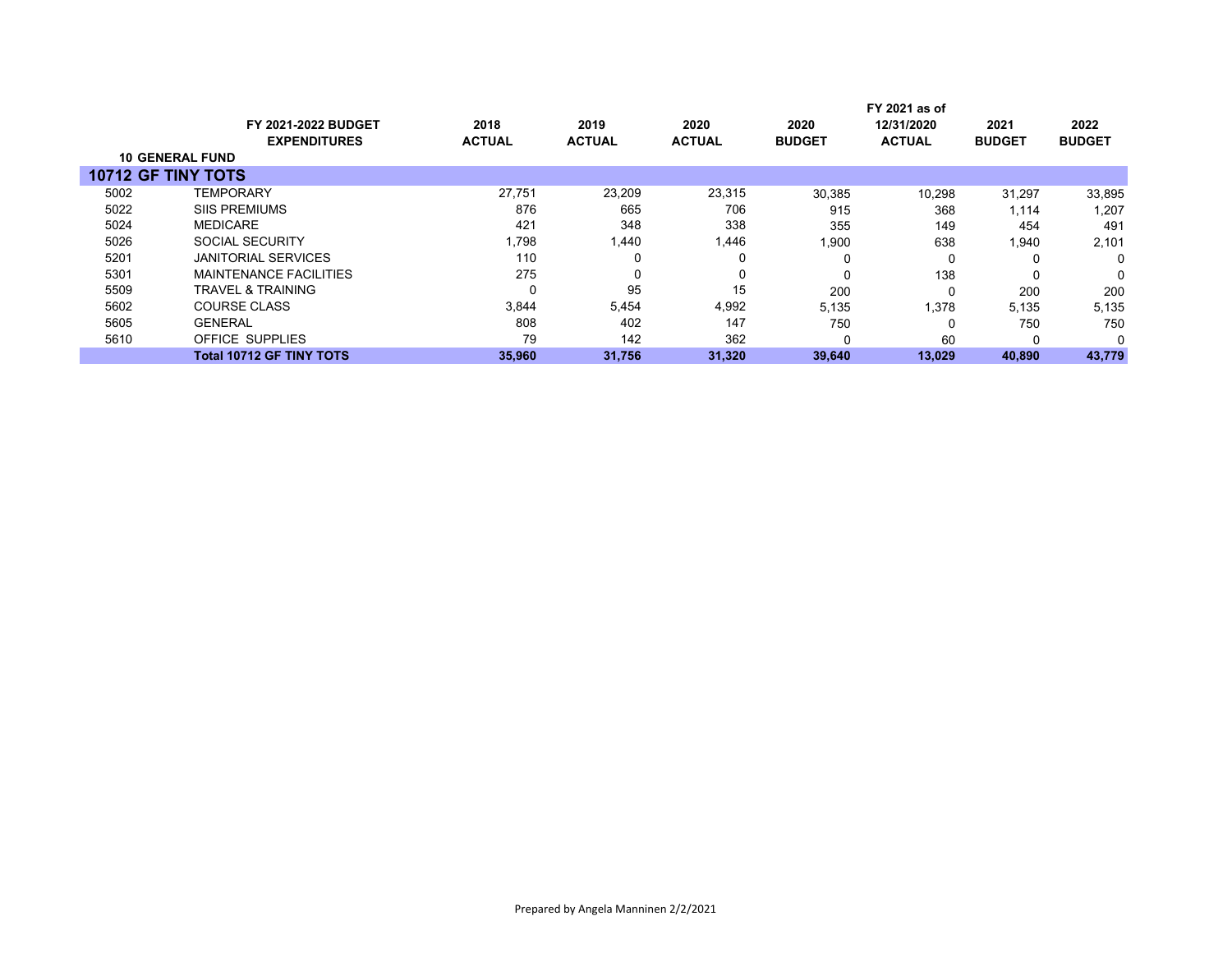|                        | FY 2021 as of                 |               |               |               |               |               |               |               |
|------------------------|-------------------------------|---------------|---------------|---------------|---------------|---------------|---------------|---------------|
|                        | <b>FY 2021-2022 BUDGET</b>    | 2018          | 2019          | 2020          | 2020          | 12/31/2020    | 2021          | 2022          |
|                        | <b>EXPENDITURES</b>           | <b>ACTUAL</b> | <b>ACTUAL</b> | <b>ACTUAL</b> | <b>BUDGET</b> | <b>ACTUAL</b> | <b>BUDGET</b> | <b>BUDGET</b> |
| <b>10 GENERAL FUND</b> |                               |               |               |               |               |               |               |               |
| 10716 GF SAFEKEY       |                               |               |               |               |               |               |               |               |
| 5002                   | <b>TEMPORARY</b>              | 66,684        | 84,689        | 80,605        | 105,358       | 23,079        | 108,519       | 117,526       |
| 5012                   | <b>OVERTIME NON PERS</b>      | 0             | 128           | 17            | 0             | 0             | 0             | 0             |
| 5020                   | <b>EMPLOYEES RETIREMENT</b>   | 4,488         | 11,320        | 9,294         | 11,000        | 2,614         | 13,000        | 13,000        |
| 5022                   | <b>SIIS PREMIUMS</b>          | 2,918         | 2,559         | 2,739         | 3,200         | 1,110         | 3,863         | 4,184         |
| 5024                   | <b>MEDICARE</b>               | 874           | 1,299         | 1,193         | 1,288         | 335           | 1,574         | 1,704         |
| 5026                   | <b>SOCIAL SECURITY</b>        | 2,747         | 4,183         | 3,727         | 5,508         | 877           | 6,728         | 7,287         |
| 5502                   | <b>COMMUNICATIONS</b>         | 1,282         | 1,530         | 1,207         | 1,320         | 564           | 1,320         | 1,320         |
| 5509                   | <b>TRAVEL &amp; TRAINING</b>  | 120           | 276           | 34            | 564           | 0             | 946           | 946           |
| 5602                   | <b>COURSE CLASS</b>           | 5,909         | 5,739         | 5,429         | 7,630         | 253           | 7,630         | 7,630         |
| 5603                   | EQUIPMENT                     | 998           | 77            | 282           | 1,382         | 0             | 1,000         | 1,000         |
| 5605                   | <b>GENERAL</b>                | 8             | 59            | 2             | $\Omega$      | 0             | 0             | 0             |
| 5607                   | <b>JANITORIAL</b>             | 0             | 26            | 0             | $\Omega$      | 0             | $\Omega$      | 0             |
| 5610                   | <b>OFFICE SUPPLIES</b>        | 287           | 223           | 666           | 1,813         | $\Omega$      | 1,813         | 1,813         |
|                        | <b>Total 10716 GF SAFEKEY</b> | 86,314        | 112,107       | 105.195       | 139,063       | 28,832        | 146,393       | 156,410       |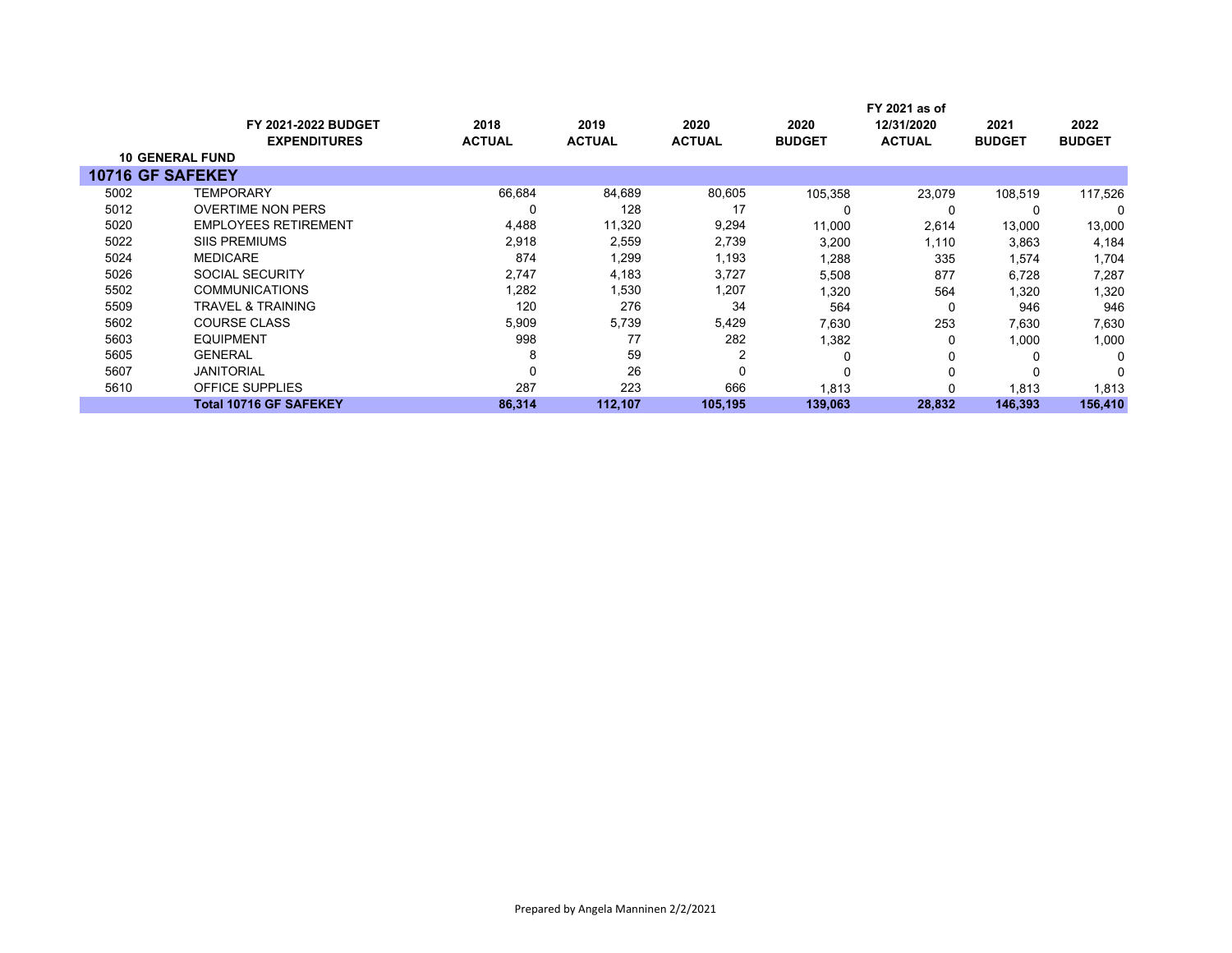|                        |                                                   |                       |                       |                       |                       | FY 2021 as of               |                       |                       |  |
|------------------------|---------------------------------------------------|-----------------------|-----------------------|-----------------------|-----------------------|-----------------------------|-----------------------|-----------------------|--|
|                        | <b>FY 2021-2022 BUDGET</b><br><b>EXPENDITURES</b> | 2018<br><b>ACTUAL</b> | 2019<br><b>ACTUAL</b> | 2020<br><b>ACTUAL</b> | 2020<br><b>BUDGET</b> | 12/31/2020<br><b>ACTUAL</b> | 2021<br><b>BUDGET</b> | 2022<br><b>BUDGET</b> |  |
| <b>10 GENERAL FUND</b> |                                                   |                       |                       |                       |                       |                             |                       |                       |  |
|                        | <b>10718 GF FITNESS CENTER</b>                    |                       |                       |                       |                       |                             |                       |                       |  |
| 5002                   | TEMPORARY                                         | 46,707                | 44,435                | 41,651                | 57.196                | 24.620                      | 50,000                | 54,150                |  |
| 5020                   | <b>EMPLOYEES RETIREMENT</b>                       | 4,857                 | 4.175                 | 5,004                 | 6,406                 | 3,061                       | 6,500                 | 7,865                 |  |
| 5022                   | <b>SIIS PREMIUMS</b>                              | 1,834                 | 1,307                 | 1,287                 | 2,080                 | 876                         | 2,415                 | 2,615                 |  |
| 5024                   | <b>MEDICARE</b>                                   | 638                   | 677                   | 611                   | 830                   | 357                         | 725                   | 785                   |  |
| 5026                   | <b>SOCIAL SECURITY</b>                            | 1,643                 | 1,971                 | 1,549                 | 2,262                 | 878                         | 3,100                 | 3,357                 |  |
| 5301                   | <b>MAINTENANCE FACILITIES</b>                     |                       | 563                   |                       | 500                   | 0                           | 400                   | 400                   |  |
| 5302                   | <b>MAINTENANCE EQUIPMENT</b>                      | 2,957                 | 1,248                 | 2,858                 | 4,000                 | 863                         | 3,200                 | 3,200                 |  |
| 5502                   | <b>COMMUNICATIONS</b>                             |                       | 0                     |                       | 400                   | 235                         | 400                   | 400                   |  |
| 5509                   | TRAVEL & TRAINING                                 | 580                   | 200                   | 50                    | 580                   | 0                           | 580                   | 580                   |  |
| 5602                   | <b>COURSE CLASS</b>                               |                       | 2,470                 | 341                   | 6,963                 | 310                         | 6,963                 | 6,963                 |  |
| 5603                   | EQUIPMENT                                         | 7,258                 | 0                     | $\Omega$              |                       | 111                         | O                     | 0                     |  |
| 5607                   | <b>JANITORIAL</b>                                 | 108                   | 551                   | 163                   | 1,000                 | 0                           | 1,000                 | 1,000                 |  |
| 5610                   | <b>OFFICE SUPPLIES</b>                            | 374                   | 308                   | 174                   | 800                   | 294                         | 800                   | 800                   |  |
|                        | <b>Total 10718 GF FITNESS CENTER</b>              | 66,955                | 57,903                | 53,688                | 83,017                | 31,605                      | 76,083                | 82,116                |  |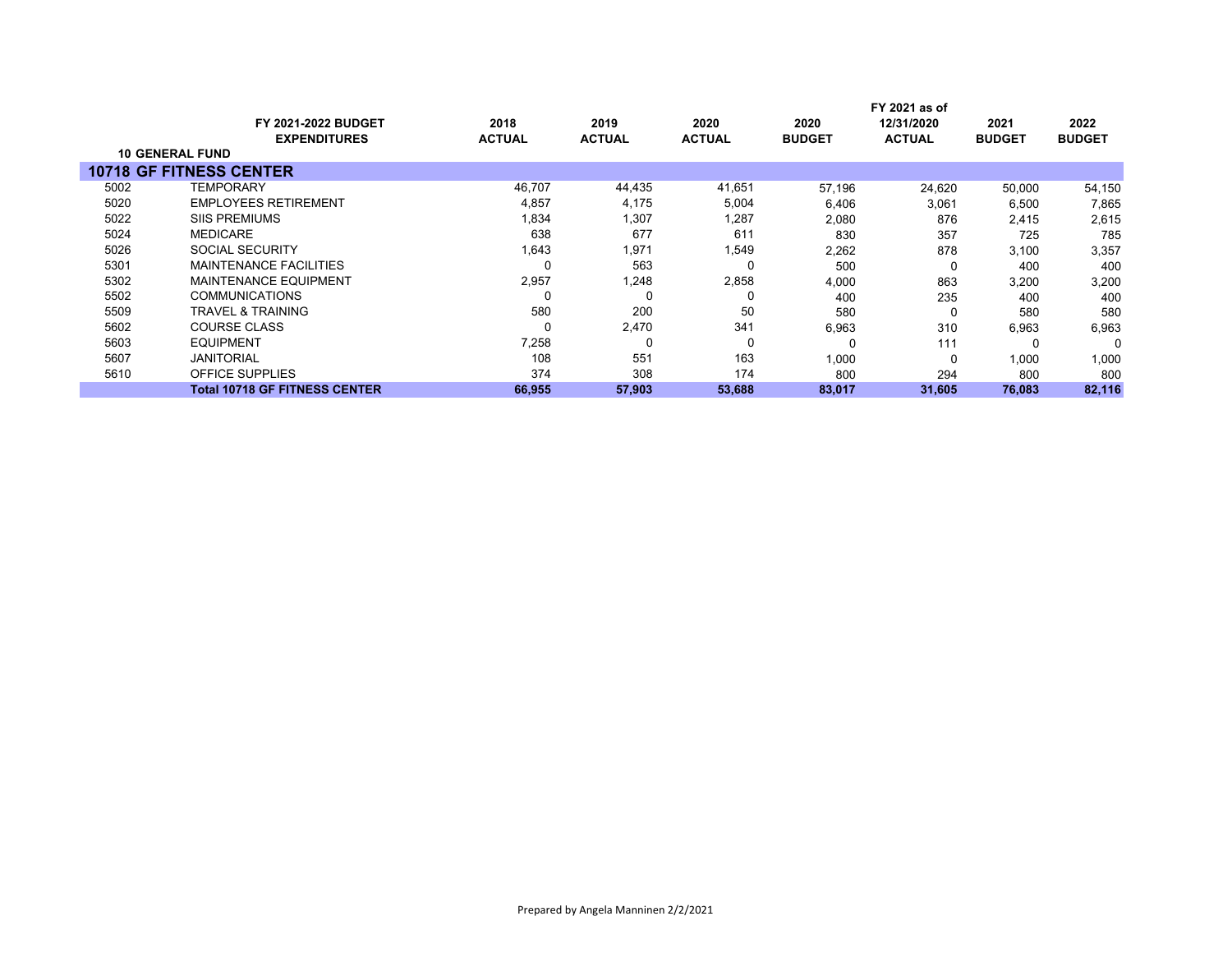|      |                                    |               |               |               |               | FY 2021 as of |               |               |
|------|------------------------------------|---------------|---------------|---------------|---------------|---------------|---------------|---------------|
|      | <b>FY 2021-2022 BUDGET</b>         | 2018          | 2019          | 2020          | 2020          | 12/31/2020    | 2021          | 2022          |
|      | <b>EXPENDITURES</b>                | <b>ACTUAL</b> | <b>ACTUAL</b> | <b>ACTUAL</b> | <b>BUDGET</b> | <b>ACTUAL</b> | <b>BUDGET</b> | <b>BUDGET</b> |
|      | <b>10 GENERAL FUND</b>             |               |               |               |               |               |               |               |
|      | <b>10720 GF ADULT SPORTS</b>       |               |               |               |               |               |               |               |
| 5002 | <b>TEMPORARY</b>                   | 3,914         | 3,035         | 4.574         | 5.150         | 513           | 5,305         | 5,745         |
| 5022 | <b>SIIS PREMIUMS</b>               | 152           | 140           | 214           | 215           | 27            | 284           | 308           |
| 5024 | <b>MEDICARE</b>                    | 52            | 48            | 67            | 73            |               | 77            | 83            |
| 5026 | <b>SOCIAL SECURITY</b>             | 221           | 206           | 288           | 310           | 32            | 329           | 356           |
| 5302 | <b>MAINTENANCE EQUIPMENT</b>       | 295           | 111           | 381           | 300           | 15            | 240           | 240           |
| 5508 | PUBS SUBS DUES FEES                | 1.130         | 748           | 170           | 1.160         | 0             | 1.160         | 1,160         |
| 5601 | <b>CHEMICALS</b>                   |               | 10            | 265           | 300           | 271           | 300           | 300           |
| 5605 | <b>GENERAL</b>                     | 1,164         | 1,076         | 780           | 1,168         | 60            | 1,168         | .168          |
|      | <b>Total 10720 GF ADULT SPORTS</b> | 6,927         | 5.375         | 6.739         | 8.676         | 926           | 8,863         | 9,361         |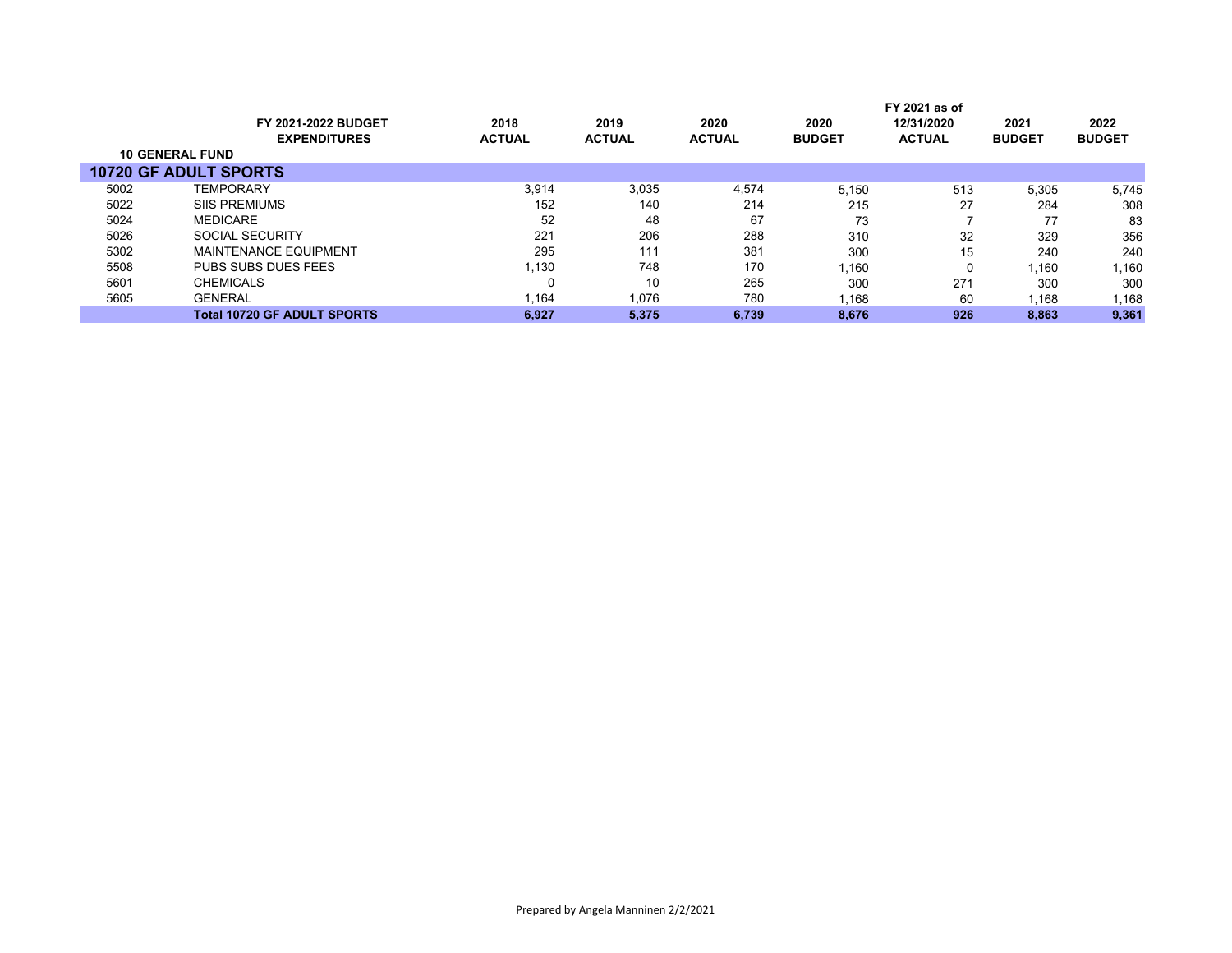|      |                              |               |               |               |               | FY 2021 as of |               |               |
|------|------------------------------|---------------|---------------|---------------|---------------|---------------|---------------|---------------|
|      | <b>FY 2021-2022 BUDGET</b>   | 2018          | 2019          | 2020          | 2020          | 12/31/2020    | 2021          | 2022          |
|      | <b>EXPENDITURES</b>          | <b>ACTUAL</b> | <b>ACTUAL</b> | <b>ACTUAL</b> | <b>BUDGET</b> | <b>ACTUAL</b> | <b>BUDGET</b> | <b>BUDGET</b> |
|      | <b>10 GENERAL FUND</b>       |               |               |               |               |               |               |               |
|      | <b>10722 GF YOUTH SPORTS</b> |               |               |               |               |               |               |               |
| 5002 | TEMPORARY                    | 25,332        | 24,878        | 23,310        | 36,702        | 12,451        | 30,000        | 32,490        |
| 5022 | <b>SIIS PREMIUMS</b>         | 1,122         | 1,042         | 1,093         | ,290          | 674           | 1.608         | 1.741         |
| 5024 | <b>MEDICARE</b>              | 357           | 366           | 343           | 372           | 181           | 435           | 471           |
| 5026 | SOCIAL SECURITY              | 1,518         | 1,563         | 1,465         | 1,589         | 772           | 1,860         | 2,014         |
| 5302 | <b>MAINTENANCE EQUIPMENT</b> | 211           | 62            | 0             | 200           | 0             | 160           | 160           |
| 5305 | MAINTENANCE GROUNDS          | 229           | 66            | 0             | 241           | 0             | 193           | 193           |
| 5502 | <b>COMMUNICATIONS</b>        | $\Omega$      | 20            | 0             | 100           | 0             | 100           | $\Omega$      |
| 5509 | TRAVEL & TRAINING            | $\Omega$      | 419           | 1,004         | 500           | 280           | 500           | 500           |
| 5602 | <b>COURSE CLASS</b>          | 2,915         | 5,771         | 4,315         | 5,130         | 588           | 5,130         | 5,230         |
| 5603 | <b>EQUIPMENT</b>             | 4,358         | 2,434         | 2,603         | 3,000         | 0             | 3,000         | 3,000         |
| 5605 | <b>GENERAL</b>               |               |               | 510           |               | 0             |               | $\Omega$      |
|      | Total 10722 GF YOUTH SPORTS  | 36,043        | 36,622        | 34,642        | 49,124        | 14,945        | 42,986        | 45,800        |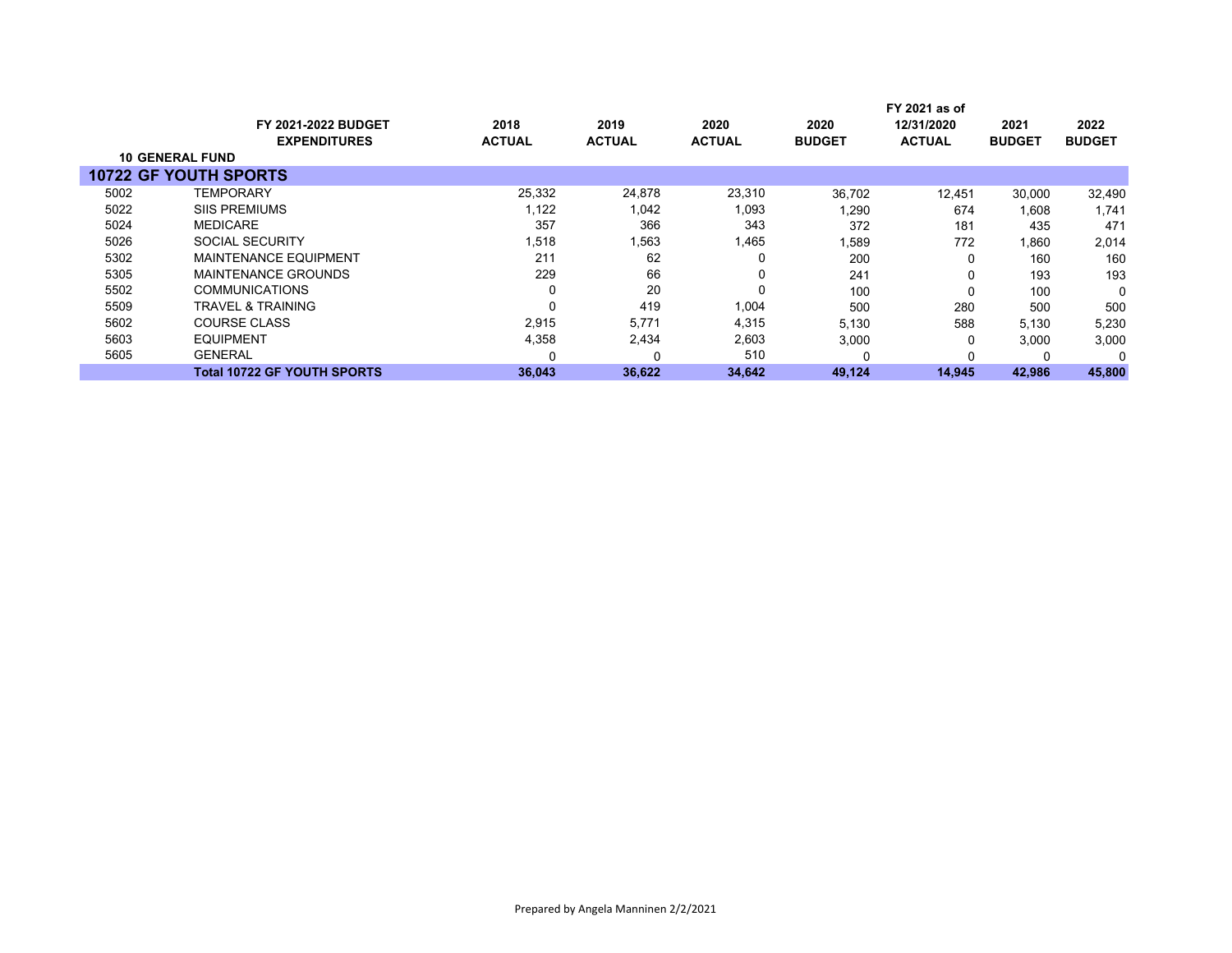|      |                                               |               |               |               |               | FY 2021 as of |               |               |
|------|-----------------------------------------------|---------------|---------------|---------------|---------------|---------------|---------------|---------------|
|      | <b>FY 2021-2022 BUDGET</b>                    | 2018          | 2019          | 2020          | 2020          | 12/31/2020    | 2021          | 2022          |
|      | <b>EXPENDITURES</b><br><b>10 GENERAL FUND</b> | <b>ACTUAL</b> | <b>ACTUAL</b> | <b>ACTUAL</b> | <b>BUDGET</b> | <b>ACTUAL</b> | <b>BUDGET</b> | <b>BUDGET</b> |
|      |                                               |               |               |               |               |               |               |               |
|      | <b>10724 GF YOUTH CENTER</b>                  |               |               |               |               |               |               |               |
| 5002 | <b>TEMPORARY</b>                              | 45,858        | 45,420        | 38,680        | 47,372        | 4,293         | 48,793        | 52,843        |
| 5020 | <b>EMPLOYEES RETIREMENT</b>                   | 7,644         | 8,950         | 8,945         | 7,802         | 1,256         | 9,100         | 9,100         |
| 5022 | <b>SIIS PREMIUMS</b>                          | 1,294         | 1,345         | 1,192         | 1,430         | 153           | 2,615         | 2,832         |
| 5024 | <b>MEDICARE</b>                               | 621           | 695           | 568           | 638           | 62            | 708           | 766           |
| 5026 | <b>SOCIAL SECURITY</b>                        | 963           | 992           | 529           | 1,103         | O             | 3,025         | 3,276         |
| 5301 | <b>MAINTENANCE FACILITIES</b>                 | 83            | 0             | 0             | 800           |               | 640           | 640           |
| 5302 | <b>MAINTENANCE EQUIPMENT</b>                  | 78            | 0             | 0             | 300           | O             | 240           | 240           |
| 5502 | <b>COMMUNICATIONS</b>                         | 0             | 0             | 0             | 1,000         | 235           | 1,000         | 1,000         |
| 5509 | <b>TRAVEL &amp; TRAINING</b>                  | 92            | 37            | 0             | 220           | O             | 198           | 198           |
| 5602 | <b>COURSE CLASS</b>                           | 1,255         | 1,057         | 1,104         | 700           |               | 700           | 700           |
| 5603 | <b>EQUIPMENT</b>                              | 178           | 0             | 500           | 432           | 0             | 432           | 432           |
| 5605 | <b>GENERAL</b>                                | 2,193         | 2,535         | 621           | 2,200         | 0             | 2,200         | 2,200         |
| 5607 | <b>JANITORIAL</b>                             | 8             | 0             | 0             | 0             |               |               | 0             |
| 5610 | <b>OFFICE SUPPLIES</b>                        | 648           | 329           | 153           | 500           |               | 500           | 500           |
|      | <b>Total 10724 GF YOUTH CENTER</b>            | 60,915        | 61,360        | 52,292        | 64,497        | 6,000         | 70,151        | 74,728        |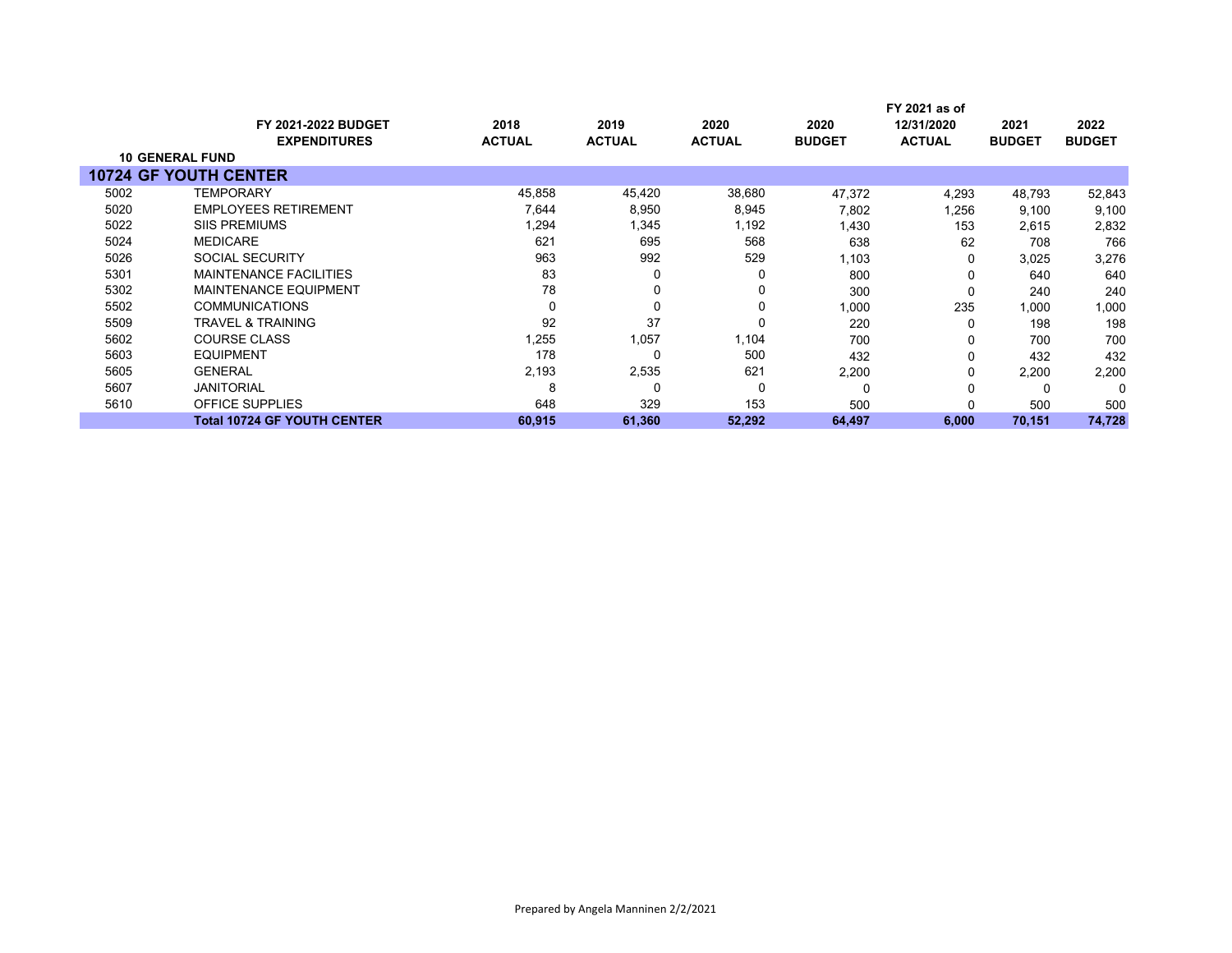|                            |                                  |               |               |               |               | FY 2021 as of |               |               |
|----------------------------|----------------------------------|---------------|---------------|---------------|---------------|---------------|---------------|---------------|
|                            | <b>FY 2021-2022 BUDGET</b>       | 2018          | 2019          | 2020          | 2020          | 12/31/2020    | 2021          | 2022          |
|                            | <b>EXPENDITURES</b>              | <b>ACTUAL</b> | <b>ACTUAL</b> | <b>ACTUAL</b> | <b>BUDGET</b> | <b>ACTUAL</b> | <b>BUDGET</b> | <b>BUDGET</b> |
| <b>10 GENERAL FUND</b>     |                                  |               |               |               |               |               |               |               |
| <b>10726 GF ART CENTER</b> |                                  |               |               |               |               |               |               |               |
| 5002                       | <b>TEMPORARY</b>                 | 36,717        | 39,544        | 13,265        | 39,140        | 1,816         | 18,314        | 19,834        |
| 5020                       | <b>EMPLOYEES RETIREMENT</b>      | 7,214         | 8,570         | 1,332         | 8,270         | 14            | 730           | 730           |
| 5022                       | <b>SIIS PREMIUMS</b>             | 1,049         | 1,147         | 415           | 1,325         | 65            | 652           | 706           |
| 5024                       | <b>MEDICARE</b>                  | 504           | 596           | 198           | 544           | 26            | 585           | 585           |
| 5026                       | SOCIAL SECURITY                  | 480           | 506           | 551           | 450           | 110           | 1,135         | 1,230         |
| 5301                       | <b>MAINTENANCE FACILITIES</b>    | 3,168         | 507           |               | 2,201         | 0             | 1,761         | 1,761         |
| 5302                       | <b>MAINTENANCE EQUIPMENT</b>     | 450           | 0             |               | 1,000         | 0             | 800           | 800           |
| 5502                       | <b>COMMUNICATIONS</b>            |               | 0             |               | $\Omega$      | 235           | 0             | 0             |
| 5509                       | <b>TRAVEL &amp; TRAINING</b>     |               | 0             |               | 600           | 0             | 540           | 540           |
| 5602                       | <b>COURSE CLASS</b>              | 976           | 2,114         | 1,322         | 3,500         | 0             | 3,500         | 3,500         |
| 5603                       | <b>EQUIPMENT</b>                 |               | 133           |               | $\Omega$      | 0             |               | $\Omega$      |
| 5610                       | OFFICE SUPPLIES                  | 85            | 4             |               | 500           |               | 500           | 500           |
|                            | <b>Total 10726 GF ART CENTER</b> | 50,643        | 53,120        | 17,084        | 57,530        | 2,267         | 28,517        | 30,185        |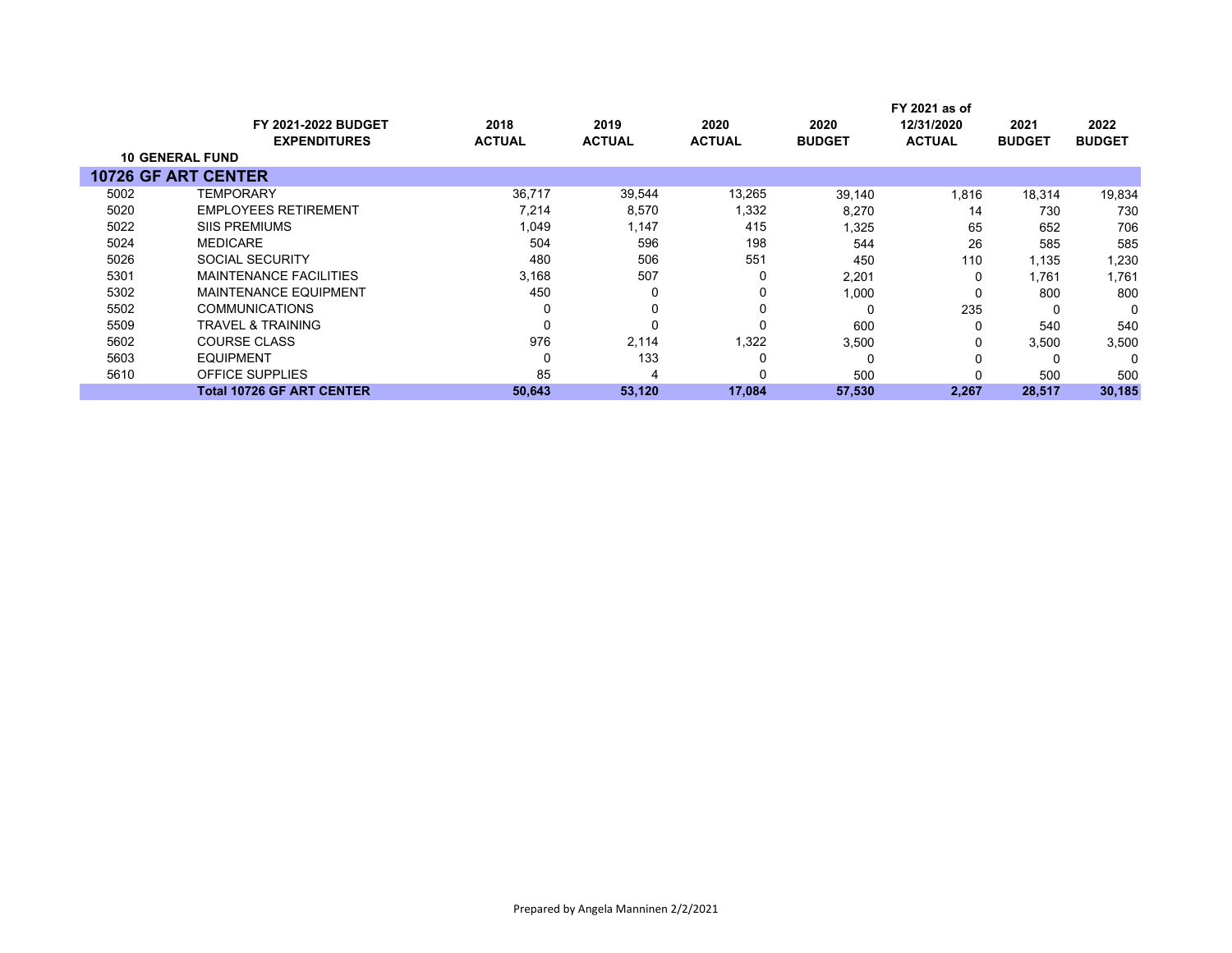|                        |                                            |               |               |               |               | FY 2021 as of |               |               |
|------------------------|--------------------------------------------|---------------|---------------|---------------|---------------|---------------|---------------|---------------|
|                        | FY 2021-2022 BUDGET                        | 2018          | 2019          | 2020          | 2020          | 12/31/2020    | 2021          | 2022          |
|                        | <b>EXPENDITURES</b>                        | <b>ACTUAL</b> | <b>ACTUAL</b> | <b>ACTUAL</b> | <b>BUDGET</b> | <b>ACTUAL</b> | <b>BUDGET</b> | <b>BUDGET</b> |
| <b>10 GENERAL FUND</b> |                                            |               |               |               |               |               |               |               |
|                        | <b>10728 GF BOOTLEG CANYON TRAIL</b>       |               |               |               |               |               |               |               |
| 5002                   | <b>TEMPORARY</b>                           | 783           | 445           | 527           | 4.635         | 564           | 2.000         | 2,166         |
| 5022                   | <b>SIIS PREMIUMS</b>                       | 24            | 12            | 16            | 130           | 20            |               | 77            |
| 5024                   | <b>MEDICARE</b>                            | 11            |               | 8             | 65            | 8             | 29            | 31            |
| 5026                   | SOCIAL SECURITY                            | 49            | 28            | 33            | 279           | 35            | 124           | 134           |
| 5301                   | MAINTENANCE FACILITIES                     | 0             |               | 0             | 1,500         | 0             | 1,200         | 1,200         |
| 5605                   | <b>GENERAL</b>                             | 2.183         | 520           | 0             | 15,000        | 0             | 2.000         | 2,000         |
| 5607                   | <b>JANITORIAL</b>                          | 987           | 1,461         | 370           | 1,000         | 0             | 1,000         | 1,000         |
|                        | <b>Total 10728 GF BOOTLEG CANYON TRAIL</b> | 4.037         | 2.472         | 954           | 22.609        | 628           | 6.424         | 6,609         |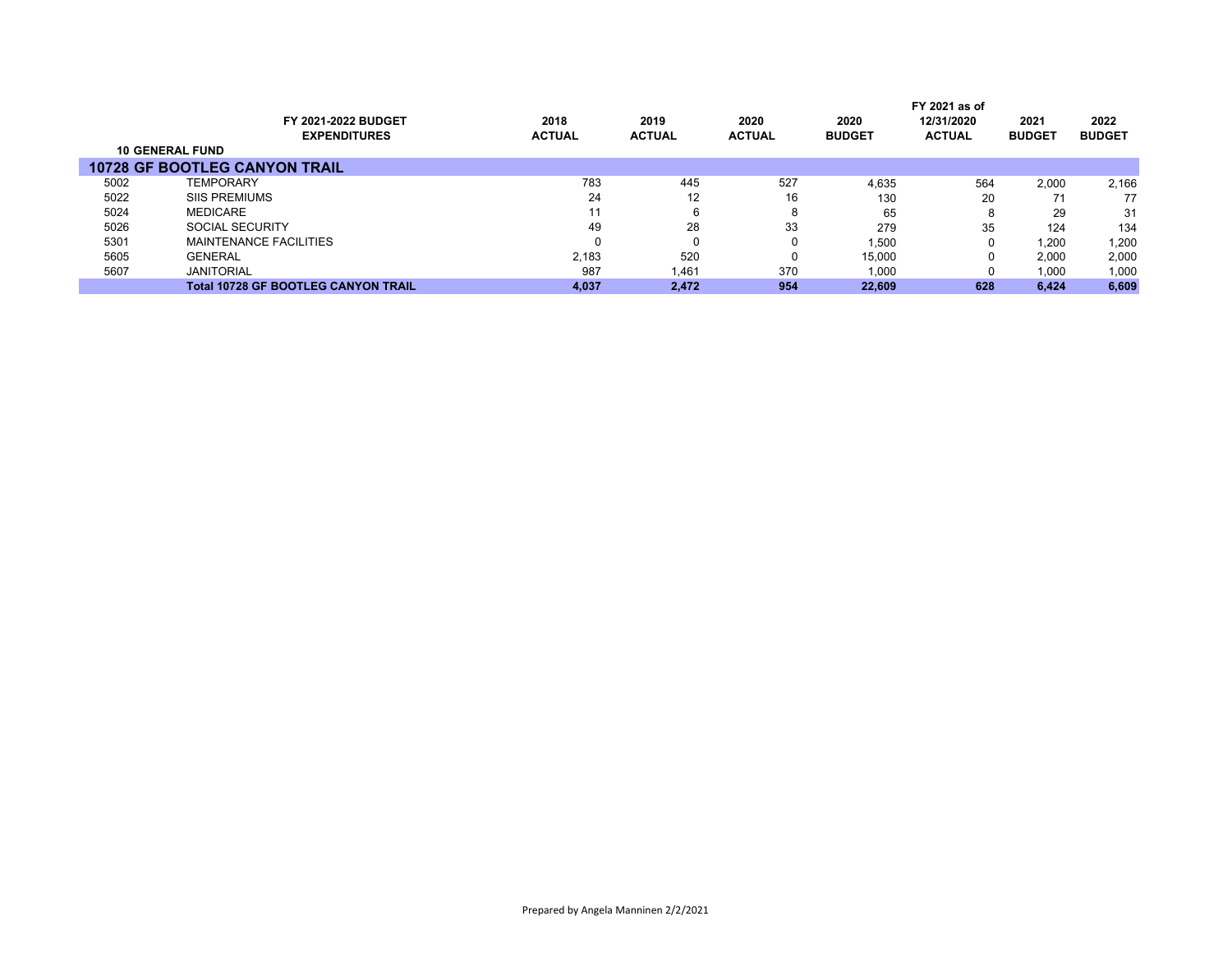|      |                                            |                       |                       |                       |                       | FY 2021 as of               |                       |                       |
|------|--------------------------------------------|-----------------------|-----------------------|-----------------------|-----------------------|-----------------------------|-----------------------|-----------------------|
|      | FY 2021-2022 BUDGET<br><b>EXPENDITURES</b> | 2018<br><b>ACTUAL</b> | 2019<br><b>ACTUAL</b> | 2020<br><b>ACTUAL</b> | 2020<br><b>BUDGET</b> | 12/31/2020<br><b>ACTUAL</b> | 2021<br><b>BUDGET</b> | 2022<br><b>BUDGET</b> |
|      | <b>10 GENERAL FUND</b>                     |                       |                       |                       |                       |                             |                       |                       |
|      | 10740 GF SWIMMING POOL                     |                       |                       |                       |                       |                             |                       |                       |
| 5001 | <b>REGULAR</b>                             | 55,251                | 61,398                | 66,324                | 61,391                | 33,942                      | 71,600                | 73,569                |
| 5002 | <b>TEMPORARY</b>                           | 187,153               | 179,511               | 145,357               | 221,450               | 78,790                      | 228,094               | 247,026               |
| 5012 | <b>OVERTIME NON PERS</b>                   | 283                   | 3,433                 | 1,063                 | 1,060                 | 405                         | 1,060                 | 1,060                 |
| 5018 | <b>COMPENSATED ABSENCES</b>                | ∩                     | 0                     | $\Omega$              | 0                     | 0                           | $\mathbf{0}$          | $\Omega$              |
| 5020 | <b>EMPLOYEES RETIREMENT</b>                | 22,805                | 27,038                | 25,981                | 17,957                | 14,618                      | 28,717                | 32,760                |
| 5022 | <b>SIIS PREMIUMS</b>                       | 10,619                | 8,898                 | 7,887                 | 11,500                | 3,915                       | 12,756                | 13,670                |
| 5024 | <b>MEDICARE</b>                            | 3,251                 | 3,760                 | 3,136                 | 3,998                 | 1,640                       | 4,361                 | 4,664                 |
| 5026 | <b>SOCIAL SECURITY</b>                     | 9,045                 | 10,558                | 7,831                 | 13,330                | 3,891                       | 14,142                | 15,316                |
| 5028 | <b>GROUP HEALTH INSURANCE</b>              | 9,500                 | 13,050                | 10,500                | 12,600                | 7,650                       | 13,200                | 13,800                |
| 5032 | OTHER EMPLOYEE BENEFITS                    | 330                   | 256                   | 372                   | 900                   | 222                         | 900                   | 900                   |
| 5103 | OTHER PROFESSIONAL SERVICES                | 1,080                 | 1,573                 | 715                   | 3,180                 | 0                           | 3,180                 | 3,180                 |
| 5104 | <b>TECHNICAL</b>                           | 200                   | 0                     | 0                     | 19,200                | 0                           | 19,200                | 16,900                |
| 5202 | MONITORING SECURITY SERVICES               | 600                   | 600                   | 600                   | 0                     | 300                         | $\Omega$              | 1,050                 |
| 5203 | PEST CONTROL                               | 231                   | 252                   | 1,522                 | 0                     | 805                         | 1,850                 | 2,000                 |
| 5301 | <b>MAINTENANCE FACILITIES</b>              | 12,727                | 18,791                | 11,621                | 70,448                | 10,926                      | 52,478                | 53,478                |
| 5302 | <b>MAINTENANCE EQUIPMENT</b>               | 17,665                | 5,354                 | 7,563                 | 20,790                | 2,209                       | 16,632                | 20,000                |
| 5303 | <b>MAINTENANCE VEHICLES</b>                | 5,355                 | 5,672                 | 314                   | 0                     | 26                          | 3,140                 | 4,000                 |
| 5502 | <b>COMMUNICATIONS</b>                      | 5,355                 | 5,672                 | 5,379                 | 3,925                 | 1,526                       | 5,000                 | 5,500                 |
| 5503 | ADVERTISING MARKETING                      | 20                    | 537                   | $\mathbf 0$           | 1,200                 | $\Omega$                    | 1,200                 | 1,200                 |
| 5507 | <b>PRINTING</b>                            | 51                    | 339                   | 3,715                 | 4,000                 | 1,814                       | 4,000                 | 4,000                 |
| 5508 | PUBS SUBS DUES FEES                        | 3,478                 | 3,526                 | 3,377                 | 3,345                 | 3,154                       | 4,045                 | 4,045                 |
| 5509 | <b>TRAVEL &amp; TRAINING</b>               | 433                   | 1,845                 | 1,438                 | 1,542                 | 0                           | 2,198                 | 2,198                 |
| 5601 | <b>CHEMICALS</b>                           | 20,871                | 12,350                | 24,287                | 24,022                | 10,294                      | 27,022                | 27,022                |
| 5602 | COURSE CLASS                               | 358                   | 439                   | 396                   | 1,250                 | 83                          | 1,250                 | 1,350                 |
| 5603 | <b>EQUIPMENT</b>                           | 37,594                | 30,621                | 22,700                | 47,947                | 16,293                      | 40,000                | 40,000                |
| 5605 | <b>GENERAL</b>                             | 1,665                 | 1,490                 | 1,207                 | 2,183                 | 345                         | 2,183                 | 2,183                 |
| 5607 | <b>JANITORIAL</b>                          | 525                   | 24                    | $\Omega$              | 1,900                 | $\mathbf{0}$                | 1,000                 | 1,000                 |
| 5609 | <b>NATURAL GAS</b>                         | 36,892                | 25,694                | 24,255                | 34,450                | 6,773                       | 34,450                | 34,450                |
| 5610 | OFFICE SUPPLIES                            | 720                   | 1,337                 | 488                   | 2,500                 | 218                         | 2,500                 | 2,500                 |
| 5611 | <b>OTHER SUPPLIES</b>                      | 10                    | 41                    | 24                    | 250                   | 14                          | 250                   | 250                   |
| 5613 | UTILITY SERVICES (CITY PROVIDE             | 888                   | $\mathbf 0$           | 638                   | 0                     | 0                           | $\Omega$              | $\Omega$              |
| 5614 | UNIFORM (ALLOWANCES BOOT)                  | $\Omega$              | 2,755                 | 1,834                 | 4,550                 | 0                           | 3,850                 | 3,000                 |
|      | <b>Total 10740 GF SWIMMING POOL</b>        | 444.957               | 426,814               | 380,525               | 590,868               | 199,854                     | 600,258               | 632,071               |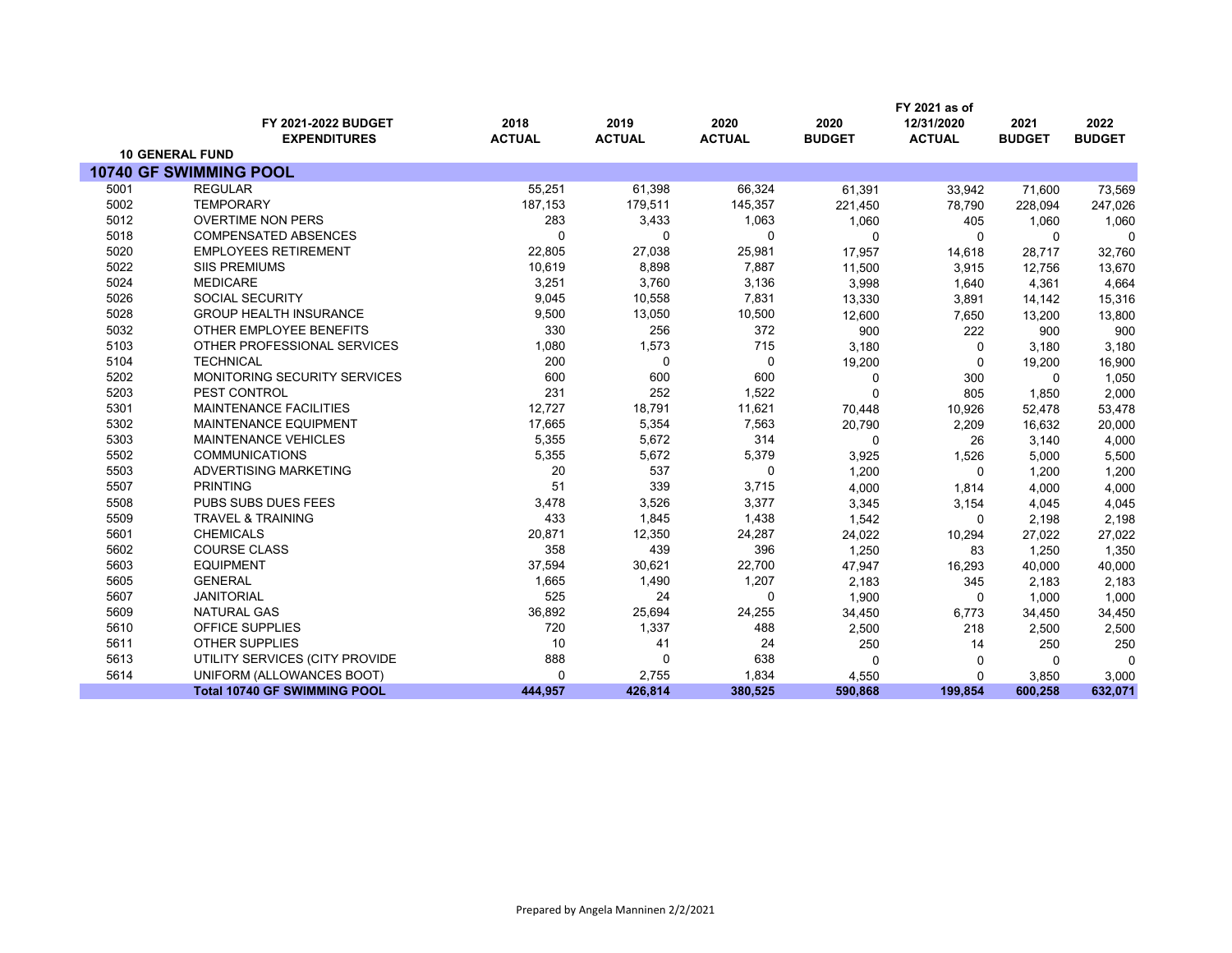### **Boulder Creek Golf Course**

|      |                                                |               |               |                     |                     | FY 2021 as of |               |               |
|------|------------------------------------------------|---------------|---------------|---------------------|---------------------|---------------|---------------|---------------|
|      |                                                | 2018          | 2019          | 2020                | 2020                | 12/31/2020    | 2021          | 2022          |
|      |                                                | <b>ACTUAL</b> | <b>ACTUAL</b> | <b>ACTUAL</b>       | <b>BUDGET</b>       | <b>ACTUAL</b> | <b>BUDGET</b> | <b>BUDGET</b> |
|      |                                                |               |               |                     |                     |               |               |               |
|      | <b>49044 BOULDER CREEK SURCHARGE</b>           |               |               |                     |                     |               |               |               |
| 4476 | <b>BC GOLF SURCHARGE FEE</b>                   | 0             | 0             | 42,314              | 0                   | 56,892        | 78,000        | 100,000       |
|      | <b>Total BOULDER CREEK SURCHARGE</b>           | $\mathbf{0}$  | $\mathbf{0}$  | 42,314              | $\mathbf{0}$        | 56,892        | 78,000        | 100,000       |
|      |                                                |               |               |                     |                     |               |               |               |
|      | <b>49047 BCGC INTEREST INCOME</b>              |               |               |                     |                     |               |               |               |
| 4712 | <b>INTEREST INCOME</b>                         | $\Omega$      | 0             | 175                 | $\Omega$            | 124           | $\Omega$      | 0             |
| 4713 | FAIR MARKET VALUE ADJUSTMENT                   |               | 0             | 102                 |                     | $-19$         | 0             | 0             |
|      | <b>Total BCGC INTEREST INCOME</b>              | $\bf{0}$      | $\mathbf{0}$  | 277                 | $\mathbf{0}$        | 105           | $\mathbf{0}$  | $\bf{0}$      |
|      |                                                |               |               |                     |                     |               |               |               |
|      | <b>10044 BOULDER CREEK CHARGE FOR SERVICES</b> |               |               |                     |                     |               |               |               |
| 4480 | <b>BOULDER CREEK GREEN FEES</b>                | 1,850,710     |               | 1,889,962 1,491,623 | 1,900,000           | 878,662       | 1,140,000     | 1,500,000     |
| 4481 | <b>BOULDER CR-MERCH, SALES</b>                 | 173,602       | 99,074        | 9,288               | 13,600              | 3,302         | 8,160         | 10,000        |
| 4482 | <b>BOULDER CR-PAVILLION RENT</b>               | 11,200        | 11,000        | 17,445              | 15,000              | 15            | 9,000         | 9,000         |
| 4483 | <b>BOULDER CR-FOOD &amp; BEVERAG</b>           | 61,214        | 37,636        | $-12,541$           | 60,000              | 0             | 24,000        | 0             |
| 4484 | GOLF MEMBERSHIP FFFS                           | 75,541        | 88,181        | 89,819              | 80,000              | 77,315        | 60,000        | 75,000        |
| 4485 | <b>BOULDER CREEK RESTAURANT LEASE</b>          |               | 30,081        | 48,510              | 0                   | 22,091        | 24,000        | 30,000        |
| 4487 | BOULDER CREEK GOLF LESSONS                     |               | 2,391         | 6,085               |                     | 4,609         | 1,200         | 4,000         |
| 4489 | <b>BC DISC GOLF</b>                            |               | 1,475         | 10,256              |                     | 1,313         | 7,200         | $\Omega$      |
|      | <b>Total BOULDER CREEK CHARGE FOR SERVICES</b> | 2,172,267     | 2,159,799     |                     | 1,660,486 2,068,600 | 987,306       | 1,273,560     | 1,628,000     |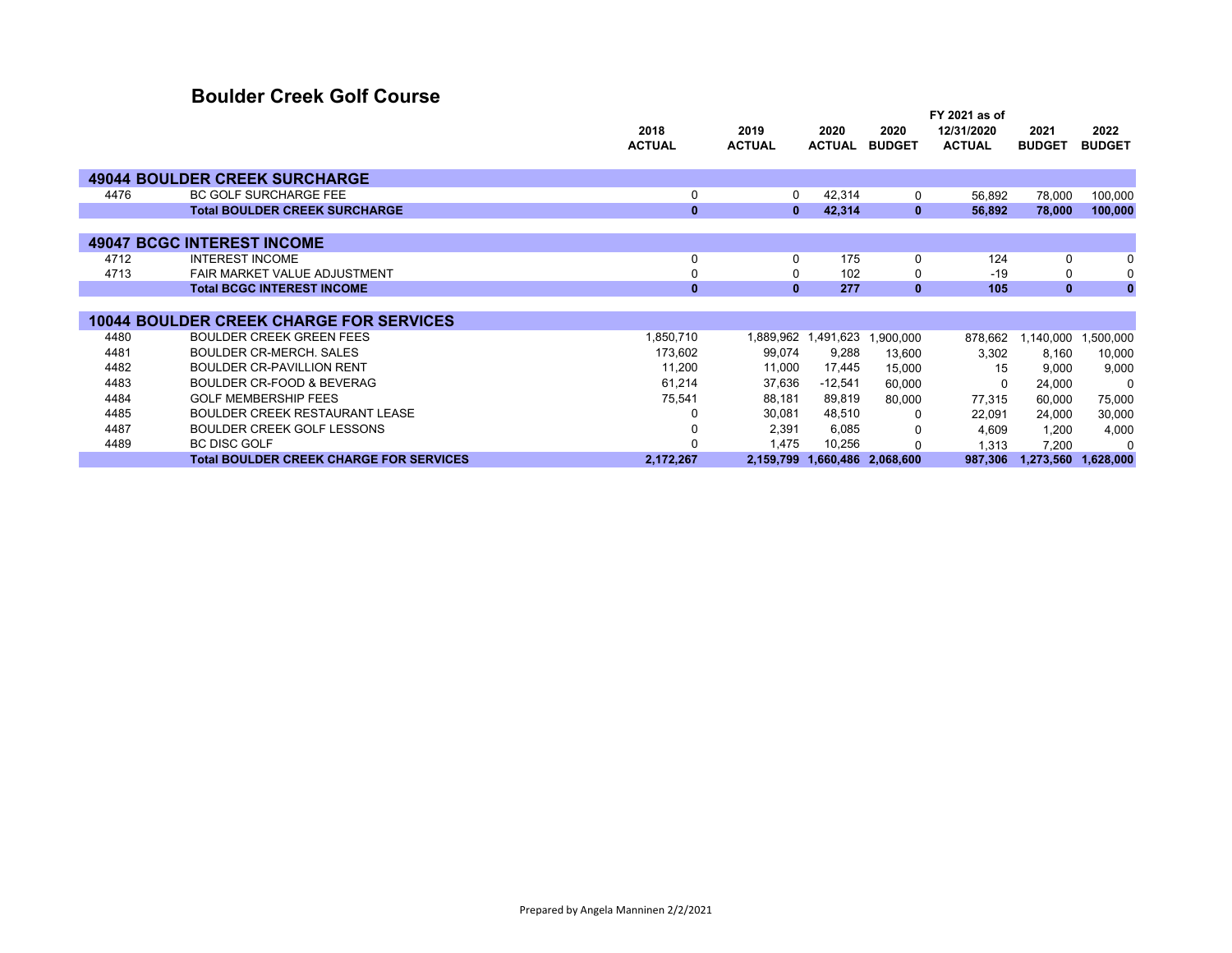#### **Boulder Creek Golf Course**

|      |                                                           |               |               |               |                               | FY 2021 as of |               |                     |
|------|-----------------------------------------------------------|---------------|---------------|---------------|-------------------------------|---------------|---------------|---------------------|
|      |                                                           | 2018          | 2019          | 2020          | 2020                          | 12/31/2020    | 2021          | 2022                |
|      |                                                           | <b>ACTUAL</b> | <b>ACTUAL</b> | <b>ACTUAL</b> | <b>BUDGET</b>                 | <b>ACTUAL</b> | <b>BUDGET</b> | <b>BUDGET</b>       |
|      | <b>10750 BOULDER CREEK GOLF COURSE OPERATION EXPENSES</b> |               |               |               |                               |               |               |                     |
| 5102 | <b>PROFESSIONAL</b>                                       | 367,932       | 388,269       | 426,000       | 426,300                       | 216,000       | 435,229       | 448,286             |
| 5103 | OTHER PROFESSIONAL SERVICES                               | $\Omega$      | 0             | 0             | 3,000                         | 0             | 3,000         | 3,000               |
| 5104 | <b>TECHNICAL</b>                                          | 896,000       | 903,675       | 920,754       | 920,700                       | 469,585       | 939,114       | 967,287             |
| 5202 | <b>MONITORING SECURITY SERVICES</b>                       | 2,148         | 2,148         | 2,448         | 2,400                         | 1,374         | 2,400         | 2,400               |
| 5203 | PEST CONTROL                                              | 385           | 420           | 380           | 2,000                         | 95            | 1,000         | 1,000               |
| 5204 | <b>SOLID WASTES SERVICES</b>                              | 3,207         | 8,175         | 6,439         | 5,000                         | 2,731         | 6,500         | 6,500               |
| 5301 | <b>MAINTENANCE FACILITIES</b>                             | 13,232        | 17,601        | 2,200         | 16,500                        | 103           | 13,200        | 13,200              |
| 5302 | MAINTENANCE EQUIPMENT                                     | 20,660        | 40,714        | 32,556        | 31,188                        | 23,240        | 31,350        | 35,000              |
| 5303 | <b>MAINTENANCE VEHICLES</b>                               | 42,288        | 44,974        | 39,460        | 65,000                        | 21,862        | 52,000        | 52,000              |
| 5402 | <b>RENTAL STORAGE</b>                                     | 1,302         | 1,437         | 1,602         | 2,400                         | 862           | 2,400         | 2,400               |
| 5502 | <b>COMMUNICATIONS</b>                                     | 6,634         | 13,240        | 9,751         | 12,200                        | 1,207         | 12,200        | 12,200              |
| 5503 | ADVERTISING MARKETING                                     | 13,457        | 10,874        | 9,596         | 20,000                        | 3,625         | 20,000        | 20,000              |
| 5506 | POSTAGE/SHIPPING                                          | 936           | 549           | 950           | 700                           | 457           | 700           | 700                 |
| 5508 | <b>PUBS SUBS DUES FEES</b>                                | 50,512        | 53,944        | 53,609        | 50,000                        | 26,551        | 50,000        | 50,000              |
| 5602 | <b>GOLF COURSE MERCHANDISE</b>                            | 143,107       | 52,456        | 0             | 5,000                         | 0             | 5,000         | 5,000               |
| 5603 | <b>EQUIPMENT</b>                                          | 4,277         | 50,058        | 4,539         | 8,100                         | 4,847         | 13,100        | 8,100               |
| 5605 | <b>GENERAL</b>                                            | 16,436        | 66            | 0             | 13,200                        | 0             | 7,550         | 7,550               |
| 5606 | <b>GOLF COURSE</b>                                        | 7,248         | 7,705         | 8,021         | 14,000                        | 3,337         | 10,000        | 10,000              |
| 5607 | <b>JANITORIAL</b>                                         | 4,624         | 4,476         | 7,967         | 6,500                         | 4,798         | 7,000         | 7,000               |
| 5610 | <b>OFFICE SUPPLIES</b>                                    | 5,154         | 8,132         | 6,959         | 5,850                         | 3,474         | 7,000         | 7,000               |
| 5613 | UTILITY SERVICES (CITY PROVIDE                            | 435,586       | 411,783       | 434,628       | 460,000                       | 325,749       | 460,000       | 460,000             |
| 5614 | UNIFORM (ALLOWANCES BOOT)                                 | $\Omega$      | $\Omega$      | 3,994         | $\Omega$                      | $\Omega$      | $\Omega$      | $\Omega$            |
|      | <b>Total BOULDER CREEK GOLF COURSE OPERATION EXPENSES</b> | 2,035,124     |               |               | 2,020,695 1,971,852 2,070,738 | 1,109,896     |               | 2,078,923 2,118,803 |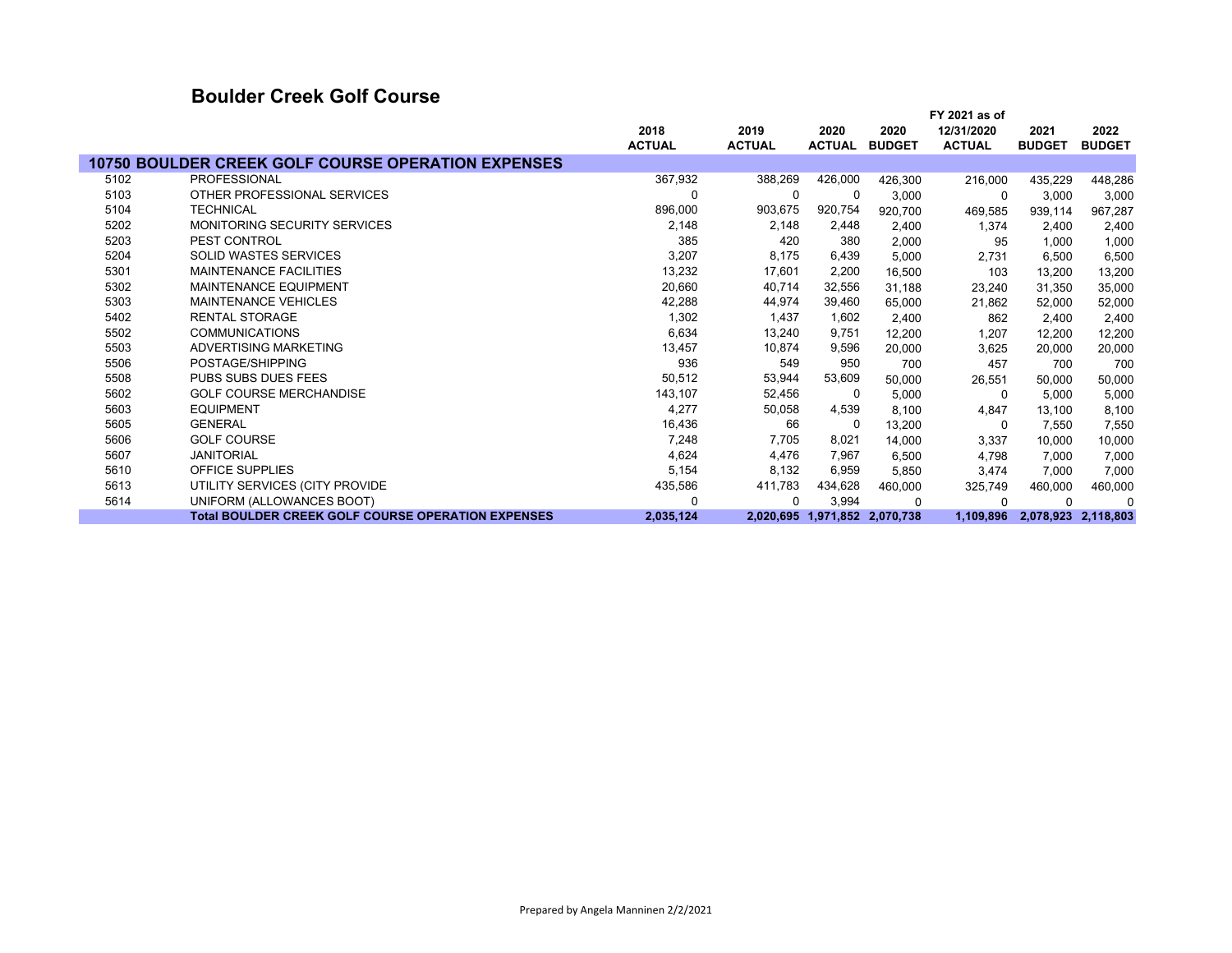### **Boulder Creek Golf Course**

|            |                                            |               |               |               |               | FY 2021 as of |               |               |
|------------|--------------------------------------------|---------------|---------------|---------------|---------------|---------------|---------------|---------------|
|            |                                            | 2018          | 2019          | 2020          | 2020          | 12/31/2020    | 2021          | 2022          |
|            |                                            | <b>ACTUAL</b> | <b>ACTUAL</b> | <b>ACTUAL</b> | <b>BUDGET</b> | <b>ACTUAL</b> | <b>BUDGET</b> | <b>BUDGET</b> |
|            | 30900 BOULDER CREEK GOLF COURSE CIP        |               |               |               |               |               |               |               |
| 5301 R1802 | Boulder Cr Pav Replace Cover               | 0             | 50,000        | 0             | $\Omega$      | 0             | $\Omega$      | 0             |
| 5902 R1705 | <b>RESTROOMS BOULDER CREEK</b>             |               | 0             |               |               |               |               | 0             |
| 5902 G1914 | <b>BOULDER CREEK PAVILLION IMPRV</b>       |               | 46,072        | 16,275        | 103,928       |               | 87,653        | 0             |
| 5904 G1909 | <b>BOULDER CREEK EQUIPMENT LEASE</b>       |               | 134,196       | 110,813       | 140,000       | 110,813       | 140,000       | 0             |
| 5905 R2004 | <b>BCGC Greens Repair</b>                  |               | 0             | 193           | 25,000        | 0             |               | 0             |
| 5905 R2015 | <b>BCGC Maintenance Yard Paving</b>        |               | 0             | 17,418        | 150.000       | 0             | 132,582       | 0             |
| 5905 R2022 | <b>BCGC Repair Waterfall Coyote R</b>      |               | 0             | 0             | 25,000        | $\Omega$      | 25,000        | 0             |
| 5905 R2023 | <b>BCGC Repair Waterfall Putting</b>       |               |               |               | 25,000        | 0             | 25,000        | 0             |
| 5905 R2024 | <b>BCGC Water Feat Repair Desert</b>       |               |               |               | 50,000        | 0             | 50,000        | 0             |
| 5905 R2025 | <b>BCGC Lake Fill Auto Valve Repl</b>      |               |               | 0             | 25,000        | $\Omega$      | 49,807        | 0             |
| 5905 R2026 | <b>BCGC Repair Desert Hawk Creek</b>       |               |               |               | 30,000        | $\Omega$      | 30,000        |               |
| 5904 R22*  | BC GOLF CART LEASE-TO-OWN                  |               |               |               |               | 0             | $\Omega$      | 150,000       |
| 5905 R22*  | <b>BC GOLF COURSE IMPROVEMENTS</b>         |               |               |               |               |               |               | 100,000       |
|            | <b>Total BOULDER CREEK GOLF COURSE CIP</b> | $\bf{0}$      | 230,268       | 144,699       | 573,928       | 110,813       | 540,042       | 250,000       |
|            | <b>Surcharge Fund Balance</b>              |               |               | 42,591        |               | 99,483        | 120,591       | 220,591       |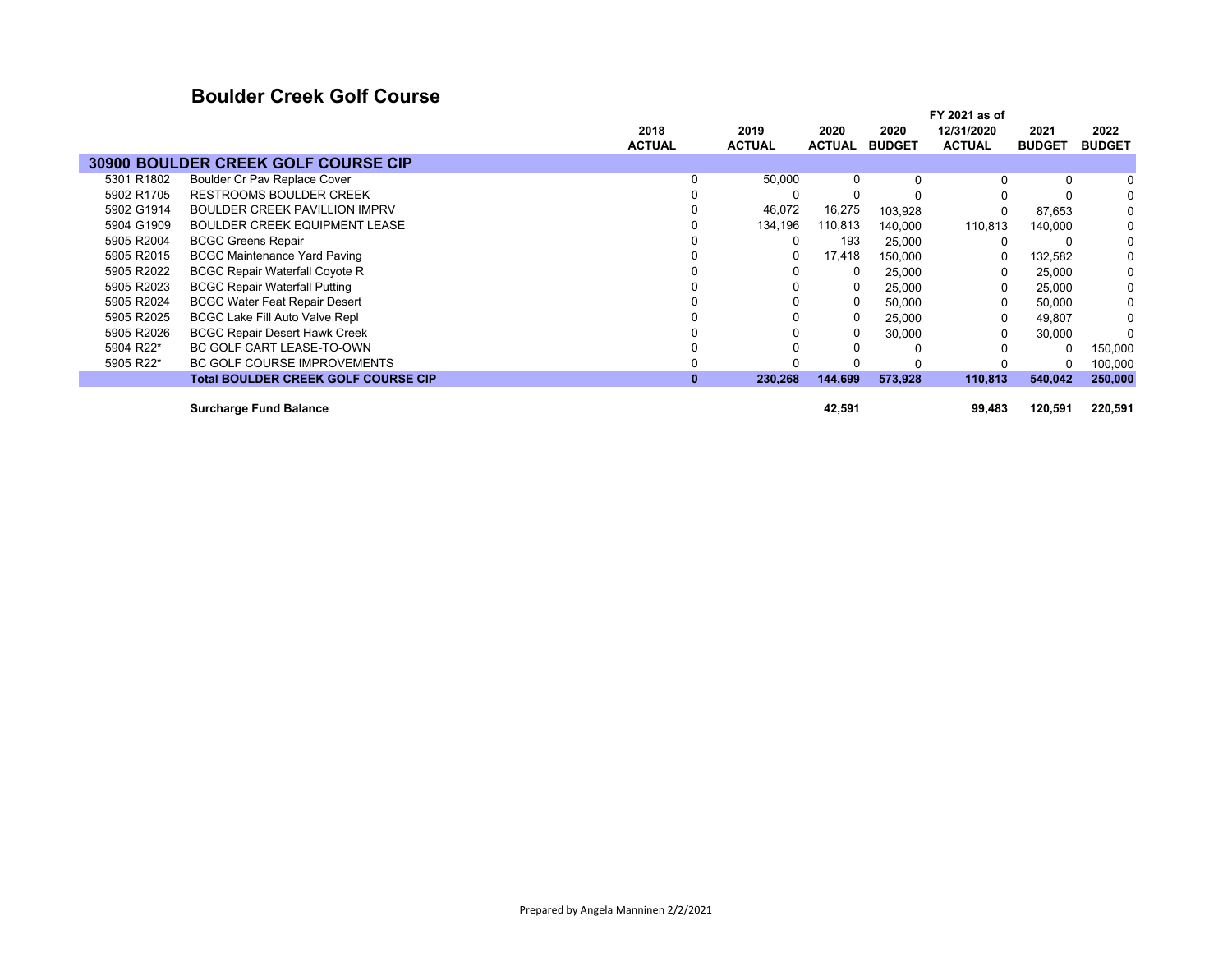# **Municipal Golf Course**

|      |                                                             | 2018          | 2019          | 2020          | 2020          | 12/31/2020    | 2021          | 2022          |
|------|-------------------------------------------------------------|---------------|---------------|---------------|---------------|---------------|---------------|---------------|
|      |                                                             | <b>ACTUAL</b> | <b>ACTUAL</b> | <b>ACTUAL</b> | <b>BUDGET</b> | <b>ACTUAL</b> | <b>BUDGET</b> | <b>BUDGET</b> |
|      |                                                             |               |               |               |               |               |               |               |
|      | <b>48044 MUNI SURCHARGE</b>                                 |               |               |               |               |               |               |               |
| 4476 | MUNI GOLF SURCHARGE FEE                                     | 104,885       | 113,210       | 96,121        | 245,000       | 66.074        | 69,000        | 100.000       |
|      | <b>Total MUNI SURCHARGE</b>                                 | 104,885       | 113,210       | 96,121        | 245,000       | 66,074        | 69,000        | 100,000       |
|      |                                                             |               |               |               |               |               |               |               |
|      | <b>48047 MUNI INTEREST INCOME</b>                           |               |               |               |               |               |               |               |
| 4712 | <b>INTEREST INCOME</b>                                      | 0             | $\Omega$      | 3,144         | $\Omega$      | 653           | 0             | 0             |
| 4713 | FAIR MARKET VALUE ADJUSTMENT                                | 0             | $\Omega$      | 1.492         | 0             | $-100$        | 0             | 0             |
|      | <b>Total MUNI INTEREST INCOME</b>                           | $\mathbf{0}$  | $\mathbf{0}$  | 4,636         | $\mathbf{0}$  | 552           | $\mathbf{0}$  | $\mathbf{0}$  |
|      |                                                             |               |               |               |               |               |               |               |
|      | <b>10044 MUNICIPAL GOLF COURSE CHARGE FOR SERVICES</b>      |               |               |               |               |               |               |               |
| 4470 | <b>MUNI GOLF GREEN FEES</b>                                 | 425,265       | 531,571       | 709,452       | 550,000       | 577,342       | 561,000       | 516,265       |
| 4471 | MUNI GOLF CART FEES                                         | 356,671       | 399,556       | 139,070       | 375,000       | 0             | 0             | $\Omega$      |
| 4472 | MUNI GOLF RANGE BALLS                                       | 21,647        | 22,752        | 15,532        | 23,000        | 9,235         | 13,800        | 13,800        |
| 4474 | MUNI GOLF CONCESSION GOLF                                   | 29,124        | 14,992        | 0             | 28,000        | $\Omega$      | 0             | 0             |
| 4477 | MUNI GOLF MERCHANT SALES                                    |               | 6,880         | 5,144         | <sup>0</sup>  | 1,008         | 1,200         | 5,000         |
| 4486 | MUNI GOLF RESTAURANT LEASE                                  | 0             | 30,081        | 14,521        | 0             | 12.942        | 7.200         | 12,000        |
| 4488 | MUNI GOLF LESSONS                                           | $\Omega$      | ŋ             | 200           |               | 305           | O             |               |
|      | <b>Total MUNICIPAL GOLF COURSE CHARGE FOR SERVICES</b>      | 832,708       | 1,005,833     | 883,918       | 976,000       | 600,832       | 583,200       | 547,065       |
|      |                                                             |               |               |               |               |               |               |               |
|      | <b>45044 MUNICIPAL GOLF COURSE CHARGE FOR SERVICES</b>      |               |               |               |               |               |               |               |
| 4470 | MUNI GOLF GREEN FEES                                        | 0             | $\Omega$      | 0             | 0             | 0             | O             | 283,735       |
|      | <b>Total VERF MUNICIPAL GOLF COURSE CHARGE FOR SERVICES</b> | $\bf{0}$      | 0             | 0             | $\mathbf{0}$  | $\bf{0}$      |               | 283,735       |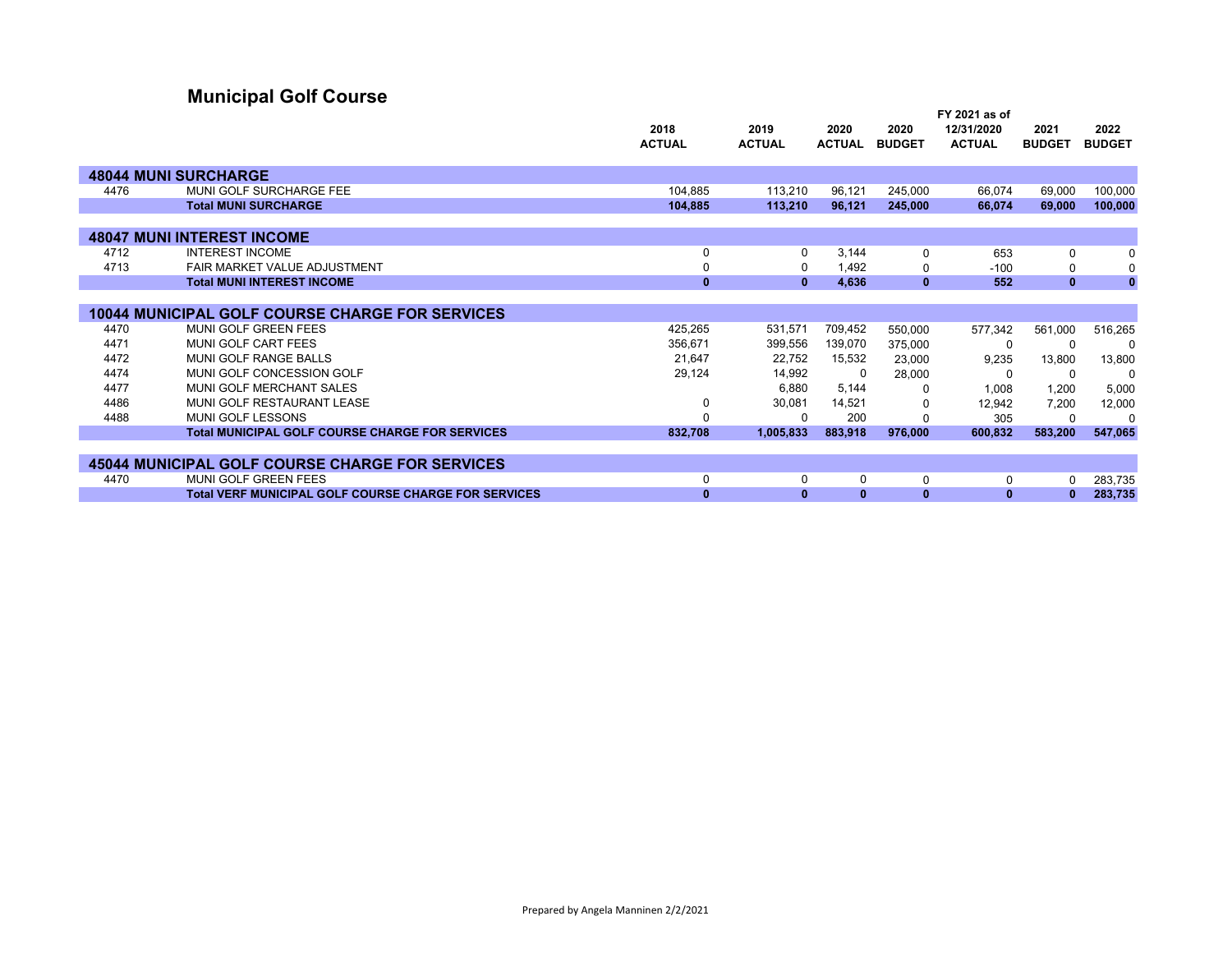# **Municipal Golf Course**

|      |                                                       |               |                     |               |               | FY 2021 as of |               |               |
|------|-------------------------------------------------------|---------------|---------------------|---------------|---------------|---------------|---------------|---------------|
|      |                                                       | 2018          | 2019                | 2020          | 2020          | 12/31/2020    | 2021          | 2022          |
|      |                                                       | <b>ACTUAL</b> | <b>ACTUAL</b>       | <b>ACTUAL</b> | <b>BUDGET</b> | <b>ACTUAL</b> | <b>BUDGET</b> | <b>BUDGET</b> |
|      | <b>10760 MUNICIPAL GOLF COURSE OPERATION EXPENSES</b> |               |                     |               |               |               |               |               |
| 5102 | <b>PROFESSIONAL</b>                                   | 196,910       | 217,969             | 242,580       | 243,600       | 122,580       | 247,612       | 255,040       |
| 5104 | <b>TECHNICAL</b>                                      | 574,000       | 595,725             | 608,634       | 624.000       | 310,403       | 636,480       | 655,574       |
| 5202 | <b>MONITORING SECURITY SERVICES</b>                   | 2,148         | 2,148               | 2,148         | 2,148         | 1,224         | 2,148         | 2,148         |
| 5203 | PEST CONTROL                                          | 462           | 504                 | 633           | 1,000         | 210           | 1,000         | 1,000         |
| 5204 | <b>SOLID WASTES SERVICES</b>                          | 3,744         | 5,385               | 4,149         | 5.000         | 1.760         | 5,000         | 5,000         |
| 5301 | <b>MAINTENANCE FACILITIES</b>                         | 1,591         | 33,792              | 0             | 2,800         | $\Omega$      | 2,240         | 2,240         |
| 5302 | <b>MAINTENANCE EQUIPMENT</b>                          | 3,149         | 10,416              | 6,293         | 6,000         | 3,572         | 4,800         | 8,000         |
| 5303 | <b>MAINTENANCE VEHICLES</b>                           | 9,606         | 46,862              | 26,180        | 55,000        | 19,535        | 44,000        | 44,000        |
| 5304 | MAINTENANCE OFFICE EQUIPMENT                          |               | $\Omega$            | 234           |               | 0             | $\Omega$      | $\Omega$      |
| 5305 | <b>MAINTENANCE GROUNDS</b>                            | 25,184        | 11,000              | 700           | 20,000        | 0             | 13,600        | 13,600        |
| 5502 | <b>COMMUNICATIONS</b>                                 | 10,490        | 11,068              | 11,395        | 9,500         | 1,403         | 9,500         | 9,500         |
| 5503 | ADVERTISING MARKETING                                 | 13,182        | 10,599              | 9,596         | 20,000        | 3,625         | 18,000        | 18,000        |
| 5506 | POSTAGE/SHIPPING                                      | 500           | $\Omega$            | $\Omega$      | 0             | 0             | 0             | $\Omega$      |
| 5508 | <b>PUBS SUBS DUES FEES</b>                            | 15,112        | 18,637              | 19,654        | 9,000         | 16,789        | 14,000        | 14,000        |
| 5509 | <b>TRAVEL &amp; TRAINING</b>                          | $\Omega$      | 5                   | 0             | $\Omega$      | 0             | $\Omega$      | 0             |
| 5603 | <b>EQUIPMENT</b>                                      | 2,544         | 11,664              | 704           | 1,221         | 4,898         | 6,221         | 1,221         |
| 5604 | <b>FUEL</b>                                           | 819           | 192                 | 0             | 500           | 0             | 500           | 500           |
| 5605 | <b>GENERAL</b>                                        | 840           | 78                  | 0             | 1,000         | $\Omega$      | 1,000         | 1,000         |
| 5606 | <b>GOLF COURSE</b>                                    | 5,601         | 3,236               | 7,108         | 4,000         | 2,850         | 4,000         | 4,000         |
| 5607 | <b>JANITORIAL</b>                                     |               | 2,179               | 1,564         | 3,500         | 673           | 3,500         | 3,500         |
| 5610 | <b>OFFICE SUPPLIES</b>                                | 597           | 800                 | 323           | 3,150         | 1,128         | 3,150         | 3,150         |
| 5613 | UTILITY SERVICES (CITY PROVIDE                        | 418,897       | 333,398             | 369,386       | 395,000       | 274,019       | 395,000       | 395,000       |
| 5904 | <b>EQUIPMENT</b>                                      | 8,375         | 7,020               | $\Omega$      |               |               | O             | $\Omega$      |
|      | <b>Total MUNICIPAL GOLF COURSE OPERATION EXPENSES</b> | 1.293.750     | 1.322.678 1.311.281 |               | 1.406.419     | 764.669       | 1,411,751     | 1,436,474     |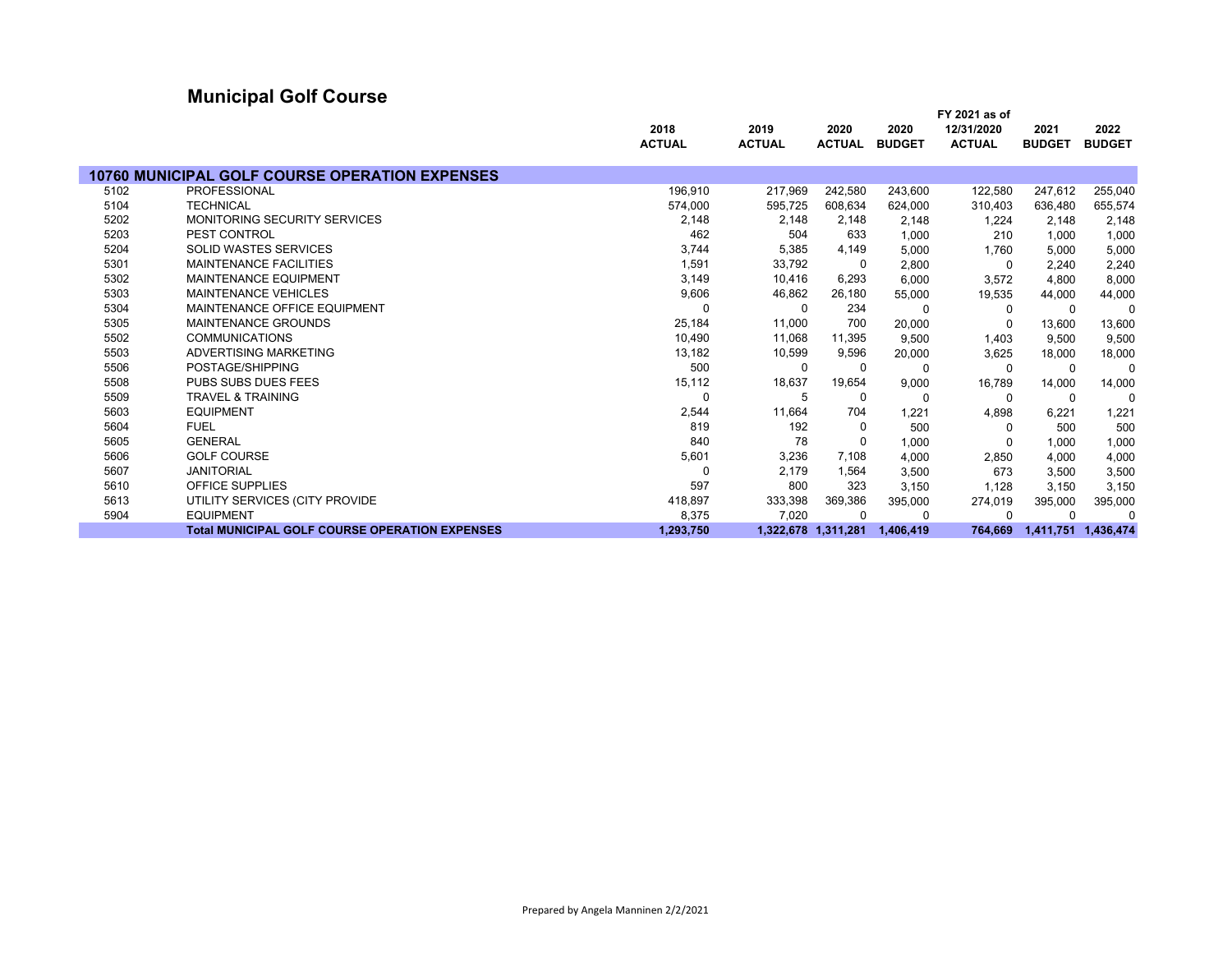# **Municipal Golf Course**

|                           |                                                                | 2018          | 2019           | 2020          | 2020          | FY 2021 as of<br>12/31/2020 | 2021          | 2022          |
|---------------------------|----------------------------------------------------------------|---------------|----------------|---------------|---------------|-----------------------------|---------------|---------------|
|                           |                                                                | <b>ACTUAL</b> | <b>ACTUAL</b>  | <b>ACTUAL</b> | <b>BUDGET</b> | <b>ACTUAL</b>               | <b>BUDGET</b> | <b>BUDGET</b> |
|                           | <b>30900 MUNICIPAL GOLF COURSE CIP (GENERAL FUND FUNDED)</b>   |               |                |               |               |                             |               |               |
| 5905 R1809                | MUNI GOLF SURCHARGE REPAIRS                                    | 31,280        |                | 0             | 0             | $\Omega$                    | 0             | 0             |
| 5905 R2005                | Muni Golf Clubhouse Renovation                                 |               |                | 4,125         | 50.000        | $\Omega$                    | 45.875        | 0             |
| 5905 R2017                | MUNI GOLF IRRIGATION REPLACEMENT                               |               |                | 250           | 1,000,000     | 0                           | 999,750       | 0             |
| 5905 R2021                | Muni Golf Beverage Cart for Co                                 |               |                | 0             | 35,000        | $\Omega$                    | 35,000        | $\Omega$      |
| 5905 R22*                 | MUNI GOLF COURSE IMPROVEMENTS                                  |               |                |               | $\Omega$      |                             | 0             | 75,000        |
|                           | <b>Total MUNICIPAL GOLF COURSE CIP (GENERAL FUND FUNDED)</b>   | 31.280        | $\mathbf{0}$   | 4.375         | 1.085.000     | $\mathbf{0}$                | 1,080,625     | 75.000        |
|                           |                                                                |               |                |               |               |                             |               |               |
|                           | 30900 MUNICIPAL GOLF COURSE CIP (SURCHARGE FUNDED)             |               |                |               |               |                             |               |               |
| 5905 R2016                | Muni Golf Cottonwood Tree Removal                              | 0             | $\overline{0}$ | $\mathbf{0}$  | 70,000        | 0                           | 70,000        | 0             |
| 5905 R2018                | Muni Golf Par 3 Tee Box Renova                                 |               | 0              | 24,997        | 25,000        | O                           |               | 0             |
| 5905 R2019                | Muni Golf Cart Path Drainage I                                 |               | <sup>0</sup>   | $\Omega$      | 25,000        | U                           | 25,000        | $\pmb{0}$     |
| 5905 R2020                | Muni Golf Greenside Bunker Ren                                 |               | 0              | 99,984        | 100,000       |                             | 0             | $\mathbf 0$   |
| 5905 R21*                 | <b>MUNI GREENS PROTECTION</b>                                  |               |                | U             |               |                             | 0             | 0             |
| 5905 R21*                 | <b>MUNI GREENS MOWERS</b>                                      |               |                |               |               |                             | 0             | $\mathbf 0$   |
| 5905 R21*                 | MUNI SAND PRO BUNKER RAKING MACHINE                            | 0             |                |               | O             |                             | O             | $\mathbf 0$   |
| 5905 R22*                 | MUNI GOLF COURSE IMPROVEMENTS                                  | 0             |                |               |               |                             | 0             | $\mathbf 0$   |
|                           | <b>Total MUNICIPAL GOLF COURSE CIP (SURCHARGE FUNDED)</b>      | $\mathbf{0}$  | $\mathbf{0}$   | 124,982       | 220,000       | $\mathbf{0}$                | 95,000        | $\mathbf{0}$  |
|                           |                                                                |               |                |               |               |                             |               |               |
| <b>45900 VERF CAPITAL</b> |                                                                |               |                |               |               |                             |               |               |
| 5903 V2202                | Golf Cart 5-Year Lease                                         | 0             | $\Omega$       | 0             | 0             | 0                           | 0             | 283,735       |
|                           | <b>Total 45900 VERF CAPITAL</b>                                | $\mathbf{0}$  | $\mathbf{0}$   | $\mathbf{0}$  | $\mathbf{0}$  | $\mathbf{0}$                | $\mathbf{0}$  | 283,735       |
|                           |                                                                |               |                |               |               |                             |               |               |
|                           | <b>Surcharge Fund Balance</b>                                  |               |                | 340,118       |               | 406,192                     | 409,118       | 509,118       |
|                           | \$220K Transferred from Surcharge to Fund 30 Remaining Balance |               |                | 95,018        |               | 95,018                      | 18            | 18            |
|                           | <b>Total Surchage Balance</b>                                  |               |                | 435,136       | 0             | 501,210                     | 409,136       | 509,136       |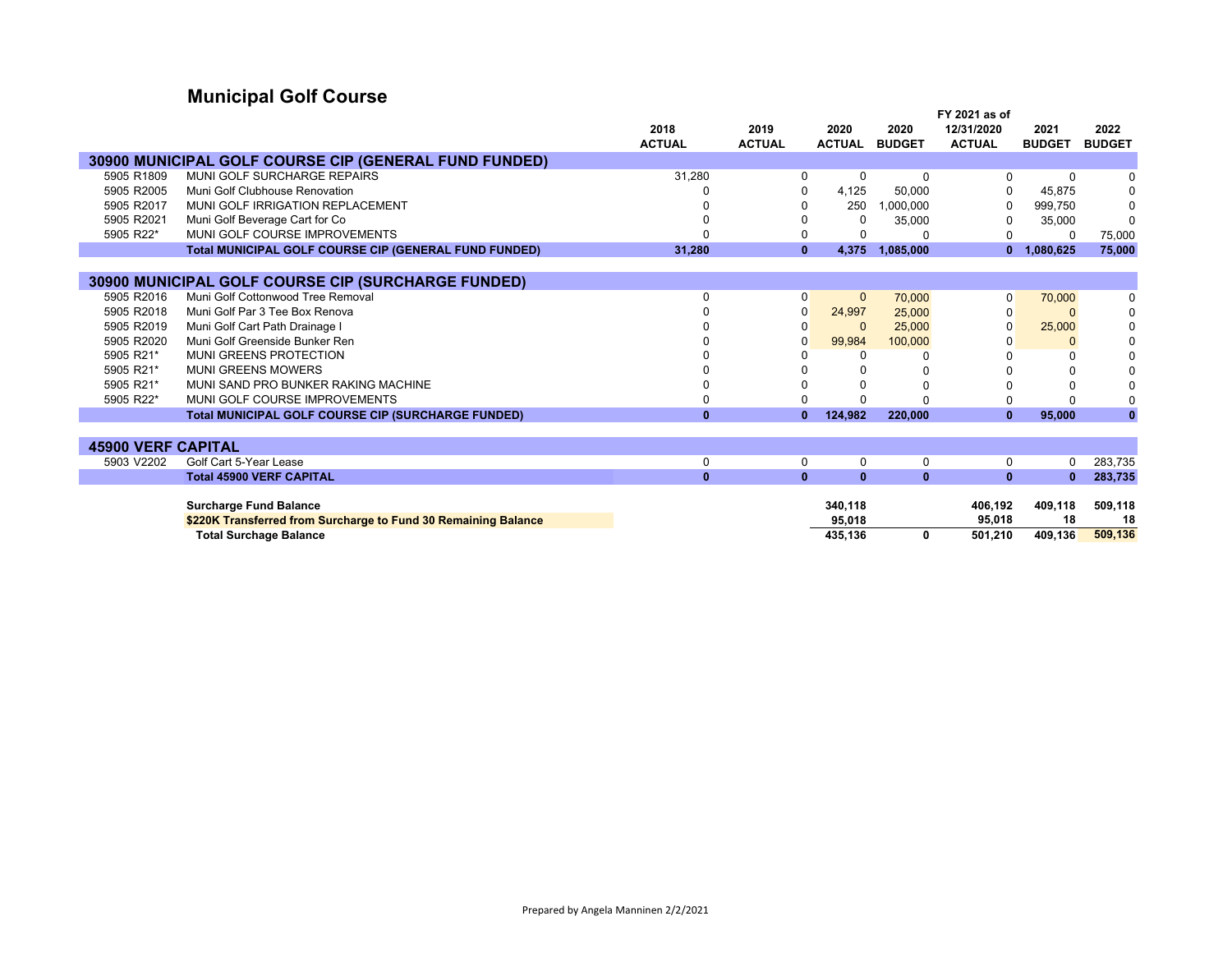|                        | <b>FY 2021-2022 BUDGET</b>                                | 2018          | 2019          | 2020          | 2020          | FY 2021 as of<br>12/31/2020 | 2021          | 2022          |
|------------------------|-----------------------------------------------------------|---------------|---------------|---------------|---------------|-----------------------------|---------------|---------------|
|                        | <b>EXPENDITURES</b>                                       | <b>ACTUAL</b> | <b>ACTUAL</b> | <b>ACTUAL</b> | <b>BUDGET</b> | <b>ACTUAL</b>               | <b>BUDGET</b> | <b>BUDGET</b> |
| <b>10 GENERAL FUND</b> |                                                           |               |               |               |               |                             |               |               |
|                        | <b>10730 COMMUNITY GRANTS</b>                             |               |               |               |               |                             |               |               |
| 5103                   | OTHER PROFESSIONAL SERVICES                               |               | 127,933       | 17,127        | 437,700       | O                           | 0             |               |
| 5103 CARES             | <b>CARES Act Grants</b>                                   |               |               |               |               | 329,018                     |               |               |
| 5103 CD001             | Fourth of July Fireworks                                  |               |               |               |               | 15,000                      | 15,000        | 15,000        |
| 5103 CD002             | Boulder City Hometown Christmas Parade                    |               |               | 2,833         |               |                             | 4,000         | 4,000         |
| 5103 CD003             | <b>Community Development Block Grant - Public Service</b> |               |               | 34,650        |               |                             | 36,198        | 0             |
| 5103 CD004             | <b>Clark County Homeless Agreement</b>                    | 6,716         |               | 6,716         |               |                             | 7,500         | 7,500         |
| 5103 CD005             | Boulder City Musuem and Historical                        | 65,000        | 65,000        | 65,000        |               | 65,000                      | 65,000        | 65,000        |
| 5103 CD006             | <b>Senior Center Grant</b>                                | 198,134       | 210,398       | 210,398       |               | 216,079                     | 216,079       | 221,913       |
| 5103 CD007             | Annual Hospital Gala - table sponsorship                  |               |               |               |               |                             | 0             | 2,500         |
| 5103 SE001             | Dam Short Film Festival                                   |               | 5,000         |               |               |                             | 5,000         | 5,000         |
| 5103 SE002             | <b>Wurst Festival</b>                                     |               | 3,665         |               |               |                             | 4,000         | 4,000         |
| 5103 SE003             | <b>UMC Pumpkin Patch</b>                                  |               | 936           |               |               |                             | 1,000         | 1,000         |
| 5103 SE004             | Spring Fine Art & Craft Show                              |               | 3,832         |               |               |                             | 4,000         | 4,000         |
| 5103 SE005             | Holiday Fine Arts & Crafts Show                           |               | 1,675         |               |               |                             | 1,500         | 1,500         |
| 5103 SE006             | Annual Spring Jamboree                                    |               | 5,000         |               |               |                             | 5,000         | 5,000         |
| 5103 SE007             | Annual Best Dam BBQ Challenge                             |               |               |               |               |                             | 5,000         | 5,000         |
| 5103 SE008             | <b>B.C. Hometown Christmas Parade</b>                     |               | 2,700         | 1,000         |               |                             | 1,000         | 1,000         |
| 5103 SE009             | Art in the Park                                           |               |               | 5,000         |               |                             | 5,000         | 5,000         |
| 5103 SE010             | Nevada Preservation Bus Tour                              |               |               | ŋ             |               |                             | 2,500         | 2,500         |
| 5508                   | PUBS SUBS DUES FEES                                       | 15,000        | 15,000        | 1,250         |               |                             |               |               |
|                        | <b>Total 10730 COMMUNITY GRANTS</b>                       | 284,850       | 441,139       | 343,975       | 437,700       | 625,097                     | 377,777       | 349,913       |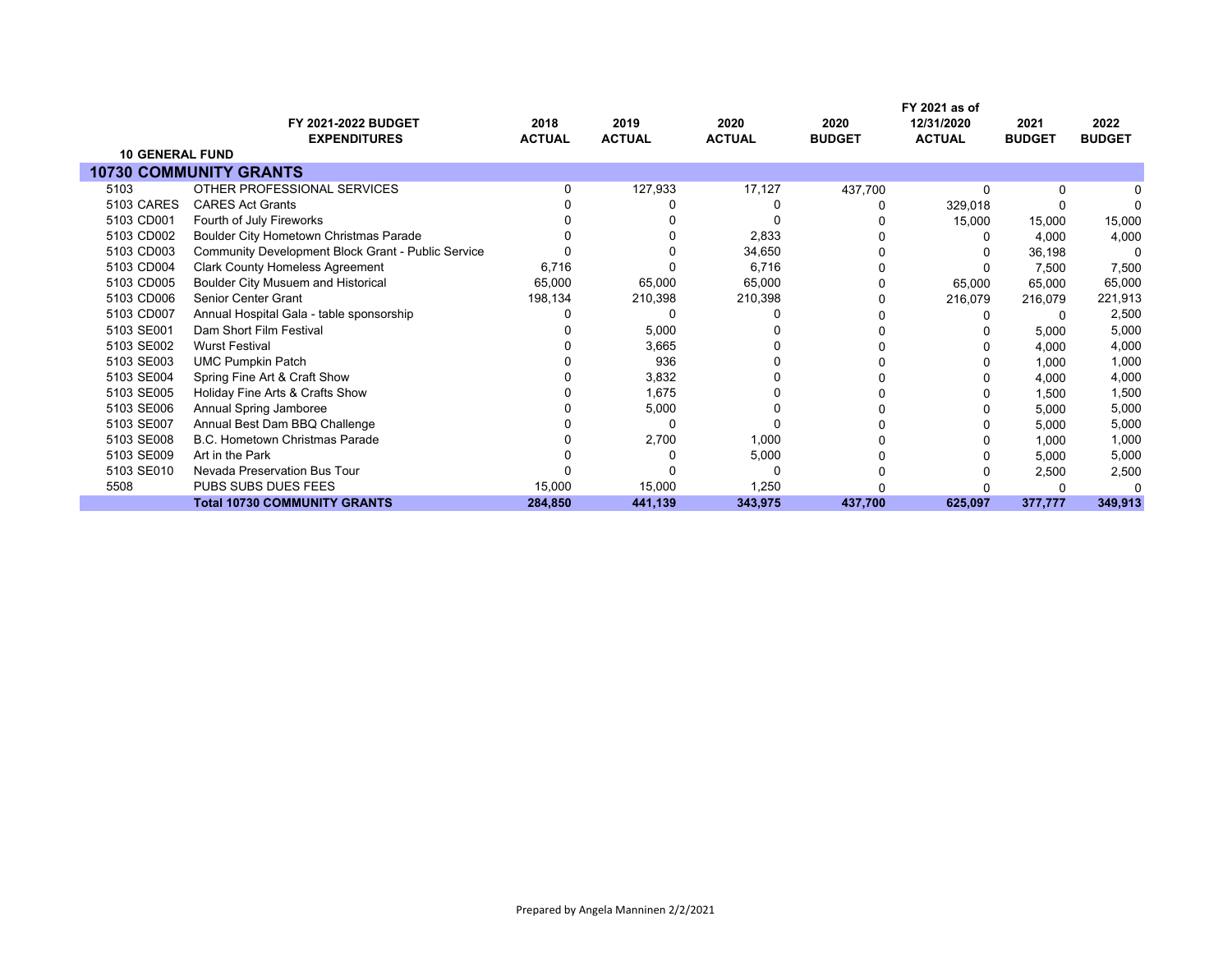|      | FY 2021 as of                              |                       |                       |                       |                       |                             |                       |                       |
|------|--------------------------------------------|-----------------------|-----------------------|-----------------------|-----------------------|-----------------------------|-----------------------|-----------------------|
|      | FY 2021-2022 BUDGET<br><b>EXPENDITURES</b> | 2018<br><b>ACTUAL</b> | 2019<br><b>ACTUAL</b> | 2020<br><b>ACTUAL</b> | 2020<br><b>BUDGET</b> | 12/31/2020<br><b>ACTUAL</b> | 2021<br><b>BUDGET</b> | 2022<br><b>BUDGET</b> |
|      | <b>10 GENERAL FUND</b>                     |                       |                       |                       |                       |                             |                       |                       |
|      | <b>10800 GF COMMUNITY DEVELOPMENT</b>      |                       |                       |                       |                       |                             |                       |                       |
| 5001 | <b>REGULAR</b>                             | 299,540               | 405,500               | 408,731               | 486,992               | 155,072                     | 356,964               | 506,594               |
| 5002 | <b>TEMPORARY</b>                           | 26,905                | 336                   | <sup>0</sup>          |                       | $\Omega$                    | $\Omega$              |                       |
| 5012 | <b>OVERTIME NON PERS</b>                   | 235                   |                       |                       |                       |                             |                       |                       |
| 5018 | <b>COMPENSATED ABSENCES</b>                |                       |                       | $\Omega$              |                       | $\Omega$                    | <sup>0</sup>          |                       |
| 5020 | <b>EMPLOYEES RETIREMENT</b>                | 82,936                | 116,046               | 120,026               | 142,445               | 44,713                      | 104,412               | 150,712               |
| 5022 | <b>SIIS PREMIUMS</b>                       | 7,584                 | 5,148                 | 5,816                 | 6.787                 | 413                         | 4,934                 | 6,536                 |
| 5024 | <b>MEDICARE</b>                            | 4,493                 | 6,219                 | 6,047                 | 5,659                 | 2,223                       | 5,176                 | 7,346                 |
| 5026 | <b>SOCIAL SECURITY</b>                     | 857                   | 47                    | 0                     | C                     | $\Omega$                    | 0                     | $\Omega$              |
| 5028 | <b>GROUP HEALTH INSURANCE</b>              | 33,511                | 56,999                | 48,720                | 70,560                | 28,808                      | 50,820                | 70,380                |
| 5032 | OTHER EMPLOYEE BENEFITS                    | 959                   | 2,259                 | 2,595                 | 920                   | 1,085                       | 2,400                 | 2,400                 |
| 5099 | Interfund Salary Reimbursement             |                       | $\Omega$              | $-20,000$             | $-20,000$             | $-11,667$                   | $-20,000$             | $\Omega$              |
| 5102 | <b>PROFESSIONAL</b>                        | 103,559               | 232,213               | 387,050               | 438,000               | 282,033                     | 636,885               | 590,325               |
| 5303 | <b>MAINTENANCE VEHICLES</b>                | 380                   | 568                   | 48                    | 3,500                 | 607                         | 400                   | 800                   |
| 5304 | MAINTENANCE OFFICE EQUIPMENT               |                       |                       | 0                     | 2,500                 | 0                           | 2,000                 | 3,800                 |
| 5403 | <b>VERF EXPENSE</b>                        |                       | <sup>n</sup>          | $\Omega$              |                       |                             | 0                     | $\Omega$              |
| 5502 | <b>COMMUNICATIONS</b>                      | 3,600                 | 3,397                 | 4,833                 | 1,420                 | 2,234                       | 4,000                 | 4,000                 |
| 5503 | ADVERTISING MARKETING                      | 179                   | 232                   | 450                   | $\Omega$              | $\Omega$                    | $\Omega$              | $\Omega$              |
| 5506 | POSTAGE/SHIPPING                           | 1,552                 | 676                   | 1,377                 | 1,816                 | 1,011                       | 1,700                 | 1,700                 |
| 5507 | <b>PRINTING</b>                            | 807                   | 176                   | 4,121                 | 4,000                 | 1,814                       | 4,000                 | 4,000                 |
| 5508 | <b>PUBS SUBS DUES FEES</b>                 | 1,992                 | 8,336                 | 43,240                | 43,209                | 24,500                      | 39,408                | 38,078                |
| 5509 | <b>TRAVEL &amp; TRAINING</b>               | 3,102                 | 7,375                 | 3,564                 | 10,000                | $\Omega$                    | 10,000                | 18,300                |
| 5510 | SOFTWARE LICENSES                          | $\Omega$              | 0                     | 2,600                 | 0                     | 712                         | 0                     | 712                   |
| 5604 | FUEL OIL - VEHICLES EQUIPMENT              | 1,168                 | 859                   | 516                   | 5,000                 | 179                         | 750                   | 750                   |
| 5610 | OFFICE SUPPLIES                            | 2,626                 | 3,935                 | 2,750                 | 2,300                 | 452                         | 2,300                 | 2,300                 |
| 5611 | <b>OTHER SUPPLIES</b>                      | 48,797                | 268                   | 0                     |                       | 0                           | <sup>0</sup>          | $\Omega$              |
| 5614 | UNIFORM (ALLOWANCES BOOT)                  | 108                   | 215                   |                       |                       |                             |                       |                       |
|      | <b>Total 10800 GF COMMUNITY DEVELOPMEN</b> | 624,888               | 850,803               | 1,022,481             | 1,205,108             | 534,190                     | 1,206,149             | 1,408,733             |